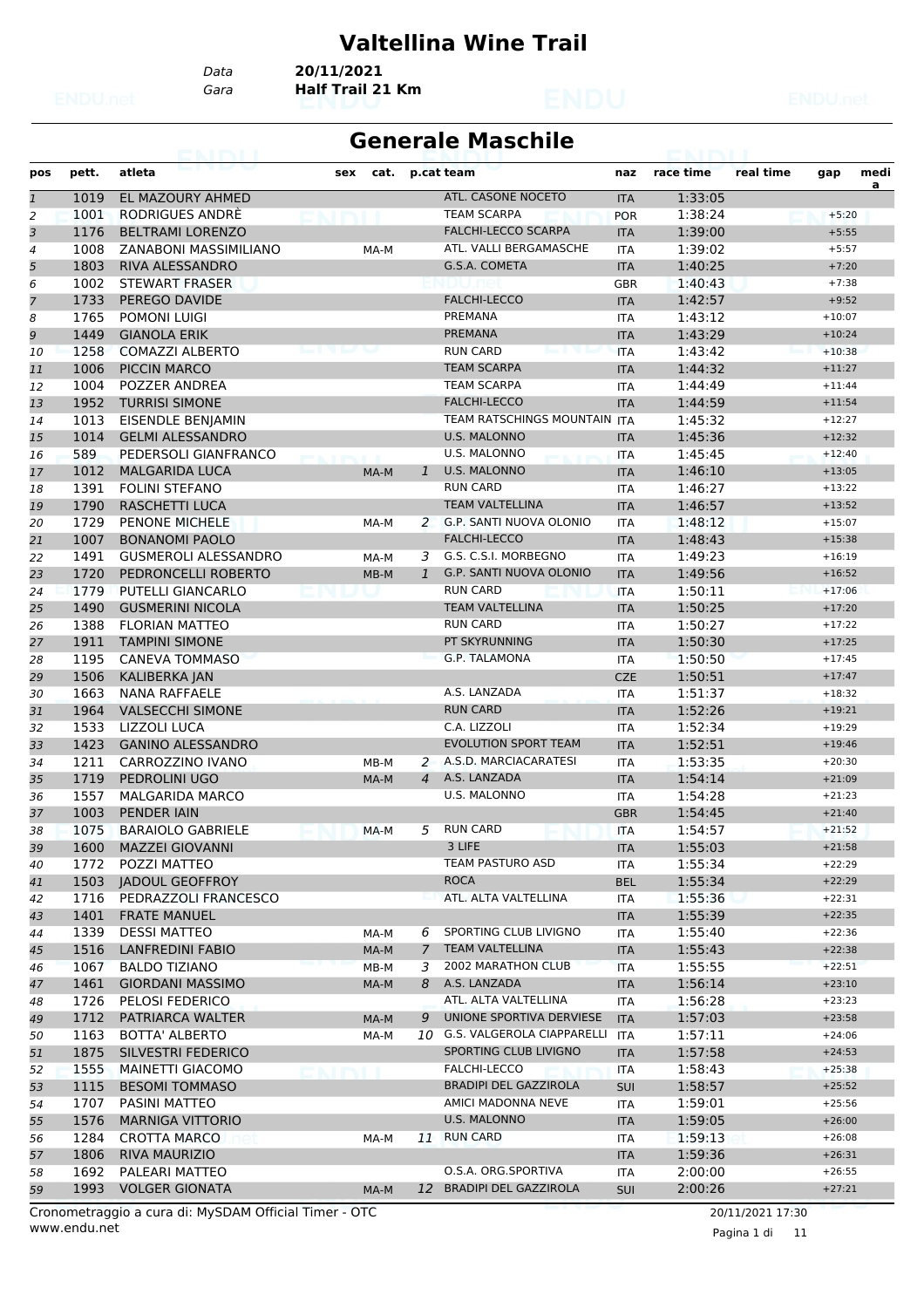| pos      | pett. | atleta                                   | sex | cat.   |    | p.cat team                   | naz        | race time | real time | gap      | medi<br>a |
|----------|-------|------------------------------------------|-----|--------|----|------------------------------|------------|-----------|-----------|----------|-----------|
| 60       | 1834  | <b>SALA FABIO</b>                        |     |        |    | 3 LIFE                       | <b>ITA</b> | 2:00:29   |           | $+27:24$ |           |
| 61       | 1319  | DEL DOSSO CLAUDIO                        |     | MA-M   | 13 |                              | <b>ITA</b> | 2:00:46   |           | $+27:41$ |           |
| 62       | 1613  | <b>MERAVIGLIA NICOLA</b>                 |     |        |    | <b>RUN CARD</b>              | <b>ITA</b> | 2:00:57   |           | $+27:53$ |           |
| 63       | 1182  | <b>BUZZELLA MARIO</b>                    |     | MA-M   |    | 14 UNIONE SPORTIVA DERVIESE  | <b>ITA</b> | 2:01:00   |           | $+27:55$ |           |
| 64       | 1233  | <b>CERRI MATTEO</b>                      |     |        |    | <b>ASD EDISON</b>            | <b>ITA</b> | 2:01:09   |           | $+28:05$ |           |
| 65       | 1734  | PEREGO FRANCESCO                         |     |        |    | GR. ESCURS. FALCHI           | <b>ITA</b> | 2:01:14   |           | $+28:10$ |           |
| 66       | 1553  | <b>MAINETTI ALBERTO</b>                  |     | MA-M   | 15 | G.P. VALCHIAVENNA            | <b>ITA</b> | 2:01:32   |           | $+28:27$ |           |
| 67       | 1204  | <b>CARABELLI ANDREA</b>                  |     |        |    | <b>INSUBRIA SKY TEAM ASD</b> | <b>ITA</b> | 2:01:37   |           | $+28:32$ |           |
| 68       | 1701  | <b>PARISI PIETRO</b>                     |     |        |    | O.S.A. ORG.SPORTIVA          | <b>ITA</b> | 2:01:49   |           | $+28:44$ |           |
| 69       | 1517  | <b>LANZA PAOLO</b>                       |     | MB-M   | 4  | A.S. LANZADA                 | <b>ITA</b> | 2:01:57   |           | $+28:52$ |           |
| 70       | 1935  | <b>TOPPI MICHELE</b>                     |     |        |    | POL. ALBOSAGGIA              | <b>ITA</b> | 2:02:11   |           | $+29:06$ |           |
| 71       | 1990  | <b>VISINONI ROBERTO</b>                  |     | MA-M   |    | 16 RUN CARD                  | <b>ITA</b> | 2:02:18   |           | $+29:14$ |           |
| 72       | 1086  | <b>BARUFFI THOMAS</b>                    |     | MA-M   | 17 | <b>RUN CARD</b>              | <b>ITA</b> | 2:03:00   |           | $+29:56$ |           |
| 73       | 1789  | <b>RAMPONI TIZIANO</b>                   |     | MA-M   |    | 18 ASD CASTELRAIDER          | <b>ITA</b> | 2:03:09   |           | $+30:04$ |           |
| 74       | 1982  | <b>VIGANO ANDREA</b>                     |     |        |    | <b>AMATORI LECCO</b>         | <b>ITA</b> | 2:03:37   |           | $+30:32$ |           |
| 75       | 1787  | RAIMONDI MATTIA                          |     |        |    | G.S. VALGEROLA CIAPPARELLI   | <b>ITA</b> | 2:03:56   |           | $+30:51$ |           |
| 76       | 1852  | <b>SCARCELLA CARLO</b>                   |     |        |    | A.D.M. PONTE IN VALTELLINA   | <b>ITA</b> | 2:04:11   |           | $+31:06$ |           |
| 77       | 1389  | <b>MERONI DANIELE</b>                    |     | MA-M   | 19 | POL. TEAM BRIANZA LISSONE    | <b>ITA</b> | 2:04:23   |           | $+31:18$ |           |
| 78       | 1011  | <b>CRIADO PABLO</b>                      |     | MA-M   | 20 | <b>TEAM SCARPA</b>           | <b>ESP</b> | 2:04:35   |           | $+31:30$ |           |
| 79       | 1953  | <b>URBANETTO FABIO</b><br><b>MASSIMO</b> |     | MB-M   | 5  | <b>U.S. MALONNO</b>          | ITA        | 2:04:36   |           | $+31:31$ |           |
| 80       | 1032  | <b>ALBERTI MATTEO</b>                    |     | MA-M   | 21 | O.S.A. ORG.SPORTIVA          | <b>ITA</b> | 2:04:42   |           | $+31:37$ |           |
| 81       | 1978  | <b>VERGOTTINI FABIO</b>                  |     | MA-M   | 22 | POL. BELLANO GALPERTI        | <b>ITA</b> | 2:04:48   |           | $+31:43$ |           |
| 82       | 1708  | PASQUARELLI ANDREA                       |     | MB-M   | 6  | MONZA MARATHON TEAM - A.     | <b>ITA</b> | 2:04:54   |           | $+31:49$ |           |
| 83       | 1758  | PIZZINI MATTEO                           |     |        |    | <b>TEAM VALTELLINA</b>       | <b>ITA</b> | 2:05:04   |           | $+31:59$ |           |
| 84       | 1662  | <b>MUTTI FEDERICO</b>                    |     | MA-M   | 23 | <b>U.S. MALONNO</b>          | <b>ITA</b> | 2:05:04   |           | $+32:00$ |           |
| 85       | 1626  | MINGARDI STEFANO                         |     |        |    | ASD ORTICA TEAM MILANO       | <b>ITA</b> | 2:05:27   |           | $+32:22$ |           |
| 86       | 1125  | <b>BIASINI DIEGO</b>                     |     |        |    | <b>U.S. MALONNO</b>          | <b>ITA</b> | 2:05:30   |           | $+32:25$ |           |
| 87       | 1900  | <b>STAFFIERI ALESSIO</b>                 |     |        |    | TEAM PASTURO ASD             | <b>ITA</b> | 2:05:33   |           | $+32:28$ |           |
|          | 1434  | <b>FRANCESCO</b><br><b>GERNA IVAN</b>    |     | $MB-M$ | 7  | G.P. SANTI NUOVA OLONIO      | <b>ITA</b> | 2:05:37   |           | $+32:32$ |           |
| 88<br>89 | 1405  | <b>FUMAGALLI GIOVANNI</b>                |     | MA-M   | 24 | <b>EVOLUTION SPORT TEAM</b>  | <b>ITA</b> | 2:05:39   |           | $+32:34$ |           |
| 90       | 1094  | <b>BELLINI MAURO</b>                     |     | MA-M   | 25 | ATL. VALLI BERGAMASCHE       | <b>ITA</b> | 2:05:54   |           | $+32:49$ |           |
| 91       | 1247  | <b>COLCIAGO FABRIZIO</b>                 |     | MA-M   |    | 26 RUN CARD                  | <b>ITA</b> | 2:06:06   |           | $+33:01$ |           |
| 92       | 1764  | <b>POMI ALESSANDRO</b>                   |     |        |    | <b>C.S. CORTENOVA</b>        | <b>ITA</b> | 2:06:13   |           | $+33:08$ |           |
| 93       | 1312  | DE ROMERI ALBERTO                        |     | MA-M   |    | 27 G.P. SANTI NUOVA OLONIO   | <b>ITA</b> | 2:06:15   |           | $+33:10$ |           |
| 94       | 1218  | <b>CASTAGNA ELIA</b>                     |     |        |    | <b>U.S. MALONNO</b>          | <b>ITA</b> | 2:06:19   |           | $+33:15$ |           |
| 95       | 1865  | <b>SEM ANDREA</b>                        |     | MA-M   |    | 28 A.S. LANZADA              | <b>ITA</b> | 2:06:24   |           | $+33:19$ |           |
| 96       | 1933  | TOMÈ ANGELO                              |     |        |    | <b>RUN CARD</b>              | <b>ITA</b> | 2:06:27   |           | $+33:22$ |           |
| 97       | 1548  | <b>MAGGI ANDREA</b>                      |     |        |    | G.S.A. COMETA                | <b>ITA</b> | 2:06:27   |           | $+33:22$ |           |
| 98       | 1818  | <b>ROSA MARCO</b>                        |     |        |    | <b>RUN CARD</b>              | <b>ITA</b> | 2:06:33   |           | $+33:28$ |           |
| 99       | 1408  | <b>FUMELLI MORENO</b>                    |     | MA-M   |    | 29 TEAM VALTELLINA           | ITA        | 2:06:44   |           | $+33:40$ |           |
| 100      | 1406  | <b>FUMAGALLI GIUSEPPE</b>                |     | MB-M   | 8  | LA RECASTELLO RADICI         | <b>ITA</b> | 2:07:04   |           | $+33:59$ |           |
| 101      | 1670  | <b>NEGRI MARCO</b>                       |     |        |    | ATL. ALTA VALTELLINA         | ITA        | 2:07:07   |           | $+34:02$ |           |
| 102      | 1021  | <b>ACQUISTAPACE GIANCARLO</b>            |     | MA-M   |    | 30 RUN CARD                  | <b>ITA</b> | 2:07:15   |           | $+34:10$ |           |
| 103      | 1535  | LOI FILIPPO                              |     |        |    |                              | ITA        | 2:07:20   |           | $+34:15$ |           |
| 104      | 1420  | <b>GALLI ROBERTO</b>                     |     |        |    | <b>INDIVIDUALE</b>           | <b>ITA</b> | 2:08:12   |           | $+35:08$ |           |
| 105      | 1780  | QUAINI RUDY                              |     |        |    | <b>TEAM VALTELLINA</b>       | ITA        | 2:08:13   |           | $+35:08$ |           |
| 106      | 1082  | <b>BARDEA STEFANO</b>                    |     |        |    | A.S. LANZADA                 | <b>ITA</b> | 2:08:29   |           | $+35:24$ |           |
| 107      | 1130  | <b>BIFFI GRAZIANO</b>                    |     | MB-M   | 9  | <b>AMATORI LECCO</b>         | ITA        | 2:08:41   |           | $+35:36$ |           |
| 108      | 1450  | <b>GIANOLA MICHELE</b>                   |     |        |    | PREMANA                      | <b>ITA</b> | 2:08:53   |           | $+35:48$ |           |
| 109      | 1698  | PANIGA OSCAR                             |     | MB-M   |    | 10 G.P. SANTI NUOVA OLONIO   | <b>ITA</b> | 2:08:58   |           | $+35:53$ |           |
| 110      | 1697  | <b>PANIGA LUIGI</b>                      |     |        |    | <b>TEAM VALTELLINA</b>       | <b>ITA</b> | 2:09:08   |           | $+36:03$ |           |
| 111      | 1515  | LANE ANDREW                              |     |        |    | <b>INDIVIDUALE</b>           | GBR        | 2:09:10   |           | $+36:05$ |           |
| 112      | 1056  | <b>ASTORINO MAURIZIO</b>                 |     | MA-M   | 31 | <b>RUN CARD</b>              | <b>ITA</b> | 2:09:29   |           | $+36:24$ |           |
| 113      | 1940  | <b>TOSETTI PAOLO</b>                     |     | MA-M   |    | 32 PASSO CAPPONI ASD         | ITA        | 2:09:30   |           | $+36:26$ |           |
| 114      | 1025  | <b>AGOSTINI GIORGIO</b>                  |     | MA-M   |    | 33 RUN CARD                  | <b>ITA</b> | 2:09:32   |           | $+36:27$ |           |
| 115      | 1883  | SOLDATI MARCO                            |     |        |    | TEAM VALTELLINA              | ITA        | 2:09:39   |           | $+36:34$ |           |
| 116      | 1739  | PEZZUCCHI AMOS                           |     | MB-M   | 11 | U.S. MALONNO                 | <b>ITA</b> | 2:09:41   |           | $+36:36$ |           |
| 117      | 1602  | MAZZOLENI MASSIMO                        |     | MB-M   |    | 12 C.S. CORTENOVA            | ITA        | 2:10:11   |           | $+37:06$ |           |
| 118      | 1164  | <b>BOTTAGISI ALESSANDRO</b>              |     |        |    |                              | <b>ITA</b> | 2:10:50   |           | $+37:45$ |           |
| 119      | 1317  | DEI CAS MARCO                            |     |        |    | <b>TEAM VALTELLINA</b>       | ITA        | 2:10:55   |           | $+37:50$ |           |
| 120      | 1326  | DEL PELO FEDERICO                        |     |        |    | <b>INDIVIDUALE</b>           | <b>ITA</b> | 2:11:08   |           | $+38:03$ |           |
| 121      | 1612  | <b>MERAVIGLIA FABIO</b>                  |     |        |    | TEAM VALTELLINA              | ITA        | 2:11:25   |           | $+38:20$ |           |
| 122      | 1239  | <b>CIOTOLI LUCA</b>                      |     |        |    |                              | <b>ITA</b> | 2:11:41   |           | $+38:36$ |           |
|          |       |                                          |     |        |    |                              |            |           |           |          |           |

www.endu.net Cronometraggio a cura di: MySDAM Official Timer - OTC 20/11/2021 17:30

Pagina 2 di 11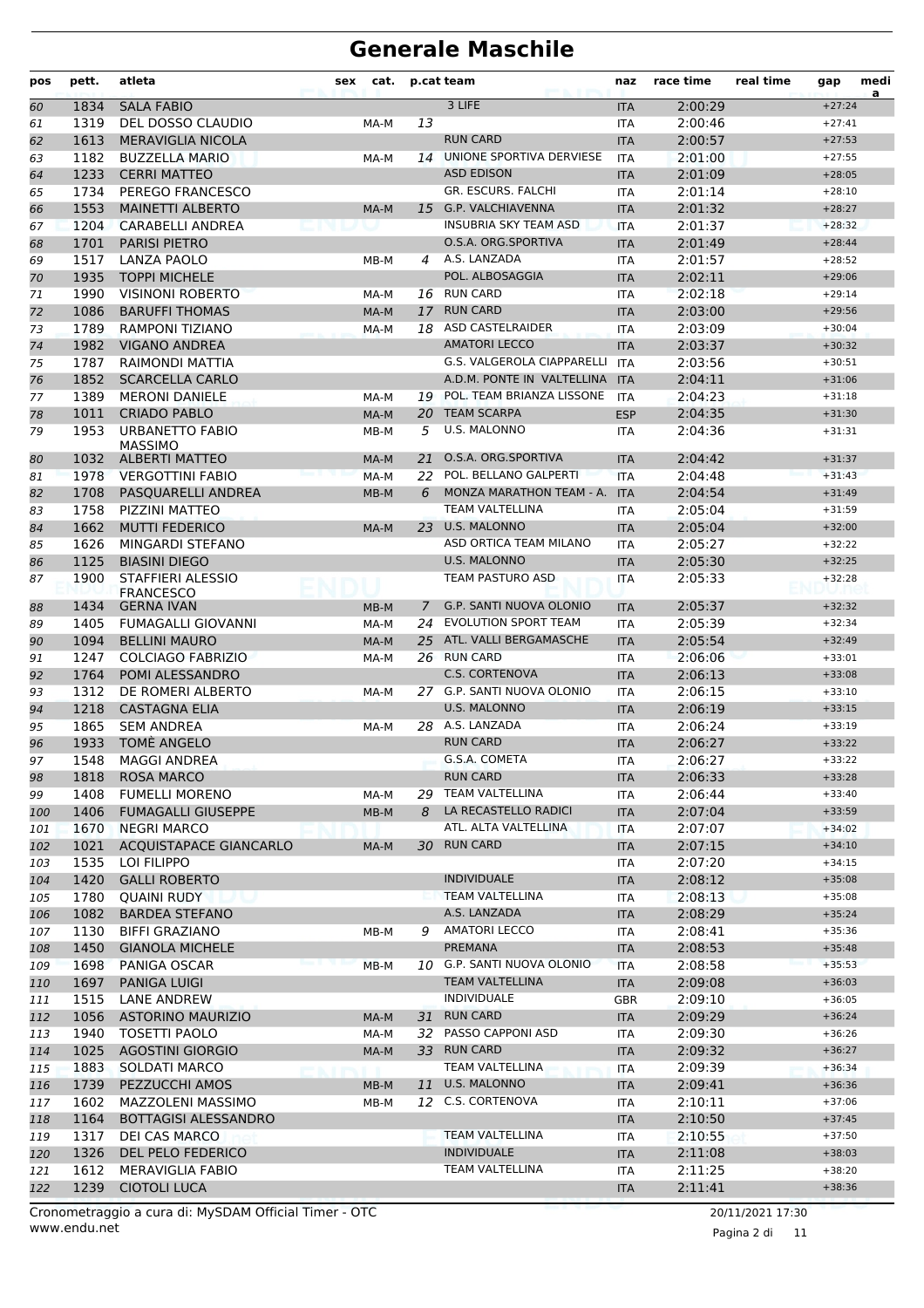| pos        | pett.        | atleta                                 | sex | cat.         |    | p.cat team                           | naz               | race time          | real time | gap                  | medi<br>a |
|------------|--------------|----------------------------------------|-----|--------------|----|--------------------------------------|-------------------|--------------------|-----------|----------------------|-----------|
| 123        | 1541         | <b>LOVISO NICOLA</b>                   |     |              |    | ATL. R.C.M. CASINALBO                | <b>ITA</b>        | 2:12:06            |           | $+39:01$             |           |
| 124        | 1508         | <b>NUSSIO DAVID</b>                    |     | MA-M         |    | 34 BRADIPI DEL GAZZIROLA             | <b>SUI</b>        | 2:12:22            |           | $+39:18$             |           |
| 125        | 1111         | <b>BERTOLINI ALESSANDRO</b>            |     |              |    | <b>2002 MARATHON CLUB</b>            | <b>ITA</b>        | 2:12:38            |           | $+39:33$             |           |
| 126        | 1652         | <b>MOSTACHETTI CLAUDIO</b>             |     | MA-M         |    | 35 TEAM RIGAMONTI                    | <b>ITA</b>        | 2:12:46            |           | $+39:41$             |           |
| 127        | 1320         | <b>DEL DOT PATRIK</b>                  |     |              |    | <b>U.S. MALONNO</b>                  | <b>ITA</b>        | 2:13:03            |           | $+39:59$             |           |
| 128        | 1989         | <b>VILLAROSA MATTEO</b>                |     |              |    | <b>GRUPPO ETHOS RUNNING</b>          | <b>ITA</b>        | 2:13:06            |           | $+40:01$             |           |
| 129        | 1142         | <b>BONANNI MARCO</b>                   |     |              |    |                                      | <b>ITA</b>        | 2:13:06            |           | $+40:01$             |           |
| 130        | 1049         | <b>ANGIONE ANGELO</b>                  |     | MA-M         |    | 36 BARLETTA SPORTIVA                 | <b>ITA</b>        | 2:13:07            |           | $+40:02$             |           |
| 131        | 1912         | <b>TAMUSSIN ANTONIO</b>                |     | MA-M         |    | 37 S.S. LAZIO ATLETICA LEGGERA ITA   |                   | 2:13:09            |           | $+40:04$             |           |
| 132        | 1173         | <b>BRUMANA ENNIO</b>                   |     | $MB-M$       | 13 | POL. PAGNONA                         | <b>ITA</b>        | 2:13:09            |           | $+40:05$             |           |
| 133        | 1306         | DE LAZZARI FRANCESCO                   |     | MB-M         | 14 | 3 LIFE                               | <b>ITA</b>        | 2:13:28            |           | $+40:24$             |           |
| 134        | 1457         | <b>GILARDI ROMANO</b>                  |     | MB-M         |    | 15 S.E.V. VALMADRERA                 | <b>ITA</b>        | 2:13:30            |           | $+40:25$             |           |
| 135        | 2026         | <b>CINQUE ANTONIO</b>                  |     | MB-M         |    | 16 AEQUA TRAIL RUNNING               | <b>ITA</b>        | 2:13:57            |           | $+40:52$             |           |
| 136        | 1438         | <b>GHILOTTI GIOELE</b>                 |     |              |    | <b>TEAM RIGAMONTI</b>                | <b>ITA</b>        | 2:13:59            |           | $+40:55$             |           |
| 137        | 1489         | <b>GUGIATTI PIERPAOLO</b>              |     | MA-M         |    | 38 RUN CARD                          | <b>ITA</b>        | 2:14:03            |           | $+40:59$             |           |
| 138        | 1797         | <b>REDAELLI FRANCESCO</b>              |     |              |    | <b>U.S. SAN MAURIZIO</b>             | <b>ITA</b>        | 2:14:11            |           | $+41:06$             |           |
| 139        | 1526         | <b>LEO STEFANO</b>                     |     |              |    | <b>AMATORI LECCO</b>                 | <b>ITA</b>        | 2:14:22            |           | $+41:17$             |           |
| 140        | 1322         | DEL MAFFEO GIANLUCA                    |     | MB-M         |    | 17 RUN CARD                          | <b>ITA</b>        | 2:14:34            |           | $+41:29$             |           |
| 141        | 1337         | DELLA PEDRINA PAOLO                    |     | MB-M         | 18 | G.P. VALCHIAVENNA                    | <b>ITA</b>        | 2:14:39            |           | $+41:34$             |           |
| 142        | 1783         | <b>QUINTINI IGOR</b>                   |     | MA-M         | 39 | 3 LIFE                               | <b>ITA</b>        | 2:14:45            |           | $+41:41$             |           |
| 143        | 1261         | <b>COMINETTI CLAUDIO</b>               |     | MA-M         |    | 40 RUN CARD                          | <b>ITA</b>        | 2:14:48            |           | $+41:44$             |           |
| 144        | 1278         | <b>CRESPI FRANCESCO</b>                |     | MA-M         |    | 41 A.S.D. 2SLOW                      | <b>ITA</b>        | 2:14:50            |           | $+41:45$             |           |
| 145        | 1262         | CONFALONIERI GIANLUCA                  |     |              |    | <b>RUN CARD</b>                      | <b>ITA</b>        | 2:14:51            |           | $+41:46$             |           |
| 146        | 1146         | <b>BONDIO GIANNI</b>                   |     | MB-M         |    | 19 TEAM RIGAMONTI                    | <b>ITA</b>        | 2:14:51            |           | $+41:46$             |           |
| 147        | 1386         | <b>FLAUTO VINCENZO</b>                 |     | MB-M         |    | 20 ASD AVIS OGGIONO                  | <b>ITA</b>        | 2:14:53            |           | $+41:48$             |           |
| 148        | 1690         | <b>PAINI FAUSTO</b>                    |     | MA-M         |    | 42 U.S. MALONNO                      | <b>ITA</b>        | 2:14:56            |           | $+41:51$             |           |
| 149        | 1985         | <b>VILLA MARCO</b>                     |     | MB-M         |    | 21 VETRERIA FANONI SONDRIO           | <b>ITA</b>        | 2:14:59            |           | $+41:54$             |           |
| 150        | 1273         | <b>CORTI ANDREA</b>                    |     | MA-M         |    | 43 AMATORI LECCO                     | <b>ITA</b>        | 2:15:06            |           | $+42:01$             |           |
| 151        | 1452         | <b>GIANOLI EDOARDO</b>                 |     |              |    | POL. ALBOSAGGIA                      | <b>ITA</b>        | 2:15:07            |           | $+42:02$             |           |
| 152        | 1378         | <b>FERRETTI REMO</b>                   |     | MC-M         | 1  | <b>RUN CARD</b>                      | <b>SUI</b>        | 2:15:18            |           | $+42:13$             |           |
| 153        | 1835         | <b>SALA FABIO RINALDO</b>              |     | MA-M         | 44 | 3 LIFE                               | <b>ITA</b>        | 2:15:27            |           | $+42:22$             |           |
| 154        | 1762         | POLI ANDREA                            |     |              |    | <b>RUN CARD</b>                      | <b>ITA</b>        | 2:15:34            |           | $+42:29$             |           |
| 155        | 1323         | DEL NERO ROCCO                         |     | MA-M         |    | 45 G.S. C.S.I. MORBEGNO              | <b>ITA</b>        | 2:15:46            |           | $+42:42$             |           |
| 156        | 1227         | <b>CAVALIERI ALESSIO</b>               |     | MA-M         |    | 46 GR. ESCURS. FALCHI                | <b>ITA</b>        | 2:15:49            |           | $+42:44$             |           |
| 157        | 1988         | <b>VILLA MATTEO</b>                    |     |              |    | <b>RUN CARD</b>                      | <b>ITA</b>        | 2:15:54            |           | $+42:49$             |           |
| 158        | 1528         | <b>LEVI EMANUELE</b>                   |     | $MB-M$       | 22 | G.P. VALCHIAVENNA<br><b>RUN CARD</b> | <b>ITA</b>        | 2:15:54            |           | $+42:49$             |           |
| 159        | 1658<br>1087 | <b>MUFFATTI FEDERICO</b>               |     | MA-M         | 47 | C.S. CORTENOVA                       | <b>ITA</b>        | 2:15:58            |           | $+42:54$             |           |
| 160        |              | <b>BASILE MICHELE</b>                  |     | MB-M         | 23 | 24 RUNNERS DESIO                     | <b>ITA</b>        | 2:16:41            |           | $+43:36$<br>$+43:39$ |           |
| 161        | 1346         | DI TUCCIO FABIO                        |     | MB-M         |    | G.S. VALGEROLA CIAPPARELLI ITA       | <b>ITA</b>        | 2:16:44<br>2:16:50 |           | $+43:45$             |           |
| 162        | 1217<br>1767 | <b>CASSINA PAOLO</b><br>PONCINI MATTIA |     |              |    | TEAM VALTELLINA                      |                   |                    |           | $+43:54$             |           |
| 163        | 1194         | CANETTA MATTEO                         |     |              |    | G.S. CHIURO                          | <b>ITA</b>        | 2:16:59<br>2:17:04 |           | $+43:59$             |           |
| 164        | 1416         | <b>GALLI FAUSTO</b>                    |     |              | 48 | 3 LIFE                               | ITA<br><b>ITA</b> | 2:17:09            |           | $+44:04$             |           |
| 165        | 1234         | <b>CERUTI PIERPAOLO</b>                |     | MA-M<br>است؟ |    | <b>RUN CARD</b>                      | <b>ITA</b>        | 2:17:10            |           | $+44:05$             |           |
| 166<br>167 | 1897         | <b>SPINI DANIELE</b>                   |     |              |    | <b>TEAM VALTELLINA</b>               | <b>ITA</b>        | 2:17:16            |           | $+44:11$             |           |
| 168        | 1661         | MUSCETTI TOMAS                         |     |              |    |                                      | ITA               | 2:17:25            |           | $+44:20$             |           |
| 169        | 1665         | <b>NANI GIAN LUCA</b>                  |     | MB-M         |    | 25 A.S. LANZADA                      | <b>ITA</b>        | 2:17:27            |           | $+44:23$             |           |
| 170        | 1560         | <b>MANDELLI MATTIA</b>                 |     | MA-M         | 49 | <b>GRUPPO ETHOS RUNNING</b>          | ITA               | 2:17:35            |           | $+44:30$             |           |
| 171        | 1735         | PERLINI MATTEO                         |     | MA-M         |    | 50 TEAM VALTELLINA                   | <b>ITA</b>        | 2:17:41            |           | $+44:36$             |           |
| 172        | 1554         | <b>MAINETTI ERNESTO</b>                |     |              |    | <b>INDIVIDUALE</b>                   | ITA               | 2:17:47            |           | $+44:42$             |           |
| 173        | 1843         | <b>SANNA SIMONE</b>                    |     | 首旨首          |    | <b>INDIVIDUALE</b>                   | <b>ITA</b>        | 2:18:06            |           | $+45:01$             |           |
| 174        | 1713         | PECORA GIOVANNI                        |     | MB-M         |    | 26 ASD CASTELRAIDER                  | ITA               | 2:18:18            |           | $+45:13$             |           |
| 175        | 1257         | <b>COLZADA GIANNI</b>                  |     | MA-M         |    | 51 AMICI MADONNA NEVE                | <b>ITA</b>        | 2:18:18            |           | $+45:14$             |           |
| 176        | 1098         | <b>BELTRAMINI GIORGIO</b>              |     | MB-M         |    | 27 TEAM RIGAMONTI                    | ITA               | 2:18:25            |           | $+45:20$             |           |
| 177        | 2002         | ZAPPA ANDREA                           |     | MB-M         | 28 |                                      | <b>ITA</b>        | 2:18:25            |           | $+45:21$             |           |
| 178        | 1484         | <b>GRULLI FEDERICO</b>                 |     |              |    | POL. ALBOSAGGIA                      | ITA               | 2:18:28            |           | $+45:23$             |           |
| 179        | 1864         | SELVETTI CAMILLO                       |     | MC-M         | 2  | PT SKYRUNNING                        | <b>ITA</b>        | 2:18:29            |           | $+45:25$             |           |
| 180        | 1617         | MICHELETTI LORIS                       |     |              |    | <b>INDIVIDUALE</b>                   | ITA               | 2:18:33            |           | $+45:28$             |           |
| 181        | 1509         | KONZETT MANFRED                        |     | MB-M         | 29 |                                      | <b>AUT</b>        | 2:18:38            |           | $+45:33$             |           |
| 182        | 1297         | DAL MONTE GIANLUCA                     |     |              |    |                                      | ITA               | 2:19:04            |           | $+45:59$             |           |
| 183        | 1384         | <b>FITTAVOLINI ENRICO</b>              |     |              |    | <b>RUN CARD</b>                      | <b>ITA</b>        | 2:19:20            |           | $+46:15$             |           |
| 184        | 1619         | MICHELI ANDREA                         |     | MA-M         |    | 52 RUN CARD                          | ITA               | 2:19:50            |           | $+46:45$             |           |
| 185        | 1882         | SOLDANO PAOLO                          |     | MA-M         | 53 |                                      | <b>ITA</b>        | 2:19:52            |           | $+46:47$             |           |
| 186        | 1329         | <b>DELIGIOS GIORGIO</b>                |     | MB-M         | 30 |                                      | ITA               | 2:19:59            |           | $+46:54$             |           |
|            |              |                                        |     |              |    |                                      |                   |                    |           |                      |           |

Pagina 3 di 11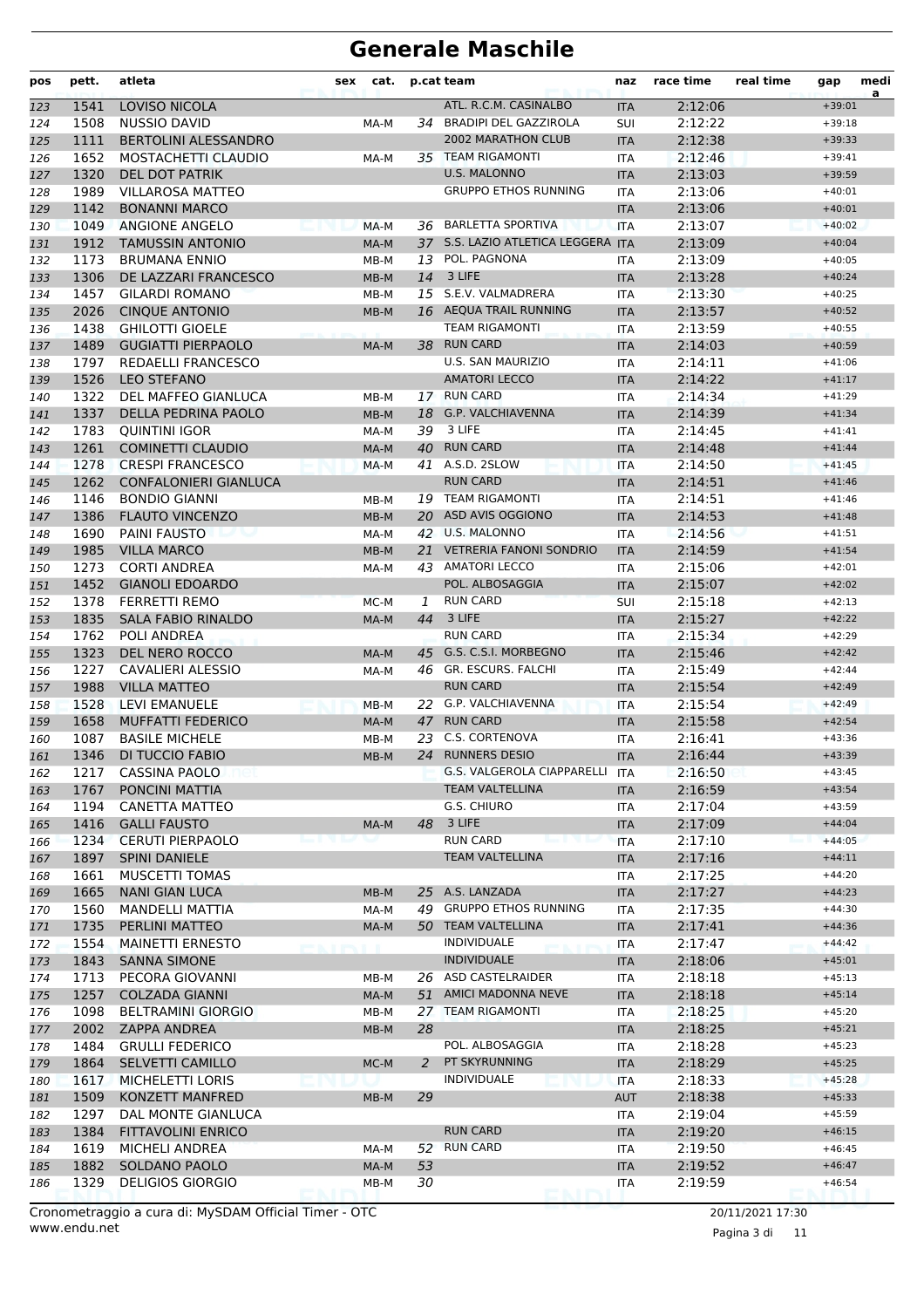| 3 LIFE<br><b>RIVA MARCO</b><br>54<br>2:20:00<br>$+46:55$<br>663<br><b>ITA</b><br>187<br>MA-M<br><b>U.S. MALONNO</b><br>55<br>2:20:13<br>1042<br>ANGELI GIANPAOLO<br>MA-M<br><b>ITA</b><br>$+47:08$<br>188<br><b>FUMASONI ANDREA</b><br>56<br>2:20:14<br>1407<br>189<br>MA-M<br><b>ITA</b><br>$+47:10$<br><b>RUN CARD</b><br>1331<br>DELL'AVANZO SIMONE<br>2:20:26<br>$+47:22$<br>190<br><b>ITA</b><br>ATLETICA ALTO LARIO<br>1475<br><b>GORELLI DANILO</b><br>2:21:01<br>31<br><b>ITA</b><br>$+47:56$<br>191<br>MB-M<br>1694<br><b>INDIVIDUALE</b><br>2:21:21<br>PALOMBI ALESSANDRO<br>192<br><b>ITA</b><br>$+48:16$<br>1305<br><b>INDIVIDUALE</b><br>2:21:25<br>DE DONATI GIOELE<br>$+48:20$<br>193<br><b>ITA</b><br>G.S. VALGEROLA CIAPPARELLI<br>1205<br>2:21:35<br><b>CARGANICO MATTEO</b><br><b>ITA</b><br>194<br>$+48:30$<br>1059<br><b>AZZALINI MARCO</b><br><b>RUN CARD</b><br>2:21:59<br>195<br><b>ITA</b><br>$+48:54$<br>PT SKYRUNNING<br>1396<br>FRACASSETTI ALESSANDRO<br>2:22:03<br>$+48:58$<br><b>ITA</b><br>196<br>SOCIETA ESCURSIONISTI<br>1601<br><b>MAZZOLENI GIANLUCA</b><br>2:22:33<br><b>ITA</b><br>$+49:28$<br>32<br>197<br>MB-M<br>564<br>TRAIL RUNNING TORINO A.S.<br>2:22:36<br><b>ORRICO FRANCESCO</b><br>$+49:31$<br>198<br><b>ITA</b><br><b>RUN CARD</b><br><b>PIAN TOMMASO</b><br>2:22:47<br>1740<br>$+49:43$<br>199<br><b>ITA</b><br>1899<br>SPREAFICO PIETRO<br><b>SKY LARIO RUNNERS ASD</b><br>2:22:51<br>57<br>200<br><b>ITA</b><br>$+49:46$<br>MA-M<br>1357<br><b>DUSCI SIMONE</b><br>58<br>2:22:56<br>MA-M<br><b>ITA</b><br>$+49:52$<br>201<br><b>RUN CARD</b><br>1190<br>CALVANI GRAZIANO<br>2:23:17<br>202<br>$+50:12$<br><b>ITA</b><br>1236<br><b>CICERI RICCARDO</b><br><b>TEAM ALTO LAMBRO</b><br>2:23:26<br>203<br><b>ITA</b><br>$+50:21$<br>CENTRO OLIMPIA PIATEDA<br>2:23:26<br>1848<br><b>SCAMOZZI STEFANO</b><br>$+50:21$<br>204<br><b>ITA</b><br><b>RUN CARD</b><br>1180<br><b>BUONOPANE ANDREA</b><br>2:23:32<br><b>ITA</b><br>$+50:27$<br>1201<br>59 ATL. MUGGIO<br>2:23:34<br><b>CAPITANI LORENZO</b><br><b>ITA</b><br>$+50:29$<br>206<br>MA-M<br>1538<br><b>CORRINTIME</b><br>2:23:52<br><b>LORENZETTI MASSIMO</b><br>33<br>MB-M<br><b>ITA</b><br>$+50:47$<br>207<br>1309<br>DE LUIS ALESSANDRO<br>60<br>2:23:53<br>MA-M<br><b>ITA</b><br>$+50:48$<br>208<br>1833<br>POL. BESANESE<br>2:24:23<br><b>SALA EMILIO GIUSEPPE</b><br>34<br><b>ITA</b><br>$+51:19$<br>MB-M<br>209<br>SPORTING CLUB LIVIGNO<br>2:24:26<br>1151<br><b>BONGIOLATTI MATTEO</b><br><b>ITA</b><br>$+51:21$<br>210<br><b>RUN CARD</b><br>1477<br><b>GOSATTI ANDREA</b><br>2:24:29<br>$+51:25$<br><b>ITA</b><br>MA-M<br>61<br>1551<br><b>EVOLUTION SPORT TEAM</b><br><b>MAGNI OMAR LUCA</b><br>2:24:39<br>212<br>MA-M<br>62<br><b>ITA</b><br>$+51:34$<br><b>SCANDELLI DANIELE</b><br>63 INDIVIDUALE<br>1849<br>2:24:40<br>MA-M<br><b>ITA</b><br>$+51:36$<br>213<br>TEAM ALTO LAMBRO<br>1949<br><b>TRUSSONI ANDREA</b><br>214<br><b>ITA</b><br>2:24:44<br>$+51:39$<br>1422<br><b>GALLIANI GIACOMO</b><br>MONZA MARATHON TEAM - A.<br>2:24:49<br>215<br><b>ITA</b><br>$+51:44$<br>G.P. VALCHIAVENNA<br>1121<br><b>BIANCHI MARCO</b><br>2:24:51<br>$+51:46$<br>216<br>MA-M<br>64<br><b>ITA</b><br>65 ASD ZENA RUNNERS<br>1536<br><b>LOMBARDO ROBERTO</b><br>2:24:53<br>217<br><b>ITA</b><br>MA-M<br>$+51:48$<br>1760<br>POLATTI GIULIO<br>A.S. AMP<br>2:24:59<br><b>ITA</b><br>$+51:54$<br>218<br>1737<br><b>PERREGRINI PIERO</b><br><b>TEAM VALTELLINA</b><br>2:25:08<br>35<br>$+52:03$<br>219<br>$MB-M$<br><b>ITA</b><br><b>ROBERTO</b><br>1706<br><b>PARUSCIO SIMONE</b><br>66<br>2:25:08<br>$+52:03$<br>MA-M<br><b>ITA</b><br>220<br>2:25:16<br>1110<br><b>BERTOLINA DEMIS</b><br><b>ITA</b><br>$+52:11$<br>221<br>1229<br>2:25:24<br>CAZZANIGA MATTEO<br>67 A.S.D. MARCIACARATESI<br>222<br>MA-M<br><b>ITA</b><br>$+52:19$<br>36 S.CLUB LIB. SESTO<br>1624<br><b>MILESI OSVALDO</b><br>2:25:25<br>$+52:20$<br>$MB-M$<br>223<br><b>ITA</b><br>37 TEAM RIGAMONTI<br>1718<br>PEDRAZZOLI PAOLO<br>2:25:30<br>224<br>MB-M<br>$+52:25$<br><b>ITA</b><br>38 SPORTING CLUB LIVIGNO<br>2:25:31<br>1293<br><b>CUSINI SERGIO</b><br>225<br>MB-M<br>ITA<br>$+52:27$<br>68 RUN CARD<br>1950<br>TRUTALLI ABBONDIO<br>2:25:34<br>$+52:29$<br>226<br>MA-M<br>ITA<br>1310<br>39 OXYGEN TRIATHLON A.S.D.<br>2:25:34<br>DE MITRI RICCARDO<br>227<br>MB-M<br><b>ITA</b><br>$+52:30$<br>A.S. LANZADA<br>1671<br>2:25:35<br>$+52:30$<br>NEGRINI FEDERICO<br>ITA<br>228<br>40 G.S. VALGEROLA CIAPPARELLI<br>1630<br><b>MOIOLA PIERDONATO</b><br><b>ITA</b><br>2:25:38<br>$+52:33$<br>229<br>$MB-M$<br><b>EVOLUTION SPORT TEAM</b><br>2029<br>ROTA FRANCO<br>2:25:55<br>$+52:50$<br>230<br>MB-M<br>41<br>ITA<br>42 U.S. MALONNO<br>1547<br>MAFFESSOLI MASSIMO<br>2:26:07<br>MB-M<br><b>ITA</b><br>$+53:02$<br>231<br>PREMANA<br>1534<br>LOCATELLI FABRIZIO<br><b>ITA</b><br>2:26:17<br>$+53:12$<br>232<br>43 SKY LARIO RUNNERS ASD<br>1377<br>FERRARI STEFANO ALDO<br>2:26:25<br>233<br><b>ITA</b><br>$+53:20$<br>MB-M<br>C.S. CORTENOVA<br>1870<br><b>SESTITO GIOVANNI</b><br>2:26:36<br>$+53:32$<br>234<br>ITA<br><b>GHISLANZONI DAVIDE</b><br><b>FALCHI-LECCO</b><br>$+53:32$<br>1439<br>44<br>2:26:37<br>MB-M<br><b>ITA</b><br>1252<br>COLOMBO ALESSANDRO<br>2:26:45<br>$+53:40$<br>236<br>ITA<br>1070<br><b>BALOSSI MASSIMO</b><br>69 ASD POLISPORTIVA ROVINATA<br><b>ITA</b><br>2:26:45<br>$+53:40$<br>MA-M<br>45 SPORTING CLUB LIVIGNO<br>$+53:54$<br>1290<br><b>CUSINI LINO</b><br>2:26:59<br>MB-M<br>ITA<br>1470<br><b>GIUSSANI OSCAR</b><br>70<br>2:27:15<br>MA-M<br><b>ITA</b><br>$+54:10$<br>POL. ALBOSAGGIA<br>1144<br><b>BONDINI IVAN</b><br>2:27:21<br>46<br>$+54:16$<br>MB-M<br>ITA<br><b>RUN CARD</b><br>$+54:20$<br>1980<br><b>VIANELLO LUCA</b><br>2:27:25<br><b>ITA</b><br>TEAM OTC SSD ARL<br>2:27:32<br>1817<br>RONZONI LUCA<br>$+54:27$<br>ITA<br>242<br><b>RUNNERS COLICO</b><br>1153<br><b>BORDONI MATTEO</b><br>2:27:38<br>$+54:33$<br>MA-M<br>71<br><b>ITA</b><br>RUNNERS COLICO<br>$+54:36$<br>1956<br><b>VALENTI SERGIO</b><br>2:27:41<br>MC-M<br>3<br><b>ITA</b><br>1579<br>G.S. VALGEROLA CIAPPARELLI<br>2:27:41<br><b>MARTINALLI DOMENICO</b><br>$+54:36$<br>245<br>MB-M<br>47<br><b>ITA</b><br>72 ADIDAS RUNNING TEAM<br>1215<br>2:27:49<br>$+54:44$<br>CASATI EDGARDO<br>246<br>MA-M<br>ITA<br><b>RUN CARD</b><br>$+54:48$<br>1632<br><b>MOLINARI ALEX</b><br>2:27:53<br>247<br><b>ITA</b><br>73 MISSULTEAM COMO ASD<br>2:27:59<br>1283<br><b>CROSATO ANDREA</b><br>$+54:54$<br>MA-M<br>ITA<br>248<br>48 PT SKYRUNNING<br>1672<br><b>NESA PIERO</b><br>2:28:01<br>$+54:56$<br>249<br>$MB-M$<br><b>ITA</b> | pos | pett. | atleta | cat.<br>sex | p.cat team | naz | race time | real time | gap | medi<br>a |
|-------------------------------------------------------------------------------------------------------------------------------------------------------------------------------------------------------------------------------------------------------------------------------------------------------------------------------------------------------------------------------------------------------------------------------------------------------------------------------------------------------------------------------------------------------------------------------------------------------------------------------------------------------------------------------------------------------------------------------------------------------------------------------------------------------------------------------------------------------------------------------------------------------------------------------------------------------------------------------------------------------------------------------------------------------------------------------------------------------------------------------------------------------------------------------------------------------------------------------------------------------------------------------------------------------------------------------------------------------------------------------------------------------------------------------------------------------------------------------------------------------------------------------------------------------------------------------------------------------------------------------------------------------------------------------------------------------------------------------------------------------------------------------------------------------------------------------------------------------------------------------------------------------------------------------------------------------------------------------------------------------------------------------------------------------------------------------------------------------------------------------------------------------------------------------------------------------------------------------------------------------------------------------------------------------------------------------------------------------------------------------------------------------------------------------------------------------------------------------------------------------------------------------------------------------------------------------------------------------------------------------------------------------------------------------------------------------------------------------------------------------------------------------------------------------------------------------------------------------------------------------------------------------------------------------------------------------------------------------------------------------------------------------------------------------------------------------------------------------------------------------------------------------------------------------------------------------------------------------------------------------------------------------------------------------------------------------------------------------------------------------------------------------------------------------------------------------------------------------------------------------------------------------------------------------------------------------------------------------------------------------------------------------------------------------------------------------------------------------------------------------------------------------------------------------------------------------------------------------------------------------------------------------------------------------------------------------------------------------------------------------------------------------------------------------------------------------------------------------------------------------------------------------------------------------------------------------------------------------------------------------------------------------------------------------------------------------------------------------------------------------------------------------------------------------------------------------------------------------------------------------------------------------------------------------------------------------------------------------------------------------------------------------------------------------------------------------------------------------------------------------------------------------------------------------------------------------------------------------------------------------------------------------------------------------------------------------------------------------------------------------------------------------------------------------------------------------------------------------------------------------------------------------------------------------------------------------------------------------------------------------------------------------------------------------------------------------------------------------------------------------------------------------------------------------------------------------------------------------------------------------------------------------------------------------------------------------------------------------------------------------------------------------------------------------------------------------------------------------------------------------------------------------------------------------------------------------------------------------------------------------------------------------------------------------------------------------------------------------------------------------------------------------------------------------------------------------------------------------------------------------------------------------------------------------------------------------------------------------------------------------------------------------------------------------------------------------------------------------------------------------------------------------------------------------------------------------------------------------------------------------------------------------------------------------------------------------------------------------------------------------------------|-----|-------|--------|-------------|------------|-----|-----------|-----------|-----|-----------|
|                                                                                                                                                                                                                                                                                                                                                                                                                                                                                                                                                                                                                                                                                                                                                                                                                                                                                                                                                                                                                                                                                                                                                                                                                                                                                                                                                                                                                                                                                                                                                                                                                                                                                                                                                                                                                                                                                                                                                                                                                                                                                                                                                                                                                                                                                                                                                                                                                                                                                                                                                                                                                                                                                                                                                                                                                                                                                                                                                                                                                                                                                                                                                                                                                                                                                                                                                                                                                                                                                                                                                                                                                                                                                                                                                                                                                                                                                                                                                                                                                                                                                                                                                                                                                                                                                                                                                                                                                                                                                                                                                                                                                                                                                                                                                                                                                                                                                                                                                                                                                                                                                                                                                                                                                                                                                                                                                                                                                                                                                                                                                                                                                                                                                                                                                                                                                                                                                                                                                                                                                                                                                                                                                                                                                                                                                                                                                                                                                                                                                                                                                                                                                                           |     |       |        |             |            |     |           |           |     |           |
|                                                                                                                                                                                                                                                                                                                                                                                                                                                                                                                                                                                                                                                                                                                                                                                                                                                                                                                                                                                                                                                                                                                                                                                                                                                                                                                                                                                                                                                                                                                                                                                                                                                                                                                                                                                                                                                                                                                                                                                                                                                                                                                                                                                                                                                                                                                                                                                                                                                                                                                                                                                                                                                                                                                                                                                                                                                                                                                                                                                                                                                                                                                                                                                                                                                                                                                                                                                                                                                                                                                                                                                                                                                                                                                                                                                                                                                                                                                                                                                                                                                                                                                                                                                                                                                                                                                                                                                                                                                                                                                                                                                                                                                                                                                                                                                                                                                                                                                                                                                                                                                                                                                                                                                                                                                                                                                                                                                                                                                                                                                                                                                                                                                                                                                                                                                                                                                                                                                                                                                                                                                                                                                                                                                                                                                                                                                                                                                                                                                                                                                                                                                                                                           |     |       |        |             |            |     |           |           |     |           |
|                                                                                                                                                                                                                                                                                                                                                                                                                                                                                                                                                                                                                                                                                                                                                                                                                                                                                                                                                                                                                                                                                                                                                                                                                                                                                                                                                                                                                                                                                                                                                                                                                                                                                                                                                                                                                                                                                                                                                                                                                                                                                                                                                                                                                                                                                                                                                                                                                                                                                                                                                                                                                                                                                                                                                                                                                                                                                                                                                                                                                                                                                                                                                                                                                                                                                                                                                                                                                                                                                                                                                                                                                                                                                                                                                                                                                                                                                                                                                                                                                                                                                                                                                                                                                                                                                                                                                                                                                                                                                                                                                                                                                                                                                                                                                                                                                                                                                                                                                                                                                                                                                                                                                                                                                                                                                                                                                                                                                                                                                                                                                                                                                                                                                                                                                                                                                                                                                                                                                                                                                                                                                                                                                                                                                                                                                                                                                                                                                                                                                                                                                                                                                                           |     |       |        |             |            |     |           |           |     |           |
|                                                                                                                                                                                                                                                                                                                                                                                                                                                                                                                                                                                                                                                                                                                                                                                                                                                                                                                                                                                                                                                                                                                                                                                                                                                                                                                                                                                                                                                                                                                                                                                                                                                                                                                                                                                                                                                                                                                                                                                                                                                                                                                                                                                                                                                                                                                                                                                                                                                                                                                                                                                                                                                                                                                                                                                                                                                                                                                                                                                                                                                                                                                                                                                                                                                                                                                                                                                                                                                                                                                                                                                                                                                                                                                                                                                                                                                                                                                                                                                                                                                                                                                                                                                                                                                                                                                                                                                                                                                                                                                                                                                                                                                                                                                                                                                                                                                                                                                                                                                                                                                                                                                                                                                                                                                                                                                                                                                                                                                                                                                                                                                                                                                                                                                                                                                                                                                                                                                                                                                                                                                                                                                                                                                                                                                                                                                                                                                                                                                                                                                                                                                                                                           |     |       |        |             |            |     |           |           |     |           |
|                                                                                                                                                                                                                                                                                                                                                                                                                                                                                                                                                                                                                                                                                                                                                                                                                                                                                                                                                                                                                                                                                                                                                                                                                                                                                                                                                                                                                                                                                                                                                                                                                                                                                                                                                                                                                                                                                                                                                                                                                                                                                                                                                                                                                                                                                                                                                                                                                                                                                                                                                                                                                                                                                                                                                                                                                                                                                                                                                                                                                                                                                                                                                                                                                                                                                                                                                                                                                                                                                                                                                                                                                                                                                                                                                                                                                                                                                                                                                                                                                                                                                                                                                                                                                                                                                                                                                                                                                                                                                                                                                                                                                                                                                                                                                                                                                                                                                                                                                                                                                                                                                                                                                                                                                                                                                                                                                                                                                                                                                                                                                                                                                                                                                                                                                                                                                                                                                                                                                                                                                                                                                                                                                                                                                                                                                                                                                                                                                                                                                                                                                                                                                                           |     |       |        |             |            |     |           |           |     |           |
|                                                                                                                                                                                                                                                                                                                                                                                                                                                                                                                                                                                                                                                                                                                                                                                                                                                                                                                                                                                                                                                                                                                                                                                                                                                                                                                                                                                                                                                                                                                                                                                                                                                                                                                                                                                                                                                                                                                                                                                                                                                                                                                                                                                                                                                                                                                                                                                                                                                                                                                                                                                                                                                                                                                                                                                                                                                                                                                                                                                                                                                                                                                                                                                                                                                                                                                                                                                                                                                                                                                                                                                                                                                                                                                                                                                                                                                                                                                                                                                                                                                                                                                                                                                                                                                                                                                                                                                                                                                                                                                                                                                                                                                                                                                                                                                                                                                                                                                                                                                                                                                                                                                                                                                                                                                                                                                                                                                                                                                                                                                                                                                                                                                                                                                                                                                                                                                                                                                                                                                                                                                                                                                                                                                                                                                                                                                                                                                                                                                                                                                                                                                                                                           |     |       |        |             |            |     |           |           |     |           |
|                                                                                                                                                                                                                                                                                                                                                                                                                                                                                                                                                                                                                                                                                                                                                                                                                                                                                                                                                                                                                                                                                                                                                                                                                                                                                                                                                                                                                                                                                                                                                                                                                                                                                                                                                                                                                                                                                                                                                                                                                                                                                                                                                                                                                                                                                                                                                                                                                                                                                                                                                                                                                                                                                                                                                                                                                                                                                                                                                                                                                                                                                                                                                                                                                                                                                                                                                                                                                                                                                                                                                                                                                                                                                                                                                                                                                                                                                                                                                                                                                                                                                                                                                                                                                                                                                                                                                                                                                                                                                                                                                                                                                                                                                                                                                                                                                                                                                                                                                                                                                                                                                                                                                                                                                                                                                                                                                                                                                                                                                                                                                                                                                                                                                                                                                                                                                                                                                                                                                                                                                                                                                                                                                                                                                                                                                                                                                                                                                                                                                                                                                                                                                                           |     |       |        |             |            |     |           |           |     |           |
|                                                                                                                                                                                                                                                                                                                                                                                                                                                                                                                                                                                                                                                                                                                                                                                                                                                                                                                                                                                                                                                                                                                                                                                                                                                                                                                                                                                                                                                                                                                                                                                                                                                                                                                                                                                                                                                                                                                                                                                                                                                                                                                                                                                                                                                                                                                                                                                                                                                                                                                                                                                                                                                                                                                                                                                                                                                                                                                                                                                                                                                                                                                                                                                                                                                                                                                                                                                                                                                                                                                                                                                                                                                                                                                                                                                                                                                                                                                                                                                                                                                                                                                                                                                                                                                                                                                                                                                                                                                                                                                                                                                                                                                                                                                                                                                                                                                                                                                                                                                                                                                                                                                                                                                                                                                                                                                                                                                                                                                                                                                                                                                                                                                                                                                                                                                                                                                                                                                                                                                                                                                                                                                                                                                                                                                                                                                                                                                                                                                                                                                                                                                                                                           |     |       |        |             |            |     |           |           |     |           |
|                                                                                                                                                                                                                                                                                                                                                                                                                                                                                                                                                                                                                                                                                                                                                                                                                                                                                                                                                                                                                                                                                                                                                                                                                                                                                                                                                                                                                                                                                                                                                                                                                                                                                                                                                                                                                                                                                                                                                                                                                                                                                                                                                                                                                                                                                                                                                                                                                                                                                                                                                                                                                                                                                                                                                                                                                                                                                                                                                                                                                                                                                                                                                                                                                                                                                                                                                                                                                                                                                                                                                                                                                                                                                                                                                                                                                                                                                                                                                                                                                                                                                                                                                                                                                                                                                                                                                                                                                                                                                                                                                                                                                                                                                                                                                                                                                                                                                                                                                                                                                                                                                                                                                                                                                                                                                                                                                                                                                                                                                                                                                                                                                                                                                                                                                                                                                                                                                                                                                                                                                                                                                                                                                                                                                                                                                                                                                                                                                                                                                                                                                                                                                                           |     |       |        |             |            |     |           |           |     |           |
|                                                                                                                                                                                                                                                                                                                                                                                                                                                                                                                                                                                                                                                                                                                                                                                                                                                                                                                                                                                                                                                                                                                                                                                                                                                                                                                                                                                                                                                                                                                                                                                                                                                                                                                                                                                                                                                                                                                                                                                                                                                                                                                                                                                                                                                                                                                                                                                                                                                                                                                                                                                                                                                                                                                                                                                                                                                                                                                                                                                                                                                                                                                                                                                                                                                                                                                                                                                                                                                                                                                                                                                                                                                                                                                                                                                                                                                                                                                                                                                                                                                                                                                                                                                                                                                                                                                                                                                                                                                                                                                                                                                                                                                                                                                                                                                                                                                                                                                                                                                                                                                                                                                                                                                                                                                                                                                                                                                                                                                                                                                                                                                                                                                                                                                                                                                                                                                                                                                                                                                                                                                                                                                                                                                                                                                                                                                                                                                                                                                                                                                                                                                                                                           |     |       |        |             |            |     |           |           |     |           |
|                                                                                                                                                                                                                                                                                                                                                                                                                                                                                                                                                                                                                                                                                                                                                                                                                                                                                                                                                                                                                                                                                                                                                                                                                                                                                                                                                                                                                                                                                                                                                                                                                                                                                                                                                                                                                                                                                                                                                                                                                                                                                                                                                                                                                                                                                                                                                                                                                                                                                                                                                                                                                                                                                                                                                                                                                                                                                                                                                                                                                                                                                                                                                                                                                                                                                                                                                                                                                                                                                                                                                                                                                                                                                                                                                                                                                                                                                                                                                                                                                                                                                                                                                                                                                                                                                                                                                                                                                                                                                                                                                                                                                                                                                                                                                                                                                                                                                                                                                                                                                                                                                                                                                                                                                                                                                                                                                                                                                                                                                                                                                                                                                                                                                                                                                                                                                                                                                                                                                                                                                                                                                                                                                                                                                                                                                                                                                                                                                                                                                                                                                                                                                                           |     |       |        |             |            |     |           |           |     |           |
|                                                                                                                                                                                                                                                                                                                                                                                                                                                                                                                                                                                                                                                                                                                                                                                                                                                                                                                                                                                                                                                                                                                                                                                                                                                                                                                                                                                                                                                                                                                                                                                                                                                                                                                                                                                                                                                                                                                                                                                                                                                                                                                                                                                                                                                                                                                                                                                                                                                                                                                                                                                                                                                                                                                                                                                                                                                                                                                                                                                                                                                                                                                                                                                                                                                                                                                                                                                                                                                                                                                                                                                                                                                                                                                                                                                                                                                                                                                                                                                                                                                                                                                                                                                                                                                                                                                                                                                                                                                                                                                                                                                                                                                                                                                                                                                                                                                                                                                                                                                                                                                                                                                                                                                                                                                                                                                                                                                                                                                                                                                                                                                                                                                                                                                                                                                                                                                                                                                                                                                                                                                                                                                                                                                                                                                                                                                                                                                                                                                                                                                                                                                                                                           |     |       |        |             |            |     |           |           |     |           |
|                                                                                                                                                                                                                                                                                                                                                                                                                                                                                                                                                                                                                                                                                                                                                                                                                                                                                                                                                                                                                                                                                                                                                                                                                                                                                                                                                                                                                                                                                                                                                                                                                                                                                                                                                                                                                                                                                                                                                                                                                                                                                                                                                                                                                                                                                                                                                                                                                                                                                                                                                                                                                                                                                                                                                                                                                                                                                                                                                                                                                                                                                                                                                                                                                                                                                                                                                                                                                                                                                                                                                                                                                                                                                                                                                                                                                                                                                                                                                                                                                                                                                                                                                                                                                                                                                                                                                                                                                                                                                                                                                                                                                                                                                                                                                                                                                                                                                                                                                                                                                                                                                                                                                                                                                                                                                                                                                                                                                                                                                                                                                                                                                                                                                                                                                                                                                                                                                                                                                                                                                                                                                                                                                                                                                                                                                                                                                                                                                                                                                                                                                                                                                                           |     |       |        |             |            |     |           |           |     |           |
|                                                                                                                                                                                                                                                                                                                                                                                                                                                                                                                                                                                                                                                                                                                                                                                                                                                                                                                                                                                                                                                                                                                                                                                                                                                                                                                                                                                                                                                                                                                                                                                                                                                                                                                                                                                                                                                                                                                                                                                                                                                                                                                                                                                                                                                                                                                                                                                                                                                                                                                                                                                                                                                                                                                                                                                                                                                                                                                                                                                                                                                                                                                                                                                                                                                                                                                                                                                                                                                                                                                                                                                                                                                                                                                                                                                                                                                                                                                                                                                                                                                                                                                                                                                                                                                                                                                                                                                                                                                                                                                                                                                                                                                                                                                                                                                                                                                                                                                                                                                                                                                                                                                                                                                                                                                                                                                                                                                                                                                                                                                                                                                                                                                                                                                                                                                                                                                                                                                                                                                                                                                                                                                                                                                                                                                                                                                                                                                                                                                                                                                                                                                                                                           |     |       |        |             |            |     |           |           |     |           |
|                                                                                                                                                                                                                                                                                                                                                                                                                                                                                                                                                                                                                                                                                                                                                                                                                                                                                                                                                                                                                                                                                                                                                                                                                                                                                                                                                                                                                                                                                                                                                                                                                                                                                                                                                                                                                                                                                                                                                                                                                                                                                                                                                                                                                                                                                                                                                                                                                                                                                                                                                                                                                                                                                                                                                                                                                                                                                                                                                                                                                                                                                                                                                                                                                                                                                                                                                                                                                                                                                                                                                                                                                                                                                                                                                                                                                                                                                                                                                                                                                                                                                                                                                                                                                                                                                                                                                                                                                                                                                                                                                                                                                                                                                                                                                                                                                                                                                                                                                                                                                                                                                                                                                                                                                                                                                                                                                                                                                                                                                                                                                                                                                                                                                                                                                                                                                                                                                                                                                                                                                                                                                                                                                                                                                                                                                                                                                                                                                                                                                                                                                                                                                                           |     |       |        |             |            |     |           |           |     |           |
|                                                                                                                                                                                                                                                                                                                                                                                                                                                                                                                                                                                                                                                                                                                                                                                                                                                                                                                                                                                                                                                                                                                                                                                                                                                                                                                                                                                                                                                                                                                                                                                                                                                                                                                                                                                                                                                                                                                                                                                                                                                                                                                                                                                                                                                                                                                                                                                                                                                                                                                                                                                                                                                                                                                                                                                                                                                                                                                                                                                                                                                                                                                                                                                                                                                                                                                                                                                                                                                                                                                                                                                                                                                                                                                                                                                                                                                                                                                                                                                                                                                                                                                                                                                                                                                                                                                                                                                                                                                                                                                                                                                                                                                                                                                                                                                                                                                                                                                                                                                                                                                                                                                                                                                                                                                                                                                                                                                                                                                                                                                                                                                                                                                                                                                                                                                                                                                                                                                                                                                                                                                                                                                                                                                                                                                                                                                                                                                                                                                                                                                                                                                                                                           |     |       |        |             |            |     |           |           |     |           |
|                                                                                                                                                                                                                                                                                                                                                                                                                                                                                                                                                                                                                                                                                                                                                                                                                                                                                                                                                                                                                                                                                                                                                                                                                                                                                                                                                                                                                                                                                                                                                                                                                                                                                                                                                                                                                                                                                                                                                                                                                                                                                                                                                                                                                                                                                                                                                                                                                                                                                                                                                                                                                                                                                                                                                                                                                                                                                                                                                                                                                                                                                                                                                                                                                                                                                                                                                                                                                                                                                                                                                                                                                                                                                                                                                                                                                                                                                                                                                                                                                                                                                                                                                                                                                                                                                                                                                                                                                                                                                                                                                                                                                                                                                                                                                                                                                                                                                                                                                                                                                                                                                                                                                                                                                                                                                                                                                                                                                                                                                                                                                                                                                                                                                                                                                                                                                                                                                                                                                                                                                                                                                                                                                                                                                                                                                                                                                                                                                                                                                                                                                                                                                                           |     |       |        |             |            |     |           |           |     |           |
|                                                                                                                                                                                                                                                                                                                                                                                                                                                                                                                                                                                                                                                                                                                                                                                                                                                                                                                                                                                                                                                                                                                                                                                                                                                                                                                                                                                                                                                                                                                                                                                                                                                                                                                                                                                                                                                                                                                                                                                                                                                                                                                                                                                                                                                                                                                                                                                                                                                                                                                                                                                                                                                                                                                                                                                                                                                                                                                                                                                                                                                                                                                                                                                                                                                                                                                                                                                                                                                                                                                                                                                                                                                                                                                                                                                                                                                                                                                                                                                                                                                                                                                                                                                                                                                                                                                                                                                                                                                                                                                                                                                                                                                                                                                                                                                                                                                                                                                                                                                                                                                                                                                                                                                                                                                                                                                                                                                                                                                                                                                                                                                                                                                                                                                                                                                                                                                                                                                                                                                                                                                                                                                                                                                                                                                                                                                                                                                                                                                                                                                                                                                                                                           | 205 |       |        |             |            |     |           |           |     |           |
|                                                                                                                                                                                                                                                                                                                                                                                                                                                                                                                                                                                                                                                                                                                                                                                                                                                                                                                                                                                                                                                                                                                                                                                                                                                                                                                                                                                                                                                                                                                                                                                                                                                                                                                                                                                                                                                                                                                                                                                                                                                                                                                                                                                                                                                                                                                                                                                                                                                                                                                                                                                                                                                                                                                                                                                                                                                                                                                                                                                                                                                                                                                                                                                                                                                                                                                                                                                                                                                                                                                                                                                                                                                                                                                                                                                                                                                                                                                                                                                                                                                                                                                                                                                                                                                                                                                                                                                                                                                                                                                                                                                                                                                                                                                                                                                                                                                                                                                                                                                                                                                                                                                                                                                                                                                                                                                                                                                                                                                                                                                                                                                                                                                                                                                                                                                                                                                                                                                                                                                                                                                                                                                                                                                                                                                                                                                                                                                                                                                                                                                                                                                                                                           |     |       |        |             |            |     |           |           |     |           |
|                                                                                                                                                                                                                                                                                                                                                                                                                                                                                                                                                                                                                                                                                                                                                                                                                                                                                                                                                                                                                                                                                                                                                                                                                                                                                                                                                                                                                                                                                                                                                                                                                                                                                                                                                                                                                                                                                                                                                                                                                                                                                                                                                                                                                                                                                                                                                                                                                                                                                                                                                                                                                                                                                                                                                                                                                                                                                                                                                                                                                                                                                                                                                                                                                                                                                                                                                                                                                                                                                                                                                                                                                                                                                                                                                                                                                                                                                                                                                                                                                                                                                                                                                                                                                                                                                                                                                                                                                                                                                                                                                                                                                                                                                                                                                                                                                                                                                                                                                                                                                                                                                                                                                                                                                                                                                                                                                                                                                                                                                                                                                                                                                                                                                                                                                                                                                                                                                                                                                                                                                                                                                                                                                                                                                                                                                                                                                                                                                                                                                                                                                                                                                                           |     |       |        |             |            |     |           |           |     |           |
|                                                                                                                                                                                                                                                                                                                                                                                                                                                                                                                                                                                                                                                                                                                                                                                                                                                                                                                                                                                                                                                                                                                                                                                                                                                                                                                                                                                                                                                                                                                                                                                                                                                                                                                                                                                                                                                                                                                                                                                                                                                                                                                                                                                                                                                                                                                                                                                                                                                                                                                                                                                                                                                                                                                                                                                                                                                                                                                                                                                                                                                                                                                                                                                                                                                                                                                                                                                                                                                                                                                                                                                                                                                                                                                                                                                                                                                                                                                                                                                                                                                                                                                                                                                                                                                                                                                                                                                                                                                                                                                                                                                                                                                                                                                                                                                                                                                                                                                                                                                                                                                                                                                                                                                                                                                                                                                                                                                                                                                                                                                                                                                                                                                                                                                                                                                                                                                                                                                                                                                                                                                                                                                                                                                                                                                                                                                                                                                                                                                                                                                                                                                                                                           |     |       |        |             |            |     |           |           |     |           |
|                                                                                                                                                                                                                                                                                                                                                                                                                                                                                                                                                                                                                                                                                                                                                                                                                                                                                                                                                                                                                                                                                                                                                                                                                                                                                                                                                                                                                                                                                                                                                                                                                                                                                                                                                                                                                                                                                                                                                                                                                                                                                                                                                                                                                                                                                                                                                                                                                                                                                                                                                                                                                                                                                                                                                                                                                                                                                                                                                                                                                                                                                                                                                                                                                                                                                                                                                                                                                                                                                                                                                                                                                                                                                                                                                                                                                                                                                                                                                                                                                                                                                                                                                                                                                                                                                                                                                                                                                                                                                                                                                                                                                                                                                                                                                                                                                                                                                                                                                                                                                                                                                                                                                                                                                                                                                                                                                                                                                                                                                                                                                                                                                                                                                                                                                                                                                                                                                                                                                                                                                                                                                                                                                                                                                                                                                                                                                                                                                                                                                                                                                                                                                                           |     |       |        |             |            |     |           |           |     |           |
|                                                                                                                                                                                                                                                                                                                                                                                                                                                                                                                                                                                                                                                                                                                                                                                                                                                                                                                                                                                                                                                                                                                                                                                                                                                                                                                                                                                                                                                                                                                                                                                                                                                                                                                                                                                                                                                                                                                                                                                                                                                                                                                                                                                                                                                                                                                                                                                                                                                                                                                                                                                                                                                                                                                                                                                                                                                                                                                                                                                                                                                                                                                                                                                                                                                                                                                                                                                                                                                                                                                                                                                                                                                                                                                                                                                                                                                                                                                                                                                                                                                                                                                                                                                                                                                                                                                                                                                                                                                                                                                                                                                                                                                                                                                                                                                                                                                                                                                                                                                                                                                                                                                                                                                                                                                                                                                                                                                                                                                                                                                                                                                                                                                                                                                                                                                                                                                                                                                                                                                                                                                                                                                                                                                                                                                                                                                                                                                                                                                                                                                                                                                                                                           |     |       |        |             |            |     |           |           |     |           |
|                                                                                                                                                                                                                                                                                                                                                                                                                                                                                                                                                                                                                                                                                                                                                                                                                                                                                                                                                                                                                                                                                                                                                                                                                                                                                                                                                                                                                                                                                                                                                                                                                                                                                                                                                                                                                                                                                                                                                                                                                                                                                                                                                                                                                                                                                                                                                                                                                                                                                                                                                                                                                                                                                                                                                                                                                                                                                                                                                                                                                                                                                                                                                                                                                                                                                                                                                                                                                                                                                                                                                                                                                                                                                                                                                                                                                                                                                                                                                                                                                                                                                                                                                                                                                                                                                                                                                                                                                                                                                                                                                                                                                                                                                                                                                                                                                                                                                                                                                                                                                                                                                                                                                                                                                                                                                                                                                                                                                                                                                                                                                                                                                                                                                                                                                                                                                                                                                                                                                                                                                                                                                                                                                                                                                                                                                                                                                                                                                                                                                                                                                                                                                                           | 211 |       |        |             |            |     |           |           |     |           |
|                                                                                                                                                                                                                                                                                                                                                                                                                                                                                                                                                                                                                                                                                                                                                                                                                                                                                                                                                                                                                                                                                                                                                                                                                                                                                                                                                                                                                                                                                                                                                                                                                                                                                                                                                                                                                                                                                                                                                                                                                                                                                                                                                                                                                                                                                                                                                                                                                                                                                                                                                                                                                                                                                                                                                                                                                                                                                                                                                                                                                                                                                                                                                                                                                                                                                                                                                                                                                                                                                                                                                                                                                                                                                                                                                                                                                                                                                                                                                                                                                                                                                                                                                                                                                                                                                                                                                                                                                                                                                                                                                                                                                                                                                                                                                                                                                                                                                                                                                                                                                                                                                                                                                                                                                                                                                                                                                                                                                                                                                                                                                                                                                                                                                                                                                                                                                                                                                                                                                                                                                                                                                                                                                                                                                                                                                                                                                                                                                                                                                                                                                                                                                                           |     |       |        |             |            |     |           |           |     |           |
|                                                                                                                                                                                                                                                                                                                                                                                                                                                                                                                                                                                                                                                                                                                                                                                                                                                                                                                                                                                                                                                                                                                                                                                                                                                                                                                                                                                                                                                                                                                                                                                                                                                                                                                                                                                                                                                                                                                                                                                                                                                                                                                                                                                                                                                                                                                                                                                                                                                                                                                                                                                                                                                                                                                                                                                                                                                                                                                                                                                                                                                                                                                                                                                                                                                                                                                                                                                                                                                                                                                                                                                                                                                                                                                                                                                                                                                                                                                                                                                                                                                                                                                                                                                                                                                                                                                                                                                                                                                                                                                                                                                                                                                                                                                                                                                                                                                                                                                                                                                                                                                                                                                                                                                                                                                                                                                                                                                                                                                                                                                                                                                                                                                                                                                                                                                                                                                                                                                                                                                                                                                                                                                                                                                                                                                                                                                                                                                                                                                                                                                                                                                                                                           |     |       |        |             |            |     |           |           |     |           |
|                                                                                                                                                                                                                                                                                                                                                                                                                                                                                                                                                                                                                                                                                                                                                                                                                                                                                                                                                                                                                                                                                                                                                                                                                                                                                                                                                                                                                                                                                                                                                                                                                                                                                                                                                                                                                                                                                                                                                                                                                                                                                                                                                                                                                                                                                                                                                                                                                                                                                                                                                                                                                                                                                                                                                                                                                                                                                                                                                                                                                                                                                                                                                                                                                                                                                                                                                                                                                                                                                                                                                                                                                                                                                                                                                                                                                                                                                                                                                                                                                                                                                                                                                                                                                                                                                                                                                                                                                                                                                                                                                                                                                                                                                                                                                                                                                                                                                                                                                                                                                                                                                                                                                                                                                                                                                                                                                                                                                                                                                                                                                                                                                                                                                                                                                                                                                                                                                                                                                                                                                                                                                                                                                                                                                                                                                                                                                                                                                                                                                                                                                                                                                                           |     |       |        |             |            |     |           |           |     |           |
|                                                                                                                                                                                                                                                                                                                                                                                                                                                                                                                                                                                                                                                                                                                                                                                                                                                                                                                                                                                                                                                                                                                                                                                                                                                                                                                                                                                                                                                                                                                                                                                                                                                                                                                                                                                                                                                                                                                                                                                                                                                                                                                                                                                                                                                                                                                                                                                                                                                                                                                                                                                                                                                                                                                                                                                                                                                                                                                                                                                                                                                                                                                                                                                                                                                                                                                                                                                                                                                                                                                                                                                                                                                                                                                                                                                                                                                                                                                                                                                                                                                                                                                                                                                                                                                                                                                                                                                                                                                                                                                                                                                                                                                                                                                                                                                                                                                                                                                                                                                                                                                                                                                                                                                                                                                                                                                                                                                                                                                                                                                                                                                                                                                                                                                                                                                                                                                                                                                                                                                                                                                                                                                                                                                                                                                                                                                                                                                                                                                                                                                                                                                                                                           |     |       |        |             |            |     |           |           |     |           |
|                                                                                                                                                                                                                                                                                                                                                                                                                                                                                                                                                                                                                                                                                                                                                                                                                                                                                                                                                                                                                                                                                                                                                                                                                                                                                                                                                                                                                                                                                                                                                                                                                                                                                                                                                                                                                                                                                                                                                                                                                                                                                                                                                                                                                                                                                                                                                                                                                                                                                                                                                                                                                                                                                                                                                                                                                                                                                                                                                                                                                                                                                                                                                                                                                                                                                                                                                                                                                                                                                                                                                                                                                                                                                                                                                                                                                                                                                                                                                                                                                                                                                                                                                                                                                                                                                                                                                                                                                                                                                                                                                                                                                                                                                                                                                                                                                                                                                                                                                                                                                                                                                                                                                                                                                                                                                                                                                                                                                                                                                                                                                                                                                                                                                                                                                                                                                                                                                                                                                                                                                                                                                                                                                                                                                                                                                                                                                                                                                                                                                                                                                                                                                                           |     |       |        |             |            |     |           |           |     |           |
|                                                                                                                                                                                                                                                                                                                                                                                                                                                                                                                                                                                                                                                                                                                                                                                                                                                                                                                                                                                                                                                                                                                                                                                                                                                                                                                                                                                                                                                                                                                                                                                                                                                                                                                                                                                                                                                                                                                                                                                                                                                                                                                                                                                                                                                                                                                                                                                                                                                                                                                                                                                                                                                                                                                                                                                                                                                                                                                                                                                                                                                                                                                                                                                                                                                                                                                                                                                                                                                                                                                                                                                                                                                                                                                                                                                                                                                                                                                                                                                                                                                                                                                                                                                                                                                                                                                                                                                                                                                                                                                                                                                                                                                                                                                                                                                                                                                                                                                                                                                                                                                                                                                                                                                                                                                                                                                                                                                                                                                                                                                                                                                                                                                                                                                                                                                                                                                                                                                                                                                                                                                                                                                                                                                                                                                                                                                                                                                                                                                                                                                                                                                                                                           |     |       |        |             |            |     |           |           |     |           |
|                                                                                                                                                                                                                                                                                                                                                                                                                                                                                                                                                                                                                                                                                                                                                                                                                                                                                                                                                                                                                                                                                                                                                                                                                                                                                                                                                                                                                                                                                                                                                                                                                                                                                                                                                                                                                                                                                                                                                                                                                                                                                                                                                                                                                                                                                                                                                                                                                                                                                                                                                                                                                                                                                                                                                                                                                                                                                                                                                                                                                                                                                                                                                                                                                                                                                                                                                                                                                                                                                                                                                                                                                                                                                                                                                                                                                                                                                                                                                                                                                                                                                                                                                                                                                                                                                                                                                                                                                                                                                                                                                                                                                                                                                                                                                                                                                                                                                                                                                                                                                                                                                                                                                                                                                                                                                                                                                                                                                                                                                                                                                                                                                                                                                                                                                                                                                                                                                                                                                                                                                                                                                                                                                                                                                                                                                                                                                                                                                                                                                                                                                                                                                                           |     |       |        |             |            |     |           |           |     |           |
|                                                                                                                                                                                                                                                                                                                                                                                                                                                                                                                                                                                                                                                                                                                                                                                                                                                                                                                                                                                                                                                                                                                                                                                                                                                                                                                                                                                                                                                                                                                                                                                                                                                                                                                                                                                                                                                                                                                                                                                                                                                                                                                                                                                                                                                                                                                                                                                                                                                                                                                                                                                                                                                                                                                                                                                                                                                                                                                                                                                                                                                                                                                                                                                                                                                                                                                                                                                                                                                                                                                                                                                                                                                                                                                                                                                                                                                                                                                                                                                                                                                                                                                                                                                                                                                                                                                                                                                                                                                                                                                                                                                                                                                                                                                                                                                                                                                                                                                                                                                                                                                                                                                                                                                                                                                                                                                                                                                                                                                                                                                                                                                                                                                                                                                                                                                                                                                                                                                                                                                                                                                                                                                                                                                                                                                                                                                                                                                                                                                                                                                                                                                                                                           |     |       |        |             |            |     |           |           |     |           |
|                                                                                                                                                                                                                                                                                                                                                                                                                                                                                                                                                                                                                                                                                                                                                                                                                                                                                                                                                                                                                                                                                                                                                                                                                                                                                                                                                                                                                                                                                                                                                                                                                                                                                                                                                                                                                                                                                                                                                                                                                                                                                                                                                                                                                                                                                                                                                                                                                                                                                                                                                                                                                                                                                                                                                                                                                                                                                                                                                                                                                                                                                                                                                                                                                                                                                                                                                                                                                                                                                                                                                                                                                                                                                                                                                                                                                                                                                                                                                                                                                                                                                                                                                                                                                                                                                                                                                                                                                                                                                                                                                                                                                                                                                                                                                                                                                                                                                                                                                                                                                                                                                                                                                                                                                                                                                                                                                                                                                                                                                                                                                                                                                                                                                                                                                                                                                                                                                                                                                                                                                                                                                                                                                                                                                                                                                                                                                                                                                                                                                                                                                                                                                                           |     |       |        |             |            |     |           |           |     |           |
|                                                                                                                                                                                                                                                                                                                                                                                                                                                                                                                                                                                                                                                                                                                                                                                                                                                                                                                                                                                                                                                                                                                                                                                                                                                                                                                                                                                                                                                                                                                                                                                                                                                                                                                                                                                                                                                                                                                                                                                                                                                                                                                                                                                                                                                                                                                                                                                                                                                                                                                                                                                                                                                                                                                                                                                                                                                                                                                                                                                                                                                                                                                                                                                                                                                                                                                                                                                                                                                                                                                                                                                                                                                                                                                                                                                                                                                                                                                                                                                                                                                                                                                                                                                                                                                                                                                                                                                                                                                                                                                                                                                                                                                                                                                                                                                                                                                                                                                                                                                                                                                                                                                                                                                                                                                                                                                                                                                                                                                                                                                                                                                                                                                                                                                                                                                                                                                                                                                                                                                                                                                                                                                                                                                                                                                                                                                                                                                                                                                                                                                                                                                                                                           |     |       |        |             |            |     |           |           |     |           |
|                                                                                                                                                                                                                                                                                                                                                                                                                                                                                                                                                                                                                                                                                                                                                                                                                                                                                                                                                                                                                                                                                                                                                                                                                                                                                                                                                                                                                                                                                                                                                                                                                                                                                                                                                                                                                                                                                                                                                                                                                                                                                                                                                                                                                                                                                                                                                                                                                                                                                                                                                                                                                                                                                                                                                                                                                                                                                                                                                                                                                                                                                                                                                                                                                                                                                                                                                                                                                                                                                                                                                                                                                                                                                                                                                                                                                                                                                                                                                                                                                                                                                                                                                                                                                                                                                                                                                                                                                                                                                                                                                                                                                                                                                                                                                                                                                                                                                                                                                                                                                                                                                                                                                                                                                                                                                                                                                                                                                                                                                                                                                                                                                                                                                                                                                                                                                                                                                                                                                                                                                                                                                                                                                                                                                                                                                                                                                                                                                                                                                                                                                                                                                                           |     |       |        |             |            |     |           |           |     |           |
|                                                                                                                                                                                                                                                                                                                                                                                                                                                                                                                                                                                                                                                                                                                                                                                                                                                                                                                                                                                                                                                                                                                                                                                                                                                                                                                                                                                                                                                                                                                                                                                                                                                                                                                                                                                                                                                                                                                                                                                                                                                                                                                                                                                                                                                                                                                                                                                                                                                                                                                                                                                                                                                                                                                                                                                                                                                                                                                                                                                                                                                                                                                                                                                                                                                                                                                                                                                                                                                                                                                                                                                                                                                                                                                                                                                                                                                                                                                                                                                                                                                                                                                                                                                                                                                                                                                                                                                                                                                                                                                                                                                                                                                                                                                                                                                                                                                                                                                                                                                                                                                                                                                                                                                                                                                                                                                                                                                                                                                                                                                                                                                                                                                                                                                                                                                                                                                                                                                                                                                                                                                                                                                                                                                                                                                                                                                                                                                                                                                                                                                                                                                                                                           |     |       |        |             |            |     |           |           |     |           |
|                                                                                                                                                                                                                                                                                                                                                                                                                                                                                                                                                                                                                                                                                                                                                                                                                                                                                                                                                                                                                                                                                                                                                                                                                                                                                                                                                                                                                                                                                                                                                                                                                                                                                                                                                                                                                                                                                                                                                                                                                                                                                                                                                                                                                                                                                                                                                                                                                                                                                                                                                                                                                                                                                                                                                                                                                                                                                                                                                                                                                                                                                                                                                                                                                                                                                                                                                                                                                                                                                                                                                                                                                                                                                                                                                                                                                                                                                                                                                                                                                                                                                                                                                                                                                                                                                                                                                                                                                                                                                                                                                                                                                                                                                                                                                                                                                                                                                                                                                                                                                                                                                                                                                                                                                                                                                                                                                                                                                                                                                                                                                                                                                                                                                                                                                                                                                                                                                                                                                                                                                                                                                                                                                                                                                                                                                                                                                                                                                                                                                                                                                                                                                                           |     |       |        |             |            |     |           |           |     |           |
|                                                                                                                                                                                                                                                                                                                                                                                                                                                                                                                                                                                                                                                                                                                                                                                                                                                                                                                                                                                                                                                                                                                                                                                                                                                                                                                                                                                                                                                                                                                                                                                                                                                                                                                                                                                                                                                                                                                                                                                                                                                                                                                                                                                                                                                                                                                                                                                                                                                                                                                                                                                                                                                                                                                                                                                                                                                                                                                                                                                                                                                                                                                                                                                                                                                                                                                                                                                                                                                                                                                                                                                                                                                                                                                                                                                                                                                                                                                                                                                                                                                                                                                                                                                                                                                                                                                                                                                                                                                                                                                                                                                                                                                                                                                                                                                                                                                                                                                                                                                                                                                                                                                                                                                                                                                                                                                                                                                                                                                                                                                                                                                                                                                                                                                                                                                                                                                                                                                                                                                                                                                                                                                                                                                                                                                                                                                                                                                                                                                                                                                                                                                                                                           |     |       |        |             |            |     |           |           |     |           |
|                                                                                                                                                                                                                                                                                                                                                                                                                                                                                                                                                                                                                                                                                                                                                                                                                                                                                                                                                                                                                                                                                                                                                                                                                                                                                                                                                                                                                                                                                                                                                                                                                                                                                                                                                                                                                                                                                                                                                                                                                                                                                                                                                                                                                                                                                                                                                                                                                                                                                                                                                                                                                                                                                                                                                                                                                                                                                                                                                                                                                                                                                                                                                                                                                                                                                                                                                                                                                                                                                                                                                                                                                                                                                                                                                                                                                                                                                                                                                                                                                                                                                                                                                                                                                                                                                                                                                                                                                                                                                                                                                                                                                                                                                                                                                                                                                                                                                                                                                                                                                                                                                                                                                                                                                                                                                                                                                                                                                                                                                                                                                                                                                                                                                                                                                                                                                                                                                                                                                                                                                                                                                                                                                                                                                                                                                                                                                                                                                                                                                                                                                                                                                                           |     |       |        |             |            |     |           |           |     |           |
|                                                                                                                                                                                                                                                                                                                                                                                                                                                                                                                                                                                                                                                                                                                                                                                                                                                                                                                                                                                                                                                                                                                                                                                                                                                                                                                                                                                                                                                                                                                                                                                                                                                                                                                                                                                                                                                                                                                                                                                                                                                                                                                                                                                                                                                                                                                                                                                                                                                                                                                                                                                                                                                                                                                                                                                                                                                                                                                                                                                                                                                                                                                                                                                                                                                                                                                                                                                                                                                                                                                                                                                                                                                                                                                                                                                                                                                                                                                                                                                                                                                                                                                                                                                                                                                                                                                                                                                                                                                                                                                                                                                                                                                                                                                                                                                                                                                                                                                                                                                                                                                                                                                                                                                                                                                                                                                                                                                                                                                                                                                                                                                                                                                                                                                                                                                                                                                                                                                                                                                                                                                                                                                                                                                                                                                                                                                                                                                                                                                                                                                                                                                                                                           |     |       |        |             |            |     |           |           |     |           |
|                                                                                                                                                                                                                                                                                                                                                                                                                                                                                                                                                                                                                                                                                                                                                                                                                                                                                                                                                                                                                                                                                                                                                                                                                                                                                                                                                                                                                                                                                                                                                                                                                                                                                                                                                                                                                                                                                                                                                                                                                                                                                                                                                                                                                                                                                                                                                                                                                                                                                                                                                                                                                                                                                                                                                                                                                                                                                                                                                                                                                                                                                                                                                                                                                                                                                                                                                                                                                                                                                                                                                                                                                                                                                                                                                                                                                                                                                                                                                                                                                                                                                                                                                                                                                                                                                                                                                                                                                                                                                                                                                                                                                                                                                                                                                                                                                                                                                                                                                                                                                                                                                                                                                                                                                                                                                                                                                                                                                                                                                                                                                                                                                                                                                                                                                                                                                                                                                                                                                                                                                                                                                                                                                                                                                                                                                                                                                                                                                                                                                                                                                                                                                                           |     |       |        |             |            |     |           |           |     |           |
|                                                                                                                                                                                                                                                                                                                                                                                                                                                                                                                                                                                                                                                                                                                                                                                                                                                                                                                                                                                                                                                                                                                                                                                                                                                                                                                                                                                                                                                                                                                                                                                                                                                                                                                                                                                                                                                                                                                                                                                                                                                                                                                                                                                                                                                                                                                                                                                                                                                                                                                                                                                                                                                                                                                                                                                                                                                                                                                                                                                                                                                                                                                                                                                                                                                                                                                                                                                                                                                                                                                                                                                                                                                                                                                                                                                                                                                                                                                                                                                                                                                                                                                                                                                                                                                                                                                                                                                                                                                                                                                                                                                                                                                                                                                                                                                                                                                                                                                                                                                                                                                                                                                                                                                                                                                                                                                                                                                                                                                                                                                                                                                                                                                                                                                                                                                                                                                                                                                                                                                                                                                                                                                                                                                                                                                                                                                                                                                                                                                                                                                                                                                                                                           |     |       |        |             |            |     |           |           |     |           |
|                                                                                                                                                                                                                                                                                                                                                                                                                                                                                                                                                                                                                                                                                                                                                                                                                                                                                                                                                                                                                                                                                                                                                                                                                                                                                                                                                                                                                                                                                                                                                                                                                                                                                                                                                                                                                                                                                                                                                                                                                                                                                                                                                                                                                                                                                                                                                                                                                                                                                                                                                                                                                                                                                                                                                                                                                                                                                                                                                                                                                                                                                                                                                                                                                                                                                                                                                                                                                                                                                                                                                                                                                                                                                                                                                                                                                                                                                                                                                                                                                                                                                                                                                                                                                                                                                                                                                                                                                                                                                                                                                                                                                                                                                                                                                                                                                                                                                                                                                                                                                                                                                                                                                                                                                                                                                                                                                                                                                                                                                                                                                                                                                                                                                                                                                                                                                                                                                                                                                                                                                                                                                                                                                                                                                                                                                                                                                                                                                                                                                                                                                                                                                                           |     |       |        |             |            |     |           |           |     |           |
|                                                                                                                                                                                                                                                                                                                                                                                                                                                                                                                                                                                                                                                                                                                                                                                                                                                                                                                                                                                                                                                                                                                                                                                                                                                                                                                                                                                                                                                                                                                                                                                                                                                                                                                                                                                                                                                                                                                                                                                                                                                                                                                                                                                                                                                                                                                                                                                                                                                                                                                                                                                                                                                                                                                                                                                                                                                                                                                                                                                                                                                                                                                                                                                                                                                                                                                                                                                                                                                                                                                                                                                                                                                                                                                                                                                                                                                                                                                                                                                                                                                                                                                                                                                                                                                                                                                                                                                                                                                                                                                                                                                                                                                                                                                                                                                                                                                                                                                                                                                                                                                                                                                                                                                                                                                                                                                                                                                                                                                                                                                                                                                                                                                                                                                                                                                                                                                                                                                                                                                                                                                                                                                                                                                                                                                                                                                                                                                                                                                                                                                                                                                                                                           |     |       |        |             |            |     |           |           |     |           |
|                                                                                                                                                                                                                                                                                                                                                                                                                                                                                                                                                                                                                                                                                                                                                                                                                                                                                                                                                                                                                                                                                                                                                                                                                                                                                                                                                                                                                                                                                                                                                                                                                                                                                                                                                                                                                                                                                                                                                                                                                                                                                                                                                                                                                                                                                                                                                                                                                                                                                                                                                                                                                                                                                                                                                                                                                                                                                                                                                                                                                                                                                                                                                                                                                                                                                                                                                                                                                                                                                                                                                                                                                                                                                                                                                                                                                                                                                                                                                                                                                                                                                                                                                                                                                                                                                                                                                                                                                                                                                                                                                                                                                                                                                                                                                                                                                                                                                                                                                                                                                                                                                                                                                                                                                                                                                                                                                                                                                                                                                                                                                                                                                                                                                                                                                                                                                                                                                                                                                                                                                                                                                                                                                                                                                                                                                                                                                                                                                                                                                                                                                                                                                                           |     |       |        |             |            |     |           |           |     |           |
|                                                                                                                                                                                                                                                                                                                                                                                                                                                                                                                                                                                                                                                                                                                                                                                                                                                                                                                                                                                                                                                                                                                                                                                                                                                                                                                                                                                                                                                                                                                                                                                                                                                                                                                                                                                                                                                                                                                                                                                                                                                                                                                                                                                                                                                                                                                                                                                                                                                                                                                                                                                                                                                                                                                                                                                                                                                                                                                                                                                                                                                                                                                                                                                                                                                                                                                                                                                                                                                                                                                                                                                                                                                                                                                                                                                                                                                                                                                                                                                                                                                                                                                                                                                                                                                                                                                                                                                                                                                                                                                                                                                                                                                                                                                                                                                                                                                                                                                                                                                                                                                                                                                                                                                                                                                                                                                                                                                                                                                                                                                                                                                                                                                                                                                                                                                                                                                                                                                                                                                                                                                                                                                                                                                                                                                                                                                                                                                                                                                                                                                                                                                                                                           |     |       |        |             |            |     |           |           |     |           |
|                                                                                                                                                                                                                                                                                                                                                                                                                                                                                                                                                                                                                                                                                                                                                                                                                                                                                                                                                                                                                                                                                                                                                                                                                                                                                                                                                                                                                                                                                                                                                                                                                                                                                                                                                                                                                                                                                                                                                                                                                                                                                                                                                                                                                                                                                                                                                                                                                                                                                                                                                                                                                                                                                                                                                                                                                                                                                                                                                                                                                                                                                                                                                                                                                                                                                                                                                                                                                                                                                                                                                                                                                                                                                                                                                                                                                                                                                                                                                                                                                                                                                                                                                                                                                                                                                                                                                                                                                                                                                                                                                                                                                                                                                                                                                                                                                                                                                                                                                                                                                                                                                                                                                                                                                                                                                                                                                                                                                                                                                                                                                                                                                                                                                                                                                                                                                                                                                                                                                                                                                                                                                                                                                                                                                                                                                                                                                                                                                                                                                                                                                                                                                                           | 235 |       |        |             |            |     |           |           |     |           |
|                                                                                                                                                                                                                                                                                                                                                                                                                                                                                                                                                                                                                                                                                                                                                                                                                                                                                                                                                                                                                                                                                                                                                                                                                                                                                                                                                                                                                                                                                                                                                                                                                                                                                                                                                                                                                                                                                                                                                                                                                                                                                                                                                                                                                                                                                                                                                                                                                                                                                                                                                                                                                                                                                                                                                                                                                                                                                                                                                                                                                                                                                                                                                                                                                                                                                                                                                                                                                                                                                                                                                                                                                                                                                                                                                                                                                                                                                                                                                                                                                                                                                                                                                                                                                                                                                                                                                                                                                                                                                                                                                                                                                                                                                                                                                                                                                                                                                                                                                                                                                                                                                                                                                                                                                                                                                                                                                                                                                                                                                                                                                                                                                                                                                                                                                                                                                                                                                                                                                                                                                                                                                                                                                                                                                                                                                                                                                                                                                                                                                                                                                                                                                                           |     |       |        |             |            |     |           |           |     |           |
|                                                                                                                                                                                                                                                                                                                                                                                                                                                                                                                                                                                                                                                                                                                                                                                                                                                                                                                                                                                                                                                                                                                                                                                                                                                                                                                                                                                                                                                                                                                                                                                                                                                                                                                                                                                                                                                                                                                                                                                                                                                                                                                                                                                                                                                                                                                                                                                                                                                                                                                                                                                                                                                                                                                                                                                                                                                                                                                                                                                                                                                                                                                                                                                                                                                                                                                                                                                                                                                                                                                                                                                                                                                                                                                                                                                                                                                                                                                                                                                                                                                                                                                                                                                                                                                                                                                                                                                                                                                                                                                                                                                                                                                                                                                                                                                                                                                                                                                                                                                                                                                                                                                                                                                                                                                                                                                                                                                                                                                                                                                                                                                                                                                                                                                                                                                                                                                                                                                                                                                                                                                                                                                                                                                                                                                                                                                                                                                                                                                                                                                                                                                                                                           | 237 |       |        |             |            |     |           |           |     |           |
|                                                                                                                                                                                                                                                                                                                                                                                                                                                                                                                                                                                                                                                                                                                                                                                                                                                                                                                                                                                                                                                                                                                                                                                                                                                                                                                                                                                                                                                                                                                                                                                                                                                                                                                                                                                                                                                                                                                                                                                                                                                                                                                                                                                                                                                                                                                                                                                                                                                                                                                                                                                                                                                                                                                                                                                                                                                                                                                                                                                                                                                                                                                                                                                                                                                                                                                                                                                                                                                                                                                                                                                                                                                                                                                                                                                                                                                                                                                                                                                                                                                                                                                                                                                                                                                                                                                                                                                                                                                                                                                                                                                                                                                                                                                                                                                                                                                                                                                                                                                                                                                                                                                                                                                                                                                                                                                                                                                                                                                                                                                                                                                                                                                                                                                                                                                                                                                                                                                                                                                                                                                                                                                                                                                                                                                                                                                                                                                                                                                                                                                                                                                                                                           | 238 |       |        |             |            |     |           |           |     |           |
|                                                                                                                                                                                                                                                                                                                                                                                                                                                                                                                                                                                                                                                                                                                                                                                                                                                                                                                                                                                                                                                                                                                                                                                                                                                                                                                                                                                                                                                                                                                                                                                                                                                                                                                                                                                                                                                                                                                                                                                                                                                                                                                                                                                                                                                                                                                                                                                                                                                                                                                                                                                                                                                                                                                                                                                                                                                                                                                                                                                                                                                                                                                                                                                                                                                                                                                                                                                                                                                                                                                                                                                                                                                                                                                                                                                                                                                                                                                                                                                                                                                                                                                                                                                                                                                                                                                                                                                                                                                                                                                                                                                                                                                                                                                                                                                                                                                                                                                                                                                                                                                                                                                                                                                                                                                                                                                                                                                                                                                                                                                                                                                                                                                                                                                                                                                                                                                                                                                                                                                                                                                                                                                                                                                                                                                                                                                                                                                                                                                                                                                                                                                                                                           | 239 |       |        |             |            |     |           |           |     |           |
|                                                                                                                                                                                                                                                                                                                                                                                                                                                                                                                                                                                                                                                                                                                                                                                                                                                                                                                                                                                                                                                                                                                                                                                                                                                                                                                                                                                                                                                                                                                                                                                                                                                                                                                                                                                                                                                                                                                                                                                                                                                                                                                                                                                                                                                                                                                                                                                                                                                                                                                                                                                                                                                                                                                                                                                                                                                                                                                                                                                                                                                                                                                                                                                                                                                                                                                                                                                                                                                                                                                                                                                                                                                                                                                                                                                                                                                                                                                                                                                                                                                                                                                                                                                                                                                                                                                                                                                                                                                                                                                                                                                                                                                                                                                                                                                                                                                                                                                                                                                                                                                                                                                                                                                                                                                                                                                                                                                                                                                                                                                                                                                                                                                                                                                                                                                                                                                                                                                                                                                                                                                                                                                                                                                                                                                                                                                                                                                                                                                                                                                                                                                                                                           | 240 |       |        |             |            |     |           |           |     |           |
|                                                                                                                                                                                                                                                                                                                                                                                                                                                                                                                                                                                                                                                                                                                                                                                                                                                                                                                                                                                                                                                                                                                                                                                                                                                                                                                                                                                                                                                                                                                                                                                                                                                                                                                                                                                                                                                                                                                                                                                                                                                                                                                                                                                                                                                                                                                                                                                                                                                                                                                                                                                                                                                                                                                                                                                                                                                                                                                                                                                                                                                                                                                                                                                                                                                                                                                                                                                                                                                                                                                                                                                                                                                                                                                                                                                                                                                                                                                                                                                                                                                                                                                                                                                                                                                                                                                                                                                                                                                                                                                                                                                                                                                                                                                                                                                                                                                                                                                                                                                                                                                                                                                                                                                                                                                                                                                                                                                                                                                                                                                                                                                                                                                                                                                                                                                                                                                                                                                                                                                                                                                                                                                                                                                                                                                                                                                                                                                                                                                                                                                                                                                                                                           | 241 |       |        |             |            |     |           |           |     |           |
|                                                                                                                                                                                                                                                                                                                                                                                                                                                                                                                                                                                                                                                                                                                                                                                                                                                                                                                                                                                                                                                                                                                                                                                                                                                                                                                                                                                                                                                                                                                                                                                                                                                                                                                                                                                                                                                                                                                                                                                                                                                                                                                                                                                                                                                                                                                                                                                                                                                                                                                                                                                                                                                                                                                                                                                                                                                                                                                                                                                                                                                                                                                                                                                                                                                                                                                                                                                                                                                                                                                                                                                                                                                                                                                                                                                                                                                                                                                                                                                                                                                                                                                                                                                                                                                                                                                                                                                                                                                                                                                                                                                                                                                                                                                                                                                                                                                                                                                                                                                                                                                                                                                                                                                                                                                                                                                                                                                                                                                                                                                                                                                                                                                                                                                                                                                                                                                                                                                                                                                                                                                                                                                                                                                                                                                                                                                                                                                                                                                                                                                                                                                                                                           |     |       |        |             |            |     |           |           |     |           |
|                                                                                                                                                                                                                                                                                                                                                                                                                                                                                                                                                                                                                                                                                                                                                                                                                                                                                                                                                                                                                                                                                                                                                                                                                                                                                                                                                                                                                                                                                                                                                                                                                                                                                                                                                                                                                                                                                                                                                                                                                                                                                                                                                                                                                                                                                                                                                                                                                                                                                                                                                                                                                                                                                                                                                                                                                                                                                                                                                                                                                                                                                                                                                                                                                                                                                                                                                                                                                                                                                                                                                                                                                                                                                                                                                                                                                                                                                                                                                                                                                                                                                                                                                                                                                                                                                                                                                                                                                                                                                                                                                                                                                                                                                                                                                                                                                                                                                                                                                                                                                                                                                                                                                                                                                                                                                                                                                                                                                                                                                                                                                                                                                                                                                                                                                                                                                                                                                                                                                                                                                                                                                                                                                                                                                                                                                                                                                                                                                                                                                                                                                                                                                                           | 243 |       |        |             |            |     |           |           |     |           |
|                                                                                                                                                                                                                                                                                                                                                                                                                                                                                                                                                                                                                                                                                                                                                                                                                                                                                                                                                                                                                                                                                                                                                                                                                                                                                                                                                                                                                                                                                                                                                                                                                                                                                                                                                                                                                                                                                                                                                                                                                                                                                                                                                                                                                                                                                                                                                                                                                                                                                                                                                                                                                                                                                                                                                                                                                                                                                                                                                                                                                                                                                                                                                                                                                                                                                                                                                                                                                                                                                                                                                                                                                                                                                                                                                                                                                                                                                                                                                                                                                                                                                                                                                                                                                                                                                                                                                                                                                                                                                                                                                                                                                                                                                                                                                                                                                                                                                                                                                                                                                                                                                                                                                                                                                                                                                                                                                                                                                                                                                                                                                                                                                                                                                                                                                                                                                                                                                                                                                                                                                                                                                                                                                                                                                                                                                                                                                                                                                                                                                                                                                                                                                                           | 244 |       |        |             |            |     |           |           |     |           |
|                                                                                                                                                                                                                                                                                                                                                                                                                                                                                                                                                                                                                                                                                                                                                                                                                                                                                                                                                                                                                                                                                                                                                                                                                                                                                                                                                                                                                                                                                                                                                                                                                                                                                                                                                                                                                                                                                                                                                                                                                                                                                                                                                                                                                                                                                                                                                                                                                                                                                                                                                                                                                                                                                                                                                                                                                                                                                                                                                                                                                                                                                                                                                                                                                                                                                                                                                                                                                                                                                                                                                                                                                                                                                                                                                                                                                                                                                                                                                                                                                                                                                                                                                                                                                                                                                                                                                                                                                                                                                                                                                                                                                                                                                                                                                                                                                                                                                                                                                                                                                                                                                                                                                                                                                                                                                                                                                                                                                                                                                                                                                                                                                                                                                                                                                                                                                                                                                                                                                                                                                                                                                                                                                                                                                                                                                                                                                                                                                                                                                                                                                                                                                                           |     |       |        |             |            |     |           |           |     |           |
|                                                                                                                                                                                                                                                                                                                                                                                                                                                                                                                                                                                                                                                                                                                                                                                                                                                                                                                                                                                                                                                                                                                                                                                                                                                                                                                                                                                                                                                                                                                                                                                                                                                                                                                                                                                                                                                                                                                                                                                                                                                                                                                                                                                                                                                                                                                                                                                                                                                                                                                                                                                                                                                                                                                                                                                                                                                                                                                                                                                                                                                                                                                                                                                                                                                                                                                                                                                                                                                                                                                                                                                                                                                                                                                                                                                                                                                                                                                                                                                                                                                                                                                                                                                                                                                                                                                                                                                                                                                                                                                                                                                                                                                                                                                                                                                                                                                                                                                                                                                                                                                                                                                                                                                                                                                                                                                                                                                                                                                                                                                                                                                                                                                                                                                                                                                                                                                                                                                                                                                                                                                                                                                                                                                                                                                                                                                                                                                                                                                                                                                                                                                                                                           |     |       |        |             |            |     |           |           |     |           |
|                                                                                                                                                                                                                                                                                                                                                                                                                                                                                                                                                                                                                                                                                                                                                                                                                                                                                                                                                                                                                                                                                                                                                                                                                                                                                                                                                                                                                                                                                                                                                                                                                                                                                                                                                                                                                                                                                                                                                                                                                                                                                                                                                                                                                                                                                                                                                                                                                                                                                                                                                                                                                                                                                                                                                                                                                                                                                                                                                                                                                                                                                                                                                                                                                                                                                                                                                                                                                                                                                                                                                                                                                                                                                                                                                                                                                                                                                                                                                                                                                                                                                                                                                                                                                                                                                                                                                                                                                                                                                                                                                                                                                                                                                                                                                                                                                                                                                                                                                                                                                                                                                                                                                                                                                                                                                                                                                                                                                                                                                                                                                                                                                                                                                                                                                                                                                                                                                                                                                                                                                                                                                                                                                                                                                                                                                                                                                                                                                                                                                                                                                                                                                                           |     |       |        |             |            |     |           |           |     |           |
|                                                                                                                                                                                                                                                                                                                                                                                                                                                                                                                                                                                                                                                                                                                                                                                                                                                                                                                                                                                                                                                                                                                                                                                                                                                                                                                                                                                                                                                                                                                                                                                                                                                                                                                                                                                                                                                                                                                                                                                                                                                                                                                                                                                                                                                                                                                                                                                                                                                                                                                                                                                                                                                                                                                                                                                                                                                                                                                                                                                                                                                                                                                                                                                                                                                                                                                                                                                                                                                                                                                                                                                                                                                                                                                                                                                                                                                                                                                                                                                                                                                                                                                                                                                                                                                                                                                                                                                                                                                                                                                                                                                                                                                                                                                                                                                                                                                                                                                                                                                                                                                                                                                                                                                                                                                                                                                                                                                                                                                                                                                                                                                                                                                                                                                                                                                                                                                                                                                                                                                                                                                                                                                                                                                                                                                                                                                                                                                                                                                                                                                                                                                                                                           |     |       |        |             |            |     |           |           |     |           |
|                                                                                                                                                                                                                                                                                                                                                                                                                                                                                                                                                                                                                                                                                                                                                                                                                                                                                                                                                                                                                                                                                                                                                                                                                                                                                                                                                                                                                                                                                                                                                                                                                                                                                                                                                                                                                                                                                                                                                                                                                                                                                                                                                                                                                                                                                                                                                                                                                                                                                                                                                                                                                                                                                                                                                                                                                                                                                                                                                                                                                                                                                                                                                                                                                                                                                                                                                                                                                                                                                                                                                                                                                                                                                                                                                                                                                                                                                                                                                                                                                                                                                                                                                                                                                                                                                                                                                                                                                                                                                                                                                                                                                                                                                                                                                                                                                                                                                                                                                                                                                                                                                                                                                                                                                                                                                                                                                                                                                                                                                                                                                                                                                                                                                                                                                                                                                                                                                                                                                                                                                                                                                                                                                                                                                                                                                                                                                                                                                                                                                                                                                                                                                                           |     |       |        |             |            |     |           |           |     |           |

Pagina 4 di 11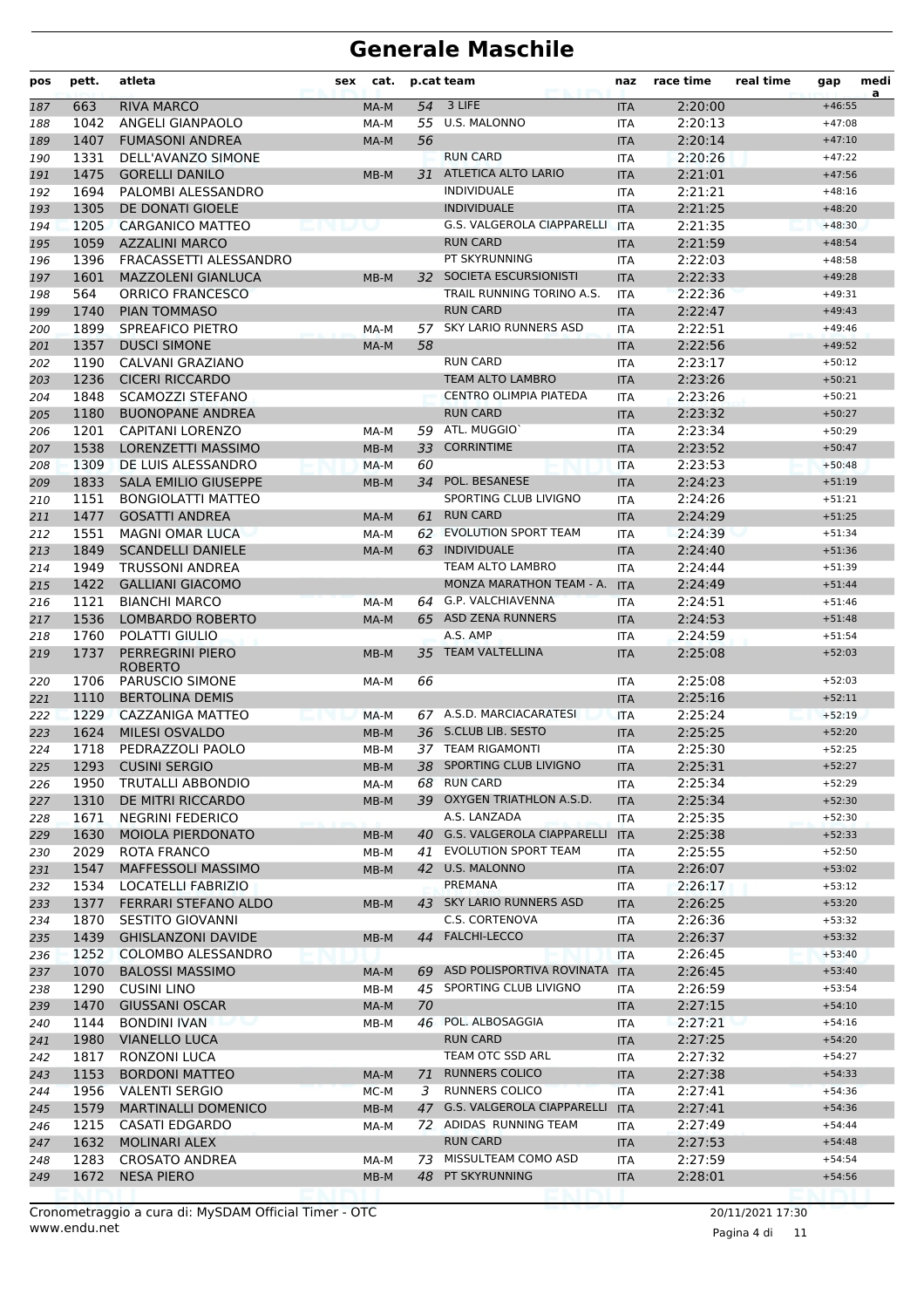| pos        | pett.        | atleta                                            | sex | cat.   |                | p.cat team                                | naz                      | race time          | real time | gap                  | medi<br>a |
|------------|--------------|---------------------------------------------------|-----|--------|----------------|-------------------------------------------|--------------------------|--------------------|-----------|----------------------|-----------|
| 250        | 1717         | PEDRAZZOLI MASSIMO                                |     | MC-M   | $\overline{4}$ |                                           | <b>ITA</b>               | 2:28:17            |           | $+55:12$             |           |
| 251        | 1960         | <b>VALLI GIUSEPPE</b>                             |     | MA-M   | 74             | 3 LIFE                                    | ITA                      | 2:28:22            |           | $+55:17$             |           |
| 252        | 1752         | <b>PINI RAFFAELE</b>                              |     | MA-M   | 75             |                                           | <b>ITA</b>               | 2:28:23            |           | $+55:18$             |           |
| 253        | 1629         | <b>MOIANA ALESSIO</b>                             |     | MA-M   | 76             | <b>MANERANNERS</b>                        | <b>ITA</b>               | 2:28:27            |           | $+55:22$             |           |
| 254        | 1221         | <b>CASTELLI ROBERTO</b>                           |     | MA-M   | 77             | <b>CAMPUS VARESE RUNNERS</b>              | <b>ITA</b>               | 2:28:30            |           | $+55:25$             |           |
| 255        | 1687         | <b>ORTALLI SAVERIO</b>                            |     | MA-M   |                | 78 ATLETICA ALTO LARIO                    | <b>ITA</b>               | 2:28:51            |           | $+55:46$             |           |
| 256        | 1332         | <b>DELLA CAGNOLETTA</b><br><b>CLAUDIO</b>         |     |        |                |                                           | <b>ITA</b>               | 2:28:57            |           | $+55:52$             |           |
| 257        | 1885         | SOLOMBRINO ALESSANDRO                             |     | MA-M   | 79             | <b>GRUPPO PODISTI CIARLASCHI</b>          | <b>ITA</b>               | 2:28:58            |           | $+55:54$             |           |
| 258        | 1057         | <b>ASTORINO SANDRO</b>                            |     | MA-M   | 80             | <b>BRADIPI DEL GAZZIROLA</b>              | <b>SUI</b>               | 2:29:17            |           | $+56:12$             |           |
| 259        | 1048         | ANGHILERI PAOLO                                   |     | MA-M   |                | 81 AMATORI LECCO                          | <b>ITA</b>               | 2:29:20            |           | $+56:15$             |           |
| 260        | 1774         | PRADELLA ANDREA                                   |     |        |                | <b>RUN CARD</b>                           | <b>ITA</b>               | 2:29:36            |           | $+56:31$             |           |
| 261        | 1763         | POLVARA LUCA                                      |     | MB-M   | 49             | <b>RUN CARD</b>                           | <b>ITA</b>               | 2:29:50            |           | $+56:45$             |           |
| 262        | 1847         | <b>SCALVINONI ANTONELLO</b><br><b>MARIO</b>       |     | MB-M   | 50             | <b>CORRINTIME</b>                         | <b>ITA</b>               | 2:30:03            |           | $+56:59$             |           |
| 263        | 2025         | RUGGIERO ANDREA                                   |     | MA-M   |                | 82 AEQUA TRAIL RUNNING                    | <b>ITA</b>               | 2:30:09            |           | $+57:04$             |           |
| 264        | 1519         | <b>LASCALA MARCO</b>                              |     |        |                | <b>RUN CARD</b>                           | <b>ITA</b>               | 2:30:09            |           | $+57:04$             |           |
| 265        | 1464<br>1589 | <b>GIOVANETTONI ANDREA</b>                        |     | MA-M   |                | 83 RUN CARD                               | ITA                      | 2:30:14            |           | $+57:09$             |           |
| 266        | 1970         | <b>MARZORATI FABRIZIO</b><br><b>VANINI MATTIA</b> |     | MA-M   | 84             |                                           | <b>ITA</b>               | 2:30:15<br>2:30:20 |           | $+57:10$<br>$+57:16$ |           |
| 267<br>268 | 1404         | <b>FRIGERIO STEFANO</b>                           |     |        |                | <b>RUN CARD</b>                           | ITA<br><b>ITA</b>        | 2:30:25            |           | $+57:20$             |           |
| 269        | 1299         | DAMIANI BATTISTA                                  |     | MC-M   | 5.             | ATL. PRESEZZO                             | <b>ITA</b>               | 2:30:26            |           | $+57:21$             |           |
| 270        | 1916         | <b>TAVELLI SIMONE</b>                             |     |        |                |                                           | <b>ITA</b>               | 2:30:28            |           | $+57:23$             |           |
| 271        | 1068         | <b>BALLABIO ALBERTO</b>                           |     |        |                | <b>RUN CARD</b>                           | ITA                      | 2:30:28            |           | $+57:23$             |           |
| 272        | 1230         | CECCARELLI NICCOLÒ                                |     |        |                | <b>RUN CARD</b>                           | <b>ITA</b>               | 2:30:36            |           | $+57:31$             |           |
| 273        | 1673         | NICOLUSSI GIUSEPPE                                |     | MB-M   | 51             | <b>RUN CARD</b>                           | ITA                      | 2:30:45            |           | $+57:41$             |           |
| 274        | 1335         | DELLA MATTEA ROBERTO                              |     | MB-M   |                | 52 ASD CASTELRAIDER                       | <b>ITA</b>               | 2:30:54            |           | $+57:49$             |           |
| 275        | 1443         | <b>GIACOMELLI MICHELE</b>                         |     |        |                | POL. ALBOSAGGIA                           | <b>ITA</b>               | 2:30:55            |           | $+57:50$             |           |
| 276        | 1881         | SOCCODATO ANDREA<br><b>MARIA</b>                  |     | MA-M   | 85             | <b>ASD CASTELRAIDER</b>                   | <b>ITA</b>               | 2:31:09            |           | $+58:04$             |           |
| 277        | 1132         | <b>BILO FATBARDHI</b>                             |     |        |                | <b>ASD EDISON</b>                         | <b>ITA</b>               | 2:31:10            |           | $+58:05$             |           |
| 278        | 1948         | <b>TROMBINI ENRICO</b>                            |     | $MB-M$ |                | 53 ASD EDISON                             | <b>ITA</b>               | 2:31:10            |           | $+58:05$             |           |
| 279        | 1260         | <b>COMINELLI CARLO</b>                            |     | MB-M   |                | 54 ASD EDISON                             | <b>ITA</b>               | 2:31:10            |           | $+58:05$             |           |
| 280        | 1794         | <b>RAVASI ABBONDIO</b>                            |     | MB-M   | 55             | <b>TEAM PASTURO ASD</b>                   | <b>ITA</b>               | 2:31:12            |           | $+58:07$             |           |
| 281        | 1983         | VIGANO' AURELIO                                   |     | MB-M   | 56             | <b>AMATORI LECCO</b>                      | <b>ITA</b>               | 2:31:25            |           | $+58:20$             |           |
| 282        | 1109         | <b>BERTOLDINI TADDEO</b>                          |     | MA-M   | 86             | <b>FALCHI-LECCO</b>                       | <b>ITA</b>               | 2:31:26            |           | $+58:21$             |           |
| 283        | 1776         | PREVIATI ALBERTO                                  |     |        |                |                                           | <b>ITA</b>               | 2:31:30            |           | $+58:26$             |           |
| 284        | 1460         | <b>GIORDANI ANDREA</b>                            |     |        |                | POL. ALBOSAGGIA                           | <b>ITA</b>               | 2:31:32            |           | $+58:28$             |           |
| 285        | 1892         | SOTTILE ANTONIO                                   |     | MB-M   |                | 57 G.P. SANTI NUOVA OLONIO                | <b>ITA</b>               | 2:31:34            |           | $+58:29$             |           |
| 286        | 1187         | CAIRATI JACOPO                                    |     |        |                | G.S. C.S.I. MORBEGNO                      | <b>ITA</b>               | 2:31:35            |           | $+58:30$             |           |
| 287        | 1122         | <b>BIANCHI SILVIO</b>                             |     | MA-M   |                | 87 RUN CARD                               | ITA                      | 2:31:36            |           | $+58:31$             |           |
| 288        | 1036         | <b>ALOI ALESSANDRO</b>                            |     |        |                | <b>INDIVIDUALE</b>                        | <b>ITA</b>               | 2:31:37            |           | $+58:33$             |           |
| 289        | 1286<br>1514 | <b>CRUPI VINCENZO</b><br>LAFRANCONI GIOVANNI      |     | MA-M   |                | 88 O.S.A. ORG.SPORTIVA<br><b>RUN CARD</b> | ITA                      | 2:31:55            |           | $+58:50$<br>$+59:05$ |           |
| 290<br>291 | 1773         | PRADA HERMANN                                     |     | w      |                | <b>RUN CARD</b>                           | <b>ITA</b><br><b>ITA</b> | 2:32:09<br>2:32:09 |           | $+59:05$             |           |
| 292        | 1546         | <b>MAFFEZZINI ROMANO</b>                          |     | MB-M   | 58             | G.S. CHIURO                               | <b>ITA</b>               | 2:32:14            |           | $+59:09$             |           |
| 293        | 1660         | <b>MURMANN MARTIN</b>                             |     |        |                |                                           | <b>GER</b>               | 2:32:15            |           | $+59:10$             |           |
| 294        | 1369         | <b>FAZZINI MIRKO</b>                              |     |        |                | PREMANA                                   | <b>ITA</b>               | 2:32:21            |           | $+59:16$             |           |
| 295        | 1702         | PARMA ANDREA                                      |     | MA-M   |                | 89 ASD AVIS OGGIONO                       | ITA                      | 2:32:21            |           | $+59:16$             |           |
| 296        | 1539         | <b>LOSA MARIO</b>                                 |     | MA-M   |                | 90 GR. ESCURS. FALCHI                     | <b>ITA</b>               | 2:32:27            |           | $+59:23$             |           |
| 297        | 1581         | <b>MARTINELLA LORENZO</b>                         |     | MA-M   |                | 91 RUN CARD                               | ITA                      | 2:32:37            |           | $+59:33$             |           |
| 298        | 1686         | <b>ORSENIGO ROBERTO</b>                           |     | MB-M   |                | 59 A.S. CANTURINA POL. S.                 | <b>ITA</b>               | 2:32:44            |           | $+59:39$             |           |
| 299        | 1756         | PIVA ANDREA                                       |     |        |                | <b>RUN CARD</b>                           | ITA                      | 2:32:47            |           | $+59:42$             |           |
| 300        | 1874         | SILVANI STEFANO                                   |     | MB-M   | 60             | POL. ALBOSAGGIA                           | <b>ITA</b>               | 2:32:53            |           | $+59:48$             |           |
| 301        | 1650         | MOSTACCHI EMILIO                                  |     | MB-M   | 61             |                                           | ITA                      | 2:33:02            |           | $+59:57$             |           |
| 302        | 1775         | PRADELLA FRANCESCO                                |     |        |                | <b>INDIVIDUALE</b>                        | <b>ITA</b>               | 2:33:03            |           | $+59:58$             |           |
| 303        | 1296         | DA CANAL LUCA                                     |     |        |                |                                           | ITA                      | 2:33:03            |           | $+59:59$             |           |
| 304        | 1523         | <b>LEGENA FEDERICO</b>                            |     | MA-M   | 92             | U.S. MALONNO                              | <b>ITA</b>               | 2:33:34            |           | $+1:00:29$           |           |
| 305        | 1869         | SESANA MASSIMILIANO                               |     | MA-M   |                | 93 GR. ESCURS. FALCHI                     | ITA                      | 2:33:42            |           | $+1:00:37$           |           |
| 306        | 1114         | <b>BESANA EZIO</b>                                |     |        |                | G.S. VALGEROLA CIAPPARELLI                | <b>ITA</b>               | 2:34:01            |           | $+1:00:56$           |           |
| 307        | 1454         | <b>GIANONI STEFANO</b>                            |     |        |                | 2002 MARATHON CLUB                        | ITA                      | 2:34:21            |           | $+1:01:16$           |           |
| 308        | 1348         | <b>DINACCI PAOLO</b>                              |     | MA-M   |                | 94 RUNSMILE ASD                           | <b>ITA</b>               | 2:34:29            |           | $+1:01:24$           |           |
| 309        | 1977         | <b>VENZI FRANCESCO</b>                            |     | MB-M   |                | 62 VETRERIA FANONI SONDRIO                | ITA                      | 2:34:29            |           | $+1:01:25$           |           |
| 310        | 1656         | <b>MOTTOLINI EMILIO</b>                           |     | $MB-M$ | 63             |                                           | <b>ITA</b>               | 2:34:47            |           | $+1:01:43$           |           |
| 311        | 1264         | <b>CONFEGGI VALTER</b>                            |     | MB-M   | 64             | PT SKYRUNNING                             | ITA                      | 2:34:49            |           | $+1:01:44$           |           |

Pagina 5 di 11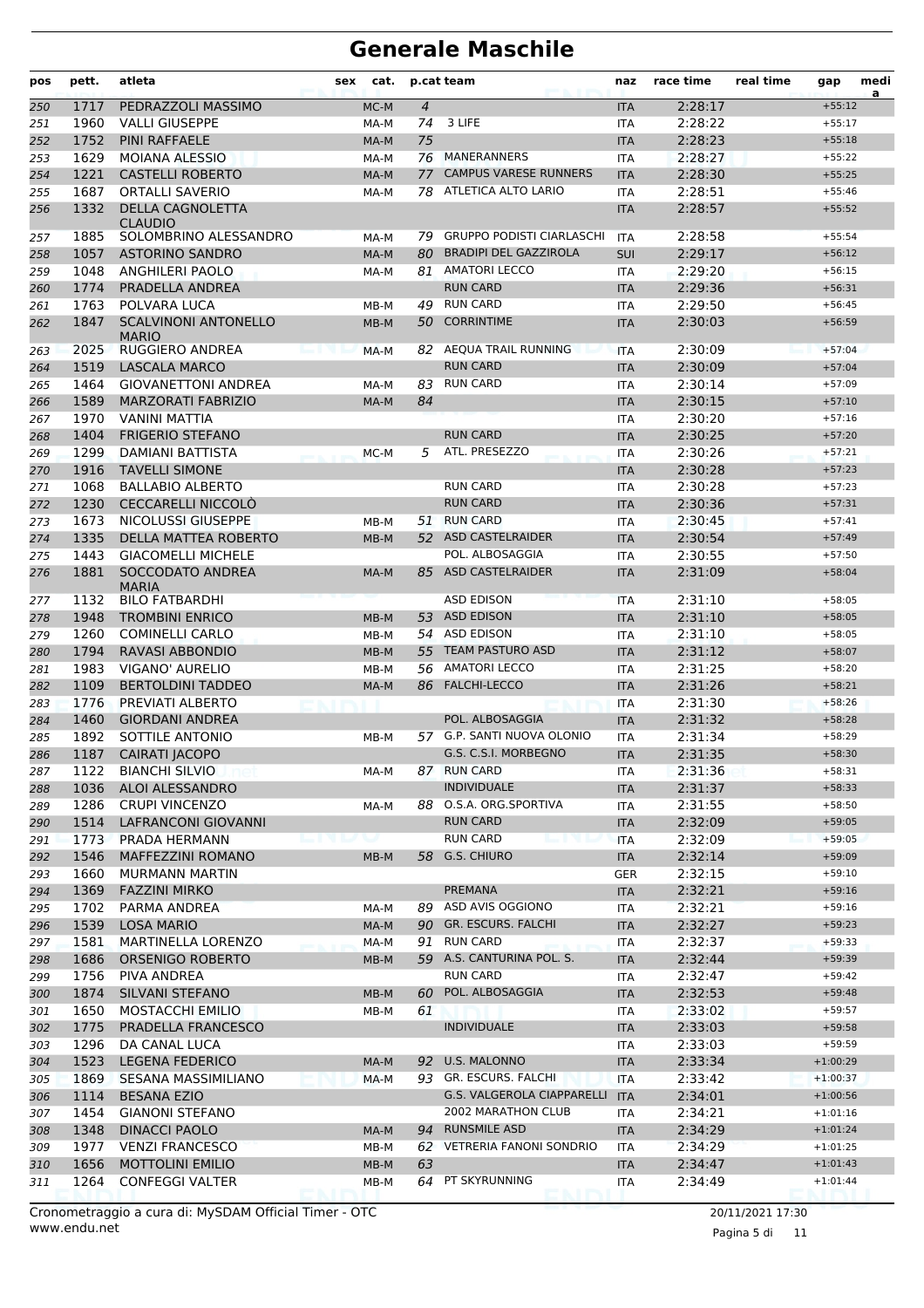| pos        | pett.        | atleta                                          | sex | cat.         |     | p.cat team                    | naz                      | race time          | real time | gap                      | medi<br>a |
|------------|--------------|-------------------------------------------------|-----|--------------|-----|-------------------------------|--------------------------|--------------------|-----------|--------------------------|-----------|
| 312        | 1596         | <b>MASSIMO MAURIZIO</b>                         |     | MA-M         |     | 95 PT SKYRUNNING              | <b>ITA</b>               | 2:34:54            |           | $+1:01:49$               |           |
| 313        | 1822         | <b>ROSSI DINO</b>                               |     | MB-M         |     | 65 A.S. LANZADA               | ITA                      | 2:35:04            |           | $+1:01:59$               |           |
| 314        | 2011         | <b>SECCO PAOLO</b>                              |     | MB-M         | 66  | <b>U.S. PRIMIERO ASD</b>      | <b>ITA</b>               | 2:35:04            |           | $+1:02:00$               |           |
| 315        | 1128         | <b>BIELLA GIANMARIO PIETRO</b>                  |     | MB-M         | 67  | <b>RUNNERS DESIO</b>          | <b>ITA</b>               | 2:35:09            |           | $+1:02:04$               |           |
| 316        | 1931         | <b>TOMASI PAOLO</b>                             |     | MC-M         | 6   | U.S. MALONNO                  | <b>ITA</b>               | 2:35:15            |           | $+1:02:10$               |           |
| 317        | 1376         | <b>FERRARI ROSSANO</b>                          |     |              |     | <b>RUN CARD</b>               | <b>ITA</b>               | 2:35:34            |           | $+1:02:30$               |           |
| 318        | 1815         | <b>RONCONI PAOLO</b>                            |     | MC-M         | 7   |                               | <b>ITA</b>               | 2:35:43            |           | $+1:02:38$               |           |
| 319        | 1355         | DOUBIANI MOHAMED                                |     | MA-M         |     | 96 U.S. MALONNO               | <b>ITA</b>               | 2:35:45            |           | $+1:02:40$               |           |
| 320        | 1351         | <b>DOMENIGHINI GIACOMO</b>                      |     |              |     | <b>U.S. MALONNO</b>           | <b>ITA</b>               | 2:35:45            |           | $+1:02:40$               |           |
| 321        | 1395         | <b>FORMISANO ANTONIO</b>                        |     | MB-M         | 68  | SSD RCS ACTIVE TEAM A R.L.    | <b>ITA</b>               | 2:35:48            |           | $+1:02:43$               |           |
| 322        | 1648         | <b>MORETTI MATTIA</b>                           |     |              |     | <b>INDIVIDUALE</b>            | <b>ITA</b>               | 2:35:50            |           | $+1:02:45$               |           |
| 323        | 1117         | <b>BESTETTI STEFANO</b>                         |     | MA-M         |     | 97 SSD RCS ACTIVE TEAM A R.L. | <b>ITA</b>               | 2:36:05            |           | $+1:03:00$               |           |
| 324        | 1709         | PASSARETTI MARCO                                |     |              |     | <b>RUN CARD</b>               | <b>ITA</b>               | 2:36:13            |           | $+1:03:08$               |           |
| 325        | 1580         | MARTINAZZI MARIO                                |     | MA-M         |     | 98 U.S. MALONNO               | ITA                      | 2:36:21            |           | $+1:03:16$               |           |
| 326        | 1932         | <b>TOMBOLATO MARCO</b>                          |     | MA-M         |     | 99 G.P. TALAMONA              | <b>ITA</b>               | 2:36:24            |           | $+1:03:19$               |           |
| 327        | 1294         | D'ANGELO ARISTOTELE                             |     | MA-M         |     | 100 RUN CARD                  | <b>ITA</b>               | 2:36:26            |           | $+1:03:22$               |           |
| 328        | 1051         | <b>APPIANI GAETANO</b>                          |     | MB-M         | 69  |                               | <b>ITA</b>               | 2:36:27            |           | $+1:03:22$               |           |
| 329        | 1022         | <b>ACOUISTAPACE MAURIZIO</b>                    |     | MB-M         |     | 70 G.S. C.S.I. MORBEGNO       | <b>ITA</b>               | 2:36:53            |           | $+1:03:48$               |           |
| 330        | 1393         | <b>FONTANA MARCO</b>                            |     | MB-M         | 71  | <b>INDIVIDUALE</b>            | <b>ITA</b>               | 2:37:09            |           | $+1:04:04$               |           |
| 331        | 1647         | <b>MORETTI LUCA</b>                             |     | MB-M         |     | 72 RUN CARD                   | ITA                      | 2:37:27            |           | $+1:04:22$               |           |
| 332        | 1380         | <b>FEZZI MICHELE</b>                            |     |              |     | <b>INDIVIDUALE</b>            | <b>ITA</b>               | 2:37:32            |           | $+1:04:28$               |           |
| 333        | 1782         | QUARTARARO DAVIDE                               |     | MA-M         |     | 101 MARCIATORI DESIO          | <b>ITA</b>               | 2:37:43            |           | $+1:04:38$               |           |
| 334        | 1668         | <b>NEGRI FABIO</b>                              |     |              |     | POL. ALBOSAGGIA               | <b>ITA</b>               | 2:37:58            |           | $+1:04:53$               |           |
| 335        | 1545         | <b>MADDIO CRISTIAN</b>                          |     |              |     | GR. ESCURS. FALCHI            | <b>ITA</b>               | 2:38:12            |           | $+1:05:07$               |           |
| 336        | 1157         | <b>BORMOLINI LEONARDO</b>                       |     | $MB-M$       | 73  | SPORTING CLUB LIVIGNO         | <b>ITA</b>               | 2:38:13            |           | $+1:05:08$               |           |
| 337        | 1029         | AIROLDI MAURIZIO                                |     | MA-M         |     | 102 POL. ALBOSAGGIA           | <b>ITA</b>               | 2:38:21            |           | $+1:05:16$               |           |
| 338        | 1845         | SANTAMARIA ROBERTO                              |     | MA-M         |     | 103 RUN CARD                  | <b>ITA</b>               | 2:38:21            |           | $+1:05:17$               |           |
| 339        | 1599         | <b>MATTIUSSI FABIO</b>                          |     | MB-M         |     | 74 POL. ALBOSAGGIA            | ITA                      | 2:38:28            |           | $+1:05:23$               |           |
| 340        | 268          | DE GRANDIS CARMINE                              |     | MB-M         | 75  | <b>TEAM SCARPA</b>            | <b>GBR</b>               | 2:38:30            |           | $+1:05:25$               |           |
| 341        | 1691         | PAINI PAOLO                                     |     | MA-M         |     | 104 RUN CARD                  | <b>ITA</b>               | 2:38:40            |           | $+1:05:35$               |           |
| 342        | 1667         | <b>NARDONE VALERIO</b>                          |     |              |     |                               | <b>ITA</b>               | 2:38:50            |           | $+1:05:45$               |           |
| 343        | 1330         | DELL'AVANZO EUGENIO                             |     | MB-M         |     | 76 G.S. CHIURO                | ITA                      | 2:39:05            |           | $+1:06:00$               |           |
| 344        | 1047         | <b>ANGHILERI CARLO</b>                          |     | MA-M         |     | 105 3 LIFE                    | <b>ITA</b>               | 2:39:29            |           | $+1:06:24$               |           |
| 345        | 1394         | <b>FORCATI VLADIMIRO</b>                        |     |              |     | <b>RUN CARD</b>               | <b>ITA</b>               | 2:39:49            |           | $+1:06:44$               |           |
| 346        | 1544         | <b>MACARIO RUGGERO</b>                          |     | MC-M         | 8   | <b>CORRINTIME</b>             | <b>ITA</b>               | 2:40:08            |           | $+1:07:03$               |           |
| 347        | 1419         | <b>GALLI NICOLA</b>                             |     |              |     | SPORTING CLUB LIVIGNO         | <b>ITA</b>               | 2:40:12            |           | $+1:07:07$               |           |
| 348        | 1863         | <b>SEGA ALBERTO</b>                             |     | MA-M         |     | 106 TEAM RIGAMONTI            | <b>ITA</b>               | 2:40:12            |           | $+1:07:07$               |           |
| 349        | 1064         | <b>BALAN LORIS</b>                              |     | MA-M         |     | 107 TEAM RIGAMONTI            | <b>ITA</b>               | 2:40:35            |           | $+1:07:31$               |           |
| 350        | 1429         | <b>GASTALDO SIMONE</b>                          |     |              |     | <b>RUN CARD</b>               | <b>ITA</b>               | 2:40:48            |           | $+1:07:43$               |           |
| 351        | 1103         | <b>BEOLCHINI MICHELE</b>                        |     |              |     | <b>RUN CARD</b>               | ITA                      | 2:40:49            |           | $+1:07:44$               |           |
| 352        | 1315         | <b>DECENSI MARCO</b>                            |     | MA-M         | 108 |                               | <b>ITA</b>               | 2:40:52            |           | $+1:07:47$               |           |
| 353        | 1200         | CAPASSO SALVATORE                               |     | MB-M         |     | 77 MONZA MARATHON TEAM - A.   | <b>ITA</b>               | 2:40:53            |           | $+1:07:48$               |           |
| 354        | 1023         | <b>ACOUISTAPACE MAURIZIO</b>                    |     | MA-M         |     | 109 TEAM PASTURO ASD          | <b>ITA</b>               | 2:41:02            |           | $+1:07:58$               |           |
| 355        | 1118         | <b>BETTOLATTI DIEGO</b>                         |     | MC-M         | 9   | ASD CASTELRAIDER              | <b>ITA</b>               | 2:41:04            |           | $+1:07:59$               |           |
| 356        | 1921         | <b>TESTINI ANDREA</b><br><b>MANGILI STEFANO</b> |     |              |     | FO' DI PE                     | <b>ITA</b>               | 2:41:14            |           | $+1:08:10$               |           |
| 357        | 1561         |                                                 |     |              |     | <b>RUN CARD</b>               | ITA                      | 2:41:20            |           | $+1:08:15$               |           |
| 358        | 1140<br>1463 | <b>BONAITI TOMMASO</b><br>GIOVANAZZI KILIAN     |     | MA-M         |     | 110 ASD CASTELRAIDER          | <b>ITA</b><br>ITA        | 2:41:22<br>2:41:28 |           | $+1:08:17$<br>$+1:08:24$ |           |
| 359        |              |                                                 |     |              |     | 78 INDIVIDUALE                |                          |                    |           |                          |           |
| 360<br>361 | 1846<br>1492 | <b>SANTINI LUIGI</b><br><b>GUSMEROLI ANDREA</b> |     | MB-M<br>MA-M |     | 111 RUN CARD                  | <b>ITA</b><br><b>ITA</b> | 2:41:30<br>2:41:52 |           | $+1:08:25$<br>$+1:08:47$ |           |
|            | 1866         | <b>SEM LUCA</b>                                 |     |              |     |                               |                          | 2:42:02            |           | $+1:08:57$               |           |
| 362        | 1851         | <b>SCARAMELLA FABIO</b>                         |     |              |     | 79 RUN CARD                   | <b>ITA</b>               | 2:42:05            |           | $+1:09:00$               |           |
| 363        | 1340         | DI ANGELO MICHELE                               |     | MB-M         |     | <b>INDIVIDUALE</b>            | ITA                      | 2:42:09            |           | $+1:09:04$               |           |
| 364<br>365 | 1963         | <b>VALSECCHI SAUL</b>                           |     | MA-M         |     | 112 EVOLUTION SPORT TEAM      | <b>ITA</b><br>ITA        | 2:42:15            |           | $+1:09:10$               |           |
|            | 1878         | SIRONI BENEDETTO                                |     |              |     | <b>VERDE PISELLO GROUP</b>    | <b>ITA</b>               | 2:42:21            |           | $+1:09:16$               |           |
| 366        | 1409         | <b>GADOSA ANTONIO</b>                           |     | MA-M         |     | 113 O.S.A. ORG.SPORTIVA       |                          | 2:42:34            |           | $+1:09:29$               |           |
| 367<br>368 | 1398         | <b>FRANCO YURI</b>                              |     |              |     |                               | ITA<br><b>ITA</b>        | 2:42:44            |           | $+1:09:39$               |           |
| 369        | 1365         | FATTARINA MAXIMILIAN                            |     | $MB-M$       |     | 80 G.S. C.S.I. MORBEGNO       | <b>ITA</b>               | 2:43:03            |           | $+1:09:59$               |           |
|            | 1936         | <b>TORANO DOMENICO</b>                          |     |              |     | ASD ORTICA TEAM MILANO        | <b>ITA</b>               | 2:43:04            |           | $+1:09:59$               |           |
| 370<br>371 | 1724         | PELLECCHIA GIANLUCA                             |     | MA-M         |     | 114 A.S.D. 2SLOW              | ITA                      | 2:43:29            |           | $+1:10:24$               |           |
| 372        | 1711         | <b>PASSERINI GIANLUIGI</b>                      |     | MA-M         |     | 115 TEAM VALTELLINA           | <b>ITA</b>               | 2:43:30            |           | $+1:10:26$               |           |
|            | 1945         | <b>TREZZI STEFANO</b>                           |     | MA-M         |     | 116 TEAM VALTELLINA           |                          | 2:43:35            |           | $+1:10:30$               |           |
| 373<br>374 | 1736         | PERREGRINI ANDREA                               |     |              |     | <b>RUN CARD</b>               | ITA<br><b>ITA</b>        | 2:43:48            |           | $+1:10:43$               |           |
| 375        | 1811         | ROMERI ATTILIO                                  |     | MA-M         |     | 117 TEAM VALTELLINA           | ITA                      | 2:43:48            |           | $+1:10:44$               |           |
|            |              |                                                 |     |              |     |                               |                          |                    |           |                          |           |

www.endu.net Cronometraggio a cura di: MySDAM Official Timer - OTC 20/11/2021 17:30

Pagina 6 di 11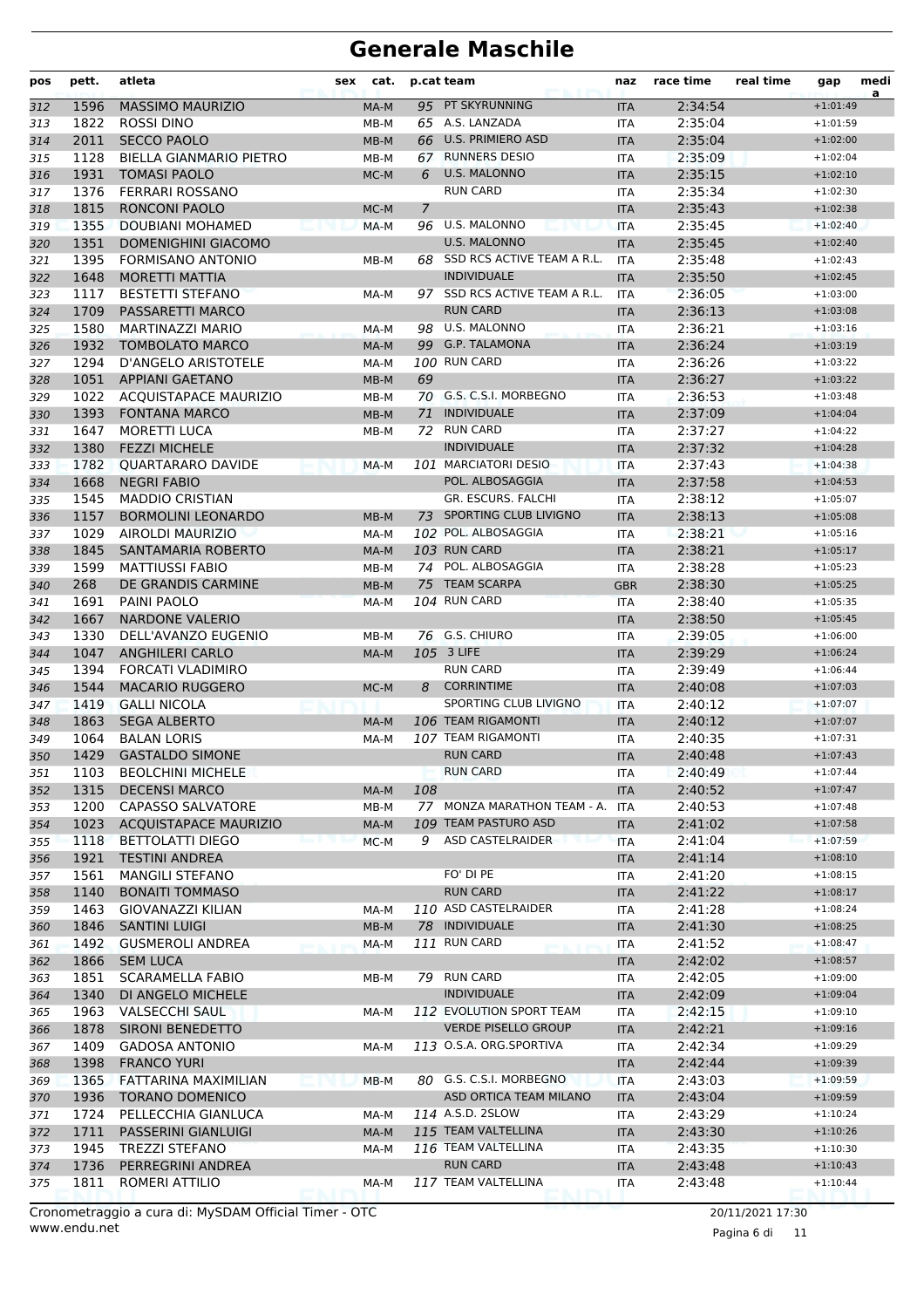| pos | pett. | atleta                              | sex | cat.   |     | p.cat team                    | naz        | race time | real time | gap        | medi<br>a |
|-----|-------|-------------------------------------|-----|--------|-----|-------------------------------|------------|-----------|-----------|------------|-----------|
| 376 | 1524  | <b>LENATTI ANDREA</b>               |     |        |     |                               | <b>ITA</b> | 2:43:51   |           | $+1:10:47$ |           |
| 377 | 1633  | <b>MOLTA ENRICO</b>                 |     | MB-M   |     | 81 TEAM VALTELLINA            | <b>ITA</b> | 2:43:55   |           | $+1:10:50$ |           |
| 378 | 1494  | <b>IANNANTUONI MARCO</b>            |     |        |     | <b>ASD EDISON</b>             | <b>ITA</b> | 2:44:08   |           | $+1:11:03$ |           |
| 379 | 1857  | <b>SCHIATTI CARLO</b>               |     | MB-M   |     | 82 RUNNERS DESIO              | <b>ITA</b> | 2:44:17   |           | $+1:11:12$ |           |
| 380 | 1568  | MARAZZANI PIERLUIGI                 |     | MA-M   |     | 118 U.S. MALONNO              | <b>ITA</b> | 2:44:18   |           | $+1:11:13$ |           |
| 381 | 1747  | PIGAZZINI FILIPPO                   |     | MA-M   |     | 119 RUN CARD                  | <b>ITA</b> | 2:44:19   |           | $+1:11:15$ |           |
| 382 | 1689  | PAGLIARI ALBERTO                    |     |        |     | <b>INDIVIDUALE</b>            | <b>ITA</b> | 2:44:31   |           | $+1:11:26$ |           |
| 383 | 1677  | <b>OCCHI CARLO</b>                  |     | $MB-M$ |     | 83 SPORTING CLUB LIVIGNO      | <b>ITA</b> | 2:44:37   |           | $+1:11:32$ |           |
| 384 | 1788  | RAINERO STEFANO                     |     | MC-M   |     | 10 S.CLUB LIB. SESTO          | <b>ITA</b> | 2:44:37   |           | $+1:11:32$ |           |
| 385 | 1810  | <b>ROELOFS LUC</b>                  |     | MA-M   | 120 |                               | <b>NED</b> | 2:44:41   |           | $+1:11:36$ |           |
| 386 | 1615  | <b>MERZARI FABIO</b>                |     | MA-M   |     | 121 TEAM RIGAMONTI            | <b>ITA</b> | 2:44:58   |           | $+1:11:54$ |           |
| 387 | 1256  | COLOMBO PAOLO                       |     |        |     | <b>RUN CARD</b>               | <b>ITA</b> | 2:44:58   |           | $+1:11:54$ |           |
| 388 | 1430  | <b>GATTI EMANUELE</b>               |     | MC-M   | 11  |                               | <b>ITA</b> | 2:45:03   |           | $+1:11:59$ |           |
| 389 | 1482  | <b>GRILLI ANDREA</b>                |     |        |     | FALCHI-LECCO                  | <b>ITA</b> | 2:45:11   |           | $+1:12:07$ |           |
| 390 | 1433  | <b>GAZZOLI DANIELE</b>              |     | MA-M   |     | 122 U.S. MALONNO              | <b>ITA</b> | 2:45:12   |           | $+1:12:07$ |           |
| 391 | 1853  | <b>SCARSI LUCA AGOSTINO</b>         |     | MB-M   |     | 84 C.S. CORTENOVA             | <b>ITA</b> | 2:45:14   |           | $+1:12:09$ |           |
| 392 | 1786  | <b>ETTORE</b><br><b>RAGNI MIRKO</b> |     | MA-M   | 123 |                               | <b>ITA</b> | 2:45:14   |           | $+1:12:09$ |           |
| 393 | 1696  | PANELLA GIOVANNI                    |     | MC-M   |     | 12 INDIVIDUALE                | <b>ITA</b> | 2:45:20   |           | $+1:12:15$ |           |
| 394 | 1456  | <b>GIECEK ADAM</b>                  |     |        |     |                               | <b>CZE</b> | 2:45:21   |           | $+1:12:16$ |           |
| 395 | 1501  | <b>INVERNIZZI STEFANO</b>           |     |        |     | <b>RUN CARD</b>               | <b>ITA</b> | 2:45:26   |           | $+1:12:21$ |           |
| 396 | 1757  | PIZZAMIGLIO ANDREA                  |     | MA-M   | 124 |                               | <b>ITA</b> | 2:45:33   |           | $+1:12:29$ |           |
| 397 | 1505  | <b>KAISER ULRICH</b>                |     | $MB-M$ |     | 85 INDIVIDUALE                | <b>SUI</b> | 2:46:06   |           | $+1:13:01$ |           |
| 398 | 1608  | MELAZZINI PAOLO                     |     | MC-M   | 13  | <b>2002 MARATHON CLUB</b>     | <b>ITA</b> | 2:46:07   |           | $+1:13:02$ |           |
| 399 | 1214  | CARZANIGA GIACOMO                   |     | MA-M   |     | 125 RUN & SMILE ASD           | <b>ITA</b> | 2:46:09   |           | $+1:13:04$ |           |
| 400 | 1432  | <b>GATTI STEFANO GIOVANNI</b>       |     | MB-M   |     | 86 A.S. LANZADA               | <b>ITA</b> | 2:46:10   |           | $+1:13:06$ |           |
| 401 | 1693  | PALLAVICINI STEFANO                 |     |        |     | I BOCIA VERANO BRIANZA        | <b>ITA</b> | 2:46:13   |           | $+1:13:08$ |           |
| 402 | 1651  | MOSTACCHI SIMONE                    |     | MA-M   |     | 126 INDIVIDUALE               | <b>ITA</b> | 2:46:38   |           | $+1:13:33$ |           |
| 403 | 1481  | <b>GREGORI JACOPO</b>               |     |        |     | <b>INDIVIDUALE</b>            | <b>ITA</b> | 2:46:39   |           | $+1:13:34$ |           |
| 404 | 1891  | <b>SORTINO ANDREA</b>               |     |        |     | ATL. VALLE BREMBANA           | <b>ITA</b> | 2:46:40   |           | $+1:13:35$ |           |
| 405 | 1402  | <b>FRIGERIO MARCO</b>               |     | MA-M   |     | 127   BOCIA VERANO BRIANZA    | <b>ITA</b> | 2:46:41   |           | $+1:13:36$ |           |
| 406 | 1860  | SCIAMPLICOTTI ALBERTO               |     | $MB-M$ | 87  | <b>RCF ROMA SUD</b>           | <b>ITA</b> | 2:46:59   |           | $+1:13:54$ |           |
| 407 | 1343  | DI MANGO FRANCESCO                  |     |        |     | <b>RUN CARD</b>               | <b>ITA</b> | 2:47:00   |           | $+1:13:55$ |           |
| 408 | 1084  | <b>BARONE GIANCARLO</b>             |     | MB-M   | 88  | O.S.A. ORG.SPORTIVA           | <b>ITA</b> | 2:47:03   |           | $+1:13:58$ |           |
| 409 | 1871  | <b>SEVESO MANUELE</b>               |     | MA-M   |     | 128 POL. TEAM BRIANZA LISSONE | <b>ITA</b> | 2:47:21   |           | $+1:14:16$ |           |
| 410 | 1167  | <b>BREDA LUCA</b>                   |     |        |     | <b>RUN CARD</b>               | <b>ITA</b> | 2:47:21   |           | $+1:14:16$ |           |
| 411 | 1243  | <b>CODAZZI ELIA</b>                 |     |        |     | <b>G.P. TALAMONA</b>          | <b>ITA</b> | 2:47:27   |           | $+1:14:22$ |           |
| 412 | 1969  | <b>VANINETTI FRANCESCO</b>          |     | MA-M   |     | 129 TEAM VALTELLINA           | <b>ITA</b> | 2:47:32   |           | $+1:14:27$ |           |
| 413 | 1518  | <b>LANZETTI RAFFAELE</b>            |     | MA-M   | 130 |                               | <b>ITA</b> | 2:47:33   |           | $+1:14:28$ |           |
| 414 | 1761  | POLETTI OSCAR                       |     |        |     | <b>INDIVIDUALE</b>            | <b>ITA</b> | 2:47:37   |           | $+1:14:33$ |           |
| 415 | 1595  | MASSERA ANDREA                      |     | MA-M   | 131 |                               | ITA        | 2:47:44   |           | $+1:14:39$ |           |
| 416 | 1392  | <b>FOMIATTI STEFANO</b>             |     |        |     |                               | <b>ITA</b> | 2:47:50   |           | $+1:14:46$ |           |
| 417 | 1894  | SOVILLA LUCA                        |     | MA-M   |     | 132 TEAM SCARPA               | ITA        | 2:47:51   |           | $+1:14:46$ |           |
| 418 | 1699  | PANIZZA ANDREA                      |     |        |     | <b>RUN CARD</b>               | <b>ITA</b> | 2:48:02   |           | $+1:14:57$ |           |
| 419 | 1623  | <b>MILANI DANIELE</b>               |     |        |     | <b>RUN CARD</b>               | ITA        | 2:48:02   |           | $+1:14:57$ |           |
| 420 | 2021  | <b>INVERNIZZI STEFANO</b>           |     |        |     | <b>RUN CARD</b>               | <b>ITA</b> | 2:48:06   |           | $+1:15:01$ |           |
| 421 | 1809  | ROBUSTELLI TEST LUCA                |     |        |     | <b>RUN CARD</b>               | ITA        | 2:48:16   |           | $+1:15:11$ |           |
| 422 | 1607  | <b>MEAGO PAOLO</b>                  |     | MA-M   |     | 133 MARCIATORI DESIO          | <b>ITA</b> | 2:48:29   |           | $+1:15:24$ |           |
| 423 | 1898  | SPREAFICO FABRIZIO                  |     | MA-M   |     | 134 A.S.D. STREET TRAINING    | ITA        | 2:48:31   |           | $+1:15:26$ |           |
| 424 | 1769  | PORTA CRISTIAN                      |     | MA-M   |     | 135 TEAM VALTELLINA           | <b>ITA</b> | 2:48:53   |           | $+1:15:48$ |           |
| 425 | 1198  | <b>CANTONI HERMES</b>               |     |        |     |                               | <b>ITA</b> | 2:48:59   |           | $+1:15:54$ |           |
| 426 | 1035  | ALDRIGHETTI DAVIDE                  |     |        |     | POL. ALBOSAGGIA               | <b>ITA</b> | 2:49:05   |           | $+1:16:01$ |           |
| 427 | 1839  | SALANDI GRAZIANO                    |     | MC-M   |     | 14 ASD CASTELRAIDER           | ITA        | 2:49:14   |           | $+1:16:09$ |           |
| 428 | 1684  | <b>OREGIONI GIULIANO</b>            |     | MA-M   |     | 136 G.P. SANTI NUOVA OLONIO   | <b>ITA</b> | 2:49:15   |           | $+1:16:10$ |           |
| 429 | 1143  | <b>BONAT MARCO</b>                  |     | MB-M   | 89  |                               | ITA        | 2:49:45   |           | $+1:16:41$ |           |
| 430 | 1141  | <b>BONALANA GUSTAVO</b>             |     | $MB-M$ | 90  |                               | <b>ITA</b> | 2:49:52   |           | $+1:16:47$ |           |
| 431 | 1292  | <b>CUSINI MASSIMO</b>               |     | MA-M   |     | 137 SPORTING CLUB LIVIGNO     | ITA        | 2:50:03   |           | $+1:16:58$ |           |
| 432 | 1108  | <b>BERTI MARCO</b>                  |     |        |     | <b>RUN CARD</b>               | <b>ITA</b> | 2:50:05   |           | $+1:17:00$ |           |
| 433 | 1442  | <b>GIACOMELLI LUCA</b>              |     | MA-M   |     | 138 PT SKYRUNNING             | ITA        | 2:50:12   |           | $+1:17:07$ |           |
| 434 | 1594  | <b>MASIELLO MASSIMO</b>             |     | MA-M   |     | 139 POL. DIMICA POTENTER      | <b>ITA</b> | 2:50:14   |           | $+1:17:09$ |           |
| 435 | 1638  | <b>MONTI MASSIMO</b>                |     | MA-M   |     | <b>140 RUN CARD</b>           | ITA        | 2:50:17   |           | $+1:17:12$ |           |
| 436 | 1250  | <b>COLOMBARI GIACOMO</b>            |     | MA-M   |     | 141 POL. TEAM BRIANZA LISSONE | <b>ITA</b> | 2:50:22   |           | $+1:17:17$ |           |
| 437 | 1987  | <b>VILLA MATTEO</b>                 |     | MA-M   |     | 142 RUNNERS DESIO             | ITA        | 2:50:23   |           | $+1:17:18$ |           |
| 438 | 1149  | <b>BONFANTI LUCA</b>                |     | MB-M   |     | 91 ASD AVIS OGGIONO           | <b>ITA</b> | 2:50:28   |           | $+1:17:23$ |           |
|     |       |                                     |     |        |     |                               |            |           |           |            |           |

Pagina 7 di 11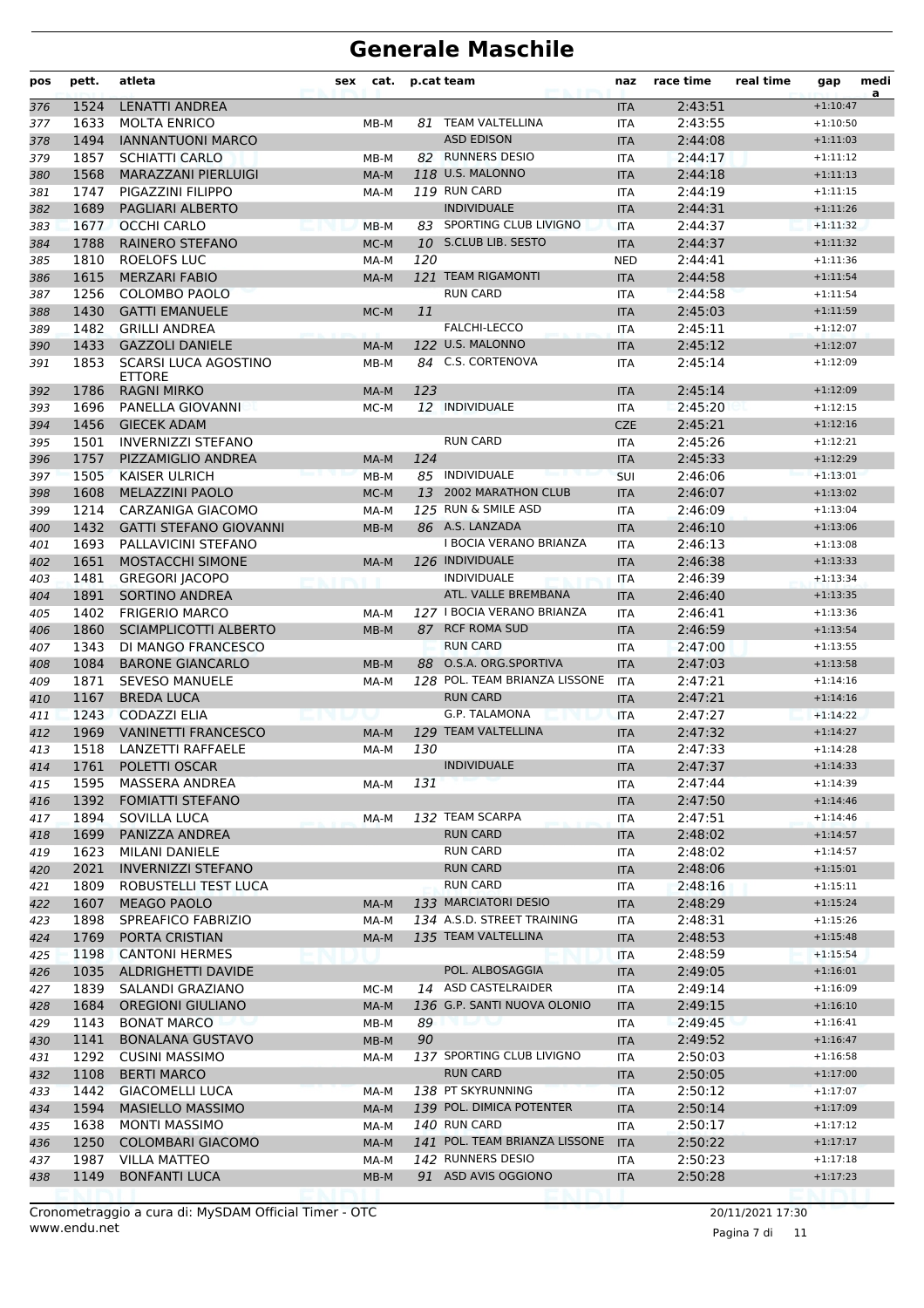| pos | pett. | atleta                                 | sex | cat.   |     | p.cat team                     | naz        | race time          | real time | gap        | medi<br>a |
|-----|-------|----------------------------------------|-----|--------|-----|--------------------------------|------------|--------------------|-----------|------------|-----------|
| 439 | 1823  | ROSSOTTI NICOLA                        |     |        |     | <b>TEAM VALTELLINA</b>         | <b>ITA</b> | 2:50:31            |           | $+1:17:26$ |           |
| 440 | 2003  | <b>ZAPPA FABIO</b>                     |     | MA-M   |     | 143 RUN CARD                   | <b>ITA</b> | 2:50:37            |           | $+1:17:32$ |           |
| 441 | 1830  | <b>SACCHI PAOLO</b>                    |     | MB-M   |     | 92 FRIMAS VITALBA FITNESS      | <b>ITA</b> | 2:50:55            |           | $+1:17:50$ |           |
| 442 | 1826  | <b>RURALE MARCO</b>                    |     | MA-M   |     | 144 RUN CARD                   | <b>ITA</b> | 2:51:09            |           | $+1:18:04$ |           |
| 443 | 1208  | <b>CAROBBI ALESSANDRO</b>              |     | MA-M   |     | 145 S.CLUB LIB. SESTO          | <b>ITA</b> | 2:51:16            |           | $+1:18:11$ |           |
| 444 | 1799  | RESSA CLAUDIO SAVERIO                  |     | MB-M   |     | 93 ASD EDISON                  | <b>ITA</b> | 2:51:20            |           | $+1:18:15$ |           |
| 445 | 1569  | <b>MARCADELLA ANDREA</b>               |     |        |     | TRAIL RUNNING TORINO A.S.      | <b>ITA</b> | 2:51:25            |           | $+1:18:20$ |           |
| 446 | 1947  | <b>TRIVINO SERGIO</b>                  |     | MA-M   |     | 146 RUN CARD                   | <b>ESP</b> | 2:51:36            |           | $+1:18:31$ |           |
| 447 | 1162  | <b>BOSISIO LUCA</b>                    |     | MA-M   |     | 147 GRUPPO SPORTIVO ROGENO     | <b>ITA</b> | 2:51:53            |           | $+1:18:48$ |           |
| 448 | 1175  | <b>BRUNELLI DANIELE</b>                |     | MB-M   | 94  | MANERANNERS                    | <b>ITA</b> | 2:52:13            |           | $+1:19:08$ |           |
| 449 | 1382  | <b>FIORIO BRUNO</b>                    |     | MB-M   | 95  | <b>MANERANNERS</b>             | <b>ITA</b> | 2:52:17            |           | $+1:19:12$ |           |
| 450 | 1645  | <b>MORETTI DAVIDE</b>                  |     |        |     |                                | <b>ITA</b> | 2:52:19            |           | $+1:19:14$ |           |
| 451 | 1685  | ORRU PIERANGELO                        |     | MB-M   |     | 96 ASD SEMMATT                 | <b>ITA</b> | 2:52:20            |           | $+1:19:15$ |           |
| 452 | 1842  | SALVETTI ALEX                          |     |        |     | A.S. LANZADA                   | <b>ITA</b> | 2:52:33            |           | $+1:19:28$ |           |
| 453 | 1856  | <b>SCHERINI NICOLA</b>                 |     | MA-M   |     | 148 INDIVIDUALE                | <b>ITA</b> | 2:52:36            |           | $+1:19:31$ |           |
| 454 | 1041  | <b>AMONINI ROBERTO</b>                 |     | MB-M   |     | 97 G.S. CHIURO                 | <b>ITA</b> | 2:52:45            |           | $+1:19:40$ |           |
| 455 | 1981  | <b>VIEL STEFANO</b>                    |     | MB-M   | 98  | <b>RUN&amp;FUN OLTRE TEAM</b>  | <b>ITA</b> | 2:52:56            |           | $+1:19:51$ |           |
| 456 | 1879  | SIRONI STEFANO                         |     | MA-M   |     | 149 3 LIFE                     | <b>ITA</b> | 2:53:06            |           | $+1:20:01$ |           |
| 457 | 1999  | <b>ZANI MANUEL</b>                     |     | MA-M   |     | 150 U.S. MALONNO               | <b>ITA</b> | 2:53:09            |           | $+1:20:04$ |           |
| 458 | 1069  | <b>BALOSSI ANDREA</b>                  |     |        |     | POL. ALBOSAGGIA                | <b>ITA</b> | 2:53:21            |           | $+1:20:16$ |           |
| 459 | 1171  | <b>BROSERA' ANDREA</b>                 |     |        |     | N.ATL. FANFULLA LODIGIANA      | <b>ITA</b> | 2:53:27            |           | $+1:20:22$ |           |
| 460 | 1741  | <b>PIANTONI CARLO</b>                  |     |        |     | SKY LARIO RUNNERS ASD          | <b>ITA</b> | 2:53:29            |           | $+1:20:24$ |           |
| 461 | 1120  | <b>BIANCHI GIOVANNI</b>                |     | MA-M   |     | 151 RUN CARD                   | <b>ITA</b> | 2:53:42            |           | $+1:20:38$ |           |
| 462 | 1451  | <b>GIANOLA NICOLA</b>                  |     | MA-M   |     | 152 SKY LARIO RUNNERS ASD      | <b>ITA</b> | 2:53:47            |           | $+1:20:42$ |           |
| 463 | 1145  | <b>BONDIO ALESSANDRO</b>               |     |        |     | <b>TEAM RIGAMONTI</b>          | <b>ITA</b> | 2:54:06            |           | $+1:21:01$ |           |
| 464 | 1609  | <b>MELERI ENZO</b>                     |     | MA-M   |     | 153 G.S. CHIURO                | ITA        | 2:54:09            |           | $+1:21:04$ |           |
| 465 | 1271  | <b>CORBO VINCENZO</b>                  |     | MA-M   | 154 |                                | <b>ITA</b> | 2:54:10            |           | $+1:21:05$ |           |
| 466 | 1425  | <b>GARBELLINI SIMONE</b>               |     | MA-M   | 155 |                                | <b>ITA</b> | 2:54:18            |           | $+1:21:14$ |           |
| 467 | 1642  | <b>MORANDI PAOLO</b>                   |     | MA-M   |     | 156 RUN CARD                   | <b>ITA</b> | 2:54:40            |           | $+1:21:35$ |           |
| 468 | 1183  | <b>CABELLO SIMONE</b>                  |     |        |     |                                | <b>ITA</b> | 2:54:52            |           | $+1:21:48$ |           |
| 469 | 1646  | <b>MORETTI GABRIELE</b>                |     |        |     | <b>G.P. SANTI NUOVA OLONIO</b> | <b>ITA</b> | 2:54:56            |           | $+1:21:52$ |           |
| 470 | 1618  | MICHELETTI SANDRO                      |     | MA-M   |     | 157 RUN CARD                   | ITA        | 2:55:04            |           | $+1:22:00$ |           |
| 471 | 1158  | <b>BORMOLINI SILVANO</b>               |     | $MB-M$ |     | 99 INDIVIDUALE                 | <b>ITA</b> | 2:55:18            |           | $+1:22:14$ |           |
| 472 | 1525  | <b>LENATTI GIANLUCA</b>                |     |        |     |                                | <b>ITA</b> | 2:55:27            |           | $+1:22:22$ |           |
| 473 | 1955  | <b>VACCARELLI LUCA</b>                 |     | MA-M   |     | 158 A.S. LANZADA               | <b>ITA</b> | 2:56:04            |           | $+1:22:59$ |           |
| 474 | 1497  | <b>INVERNIZZI CRISTIAN</b>             |     |        |     | <b>RUN CARD</b>                | <b>ITA</b> | 2:56:08            |           | $+1:23:03$ |           |
| 475 | 1521  | <b>LAURSEN KELD</b>                    |     | $MB-M$ | 100 |                                | <b>DEN</b> | 2:56:14            |           | $+1:23:09$ |           |
| 476 | 1336  | DELLA PATRONA GIAN<br>PIERO            |     | MC-M   |     | 15 2002 MARATHON CLUB          | <b>ITA</b> | 2:56:20            |           | $+1:23:16$ |           |
| 477 | 1112  | BERTOLINI EMANUELE                     |     | MB-M   |     | 101 G.P. TALAMONA              | ITA        | 2:56:25            |           | $+1:23:20$ |           |
| 478 | 1902  | VIGANO STEFANO                         |     | MA-M   |     | 159 RUN CARD                   | ITA        | 2:56:26            |           | $+1:23:21$ |           |
| 479 | 1349  | DISSAUX ARNAUD                         |     |        |     | <b>CLR INDUSTRIES</b>          | <b>FRA</b> | 2:56:34            |           | $+1:23:29$ |           |
| 480 | 1259  | <b>COMBI GIOVANNI</b>                  |     | MB-M   |     | 102 2002 MARATHON CLUB         | ITA.       | 2:56:35            |           | $+1:23:30$ |           |
| 481 | 1219  | <b>CASTELLANI TIZIANO</b>              |     | $MB-M$ |     | 103 SPORTING CLUB LIVIGNO      | <b>ITA</b> | 2:56:42            |           | $+1:23:37$ |           |
| 482 | 1513  | <b>LAFFI MATTEO</b>                    |     |        |     |                                | ITA        | 2:56:43            |           | $+1:23:38$ |           |
| 483 | 1281  | <b>CRIPPA IVAN</b>                     |     | MA-M   |     | 160 RUN CARD                   | <b>ITA</b> | 2:56:43            |           | $+1:23:38$ |           |
| 484 | 1207  | CARMOSINO DAVIDE                       |     | MA-M   |     | 161 ASD ZENA RUNNERS           | ITA        | 2:56:45            |           | $+1:23:40$ |           |
| 485 | 1303  | <b>FEDERICO</b><br>DE CAPITANI GIORGIO |     | MA-M   |     | 162 RUN CARD                   | <b>ITA</b> | 2:56:53            |           | $+1:23:48$ |           |
| 486 | 1586  | MARVEGGIO DAVIDE                       |     |        |     |                                | ITA        | 2:56:53            |           | $+1:23:49$ |           |
| 487 | 1591  | <b>MASCARINI MARCO</b>                 |     | MB-M   |     | 104 RUN CARD                   | <b>ITA</b> | 2:57:06            |           | $+1:24:01$ |           |
| 488 | 1738  | PERTUSINI STEFANO                      |     | MA-M   |     | 163 MANERANNERS                | <b>ITA</b> | 2:57:13            |           | $+1:24:08$ |           |
| 489 | 1246  | <b>COLASANTO GABRIELE</b>              |     | MA-M   |     | 164 RUN CARD                   | <b>ITA</b> | 2:57:16            |           | $+1:24:11$ |           |
| 490 | 1616  | <b>MEYER LORENZO</b>                   |     | MB-M   |     | 105 S.CLUB LIB. SESTO          | ITA        | 2:57:18            |           | $+1:24:13$ |           |
| 491 | 1928  | <b>TOCALLI NICOLA</b>                  |     | MA-M   |     | 165 RUN CARD                   | <b>ITA</b> | 2:57:22            |           | $+1:24:17$ |           |
| 492 | 1062  | <b>BAGGINI MAURO</b>                   |     | MA-M   | 166 |                                | ITA        | 2:57:23            |           | $+1:24:18$ |           |
| 493 | 1476  | <b>GORZA THOMAS</b>                    |     |        |     | <b>INDIVIDUALE</b>             | <b>ITA</b> | 2:57:39            |           | $+1:24:34$ |           |
| 494 | 1975  | <b>VENCATO ANDREA</b>                  |     | MB-M   |     | 106 TEAM VALTELLINA            | ITA        | 2:57:59            |           | $+1:24:54$ |           |
| 495 | 1189  | CALLINA DANIELE                        |     | MA-M   |     | 167 RUN CARD                   | <b>ITA</b> | 2:57:59            |           | $+1:24:54$ |           |
|     | 1353  | <b>DONATI PIETRO</b>                   |     | MA-M   |     | 168 INDIVIDUALE                | ITA        | 2:58:08            |           | $+1:25:03$ |           |
| 496 | 1269  | <b>CORAZZA SERGIO</b>                  |     | MB-M   |     | 107 POL. TEAM BRIANZA LISSONE  | <b>ITA</b> | 2:58:12            |           | $+1:25:08$ |           |
| 497 | 1291  | <b>CUSINI LUCA</b>                     |     |        |     |                                |            | 2:58:13            |           | $+1:25:08$ |           |
| 498 | 1289  | <b>CUSINI DANIELE</b>                  |     |        |     | <b>INDIVIDUALE</b>             | ITA        |                    |           | $+1:25:08$ |           |
| 499 | 1910  | <b>TAGLIABUE ROBERTO</b>               |     |        |     | 108 U.S. SAN MAURIZIO          | <b>ITA</b> | 2:58:13<br>2:58:22 |           | $+1:25:17$ |           |
| 500 |       | MARIA                                  |     | MB-M   |     |                                | ITA        |                    |           |            |           |
|     |       |                                        |     |        |     |                                |            |                    |           |            |           |

www.endu.net Cronometraggio a cura di: MySDAM Official Timer - OTC 20/11/2021 17:30

Pagina 8 di 11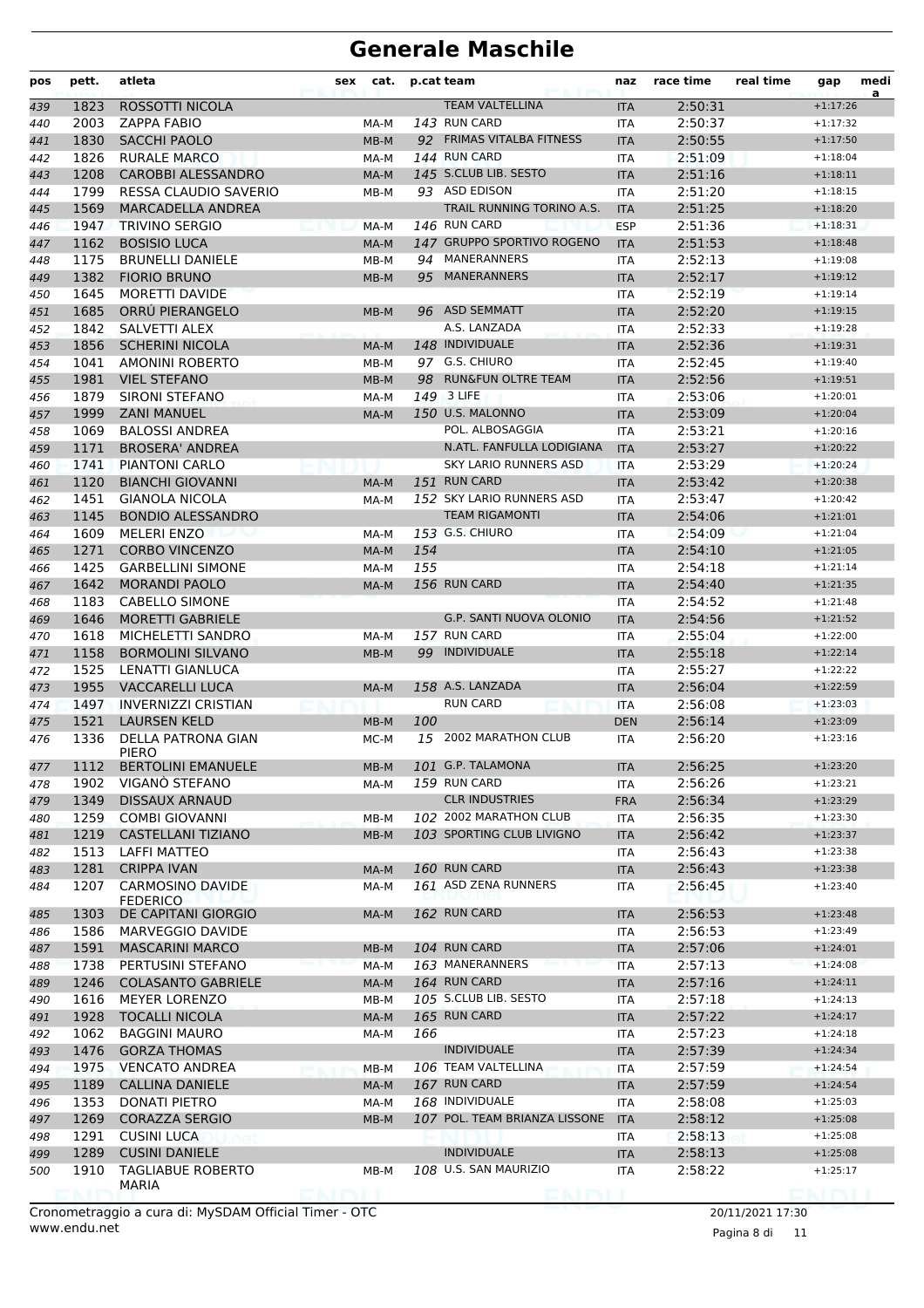| pos | pett. | atleta                        | sex | cat.   |     | p.cat team                          | naz        | race time | real time | gap        | medi<br>a |
|-----|-------|-------------------------------|-----|--------|-----|-------------------------------------|------------|-----------|-----------|------------|-----------|
| 501 | 1777  | PROH DAVIDE                   |     | MA-M   |     | 169 A.S. LANZADA                    | <b>ITA</b> | 2:58:26   |           | $+1:25:21$ |           |
| 502 | 1279  | <b>CRICCO MARCO</b>           |     | MB-M   |     | 109 INDIVIDUALE                     | ITA        | 2:58:34   |           | $+1:25:29$ |           |
| 503 | 1226  | <b>CATANESE GIUSEPPE</b>      |     | MA-M   |     | 170 RUN CARD                        | <b>ITA</b> | 2:58:42   |           | $+1:25:37$ |           |
| 504 | 1606  | <b>MAZZONI IVO</b>            |     | MC-M   |     | 16 G.P. TALAMONA                    | ITA        | 2:59:11   |           | $+1:26:06$ |           |
| 505 | 1564  | <b>MANZIA CHRISTIAN</b>       |     | MB-M   |     | 110 RUN CARD                        | <b>ITA</b> | 2:59:14   |           | $+1:26:09$ |           |
| 506 | 1397  | <b>FRANCHETTI CRISTHIAN</b>   |     | MA-M   |     | 171 RUN CARD                        | ITA        | 2:59:16   |           | $+1:26:11$ |           |
| 507 | 1754  | PIRRUCCIO FRANCESCO           |     | MA-M   |     | 172 G.S. VALGEROLA CIAPPARELLI ITA  |            | 2:59:18   |           | $+1:26:14$ |           |
| 508 | 1479  | <b>GRAZIOLI FABIO</b>         |     | $MB-M$ |     | 111 NAVIGLIO RUNNING TEAM ASD ITA   |            | 2:59:25   |           | $+1:26:20$ |           |
| 509 | 1800  | <b>RIBUOLI LUCA</b>           |     | MA-M   |     | 173 NAVIGLIO RUNNING TEAM ASD ITA   |            | 2:59:25   |           | $+1:26:20$ |           |
| 510 | 1345  | DI RENZO ANDREA               |     |        |     | <b>RUN CARD</b>                     | ITA        | 2:59:41   |           | $+1:26:36$ |           |
| 511 | 1802  | RIMOLDI ALFREDO               |     | MC-M   |     | 17 RUNNERS DESIO                    | <b>ITA</b> | 2:59:42   |           | $+1:26:37$ |           |
| 512 | 1295  | D'ORONZO DENIS                |     | MA-M   |     | 174 MANERANNERS                     | ITA        | 2:59:49   |           | $+1:26:44$ |           |
| 513 | 1347  | <b>DICORATO MICHELE</b>       |     | MB-M   |     | 112 S.CLUB LIB. SESTO               | <b>ITA</b> | 3:00:15   |           | $+1:27:10$ |           |
| 514 | 1819  | ROSSATTI PAOLO                |     |        |     | POL. ALBOSAGGIA                     | <b>ITA</b> | 3:01:44   |           | $+1:28:39$ |           |
| 515 | 1127  | <b>BIELLA ANDREA</b>          |     | MB-M   |     | 113 RUN CARD                        | <b>ITA</b> | 3:01:49   |           | $+1:28:44$ |           |
| 516 | 1113  | <b>BERTOLINI GIANPIERO</b>    |     | MB-M   |     | 114 TEAM VALTELLINA                 | ITA        | 3:01:52   |           | $+1:28:47$ |           |
| 517 | 1468  | <b>GIULIANI ALESSANDRO</b>    |     | $MB-M$ |     | 115 OXYGEN TRIATHLON A.S.D.         | <b>ITA</b> | 3:01:57   |           | $+1:28:52$ |           |
| 518 | 1385  | <b>FLABOREA MARCO</b>         |     | MA-M   |     | 175 POL. TEAM BRIANZA LISSONE       | <b>ITA</b> | 3:02:27   |           | $+1:29:22$ |           |
| 519 | 1889  | SORBELLO SANTO MARIA          |     | MB-M   |     | 116 ASD EDISON                      | <b>ITA</b> | 3:02:28   |           | $+1:29:23$ |           |
| 520 | 1986  | <b>VILLA MASSIMO</b>          |     | MA-M   |     | 176 PT SKYRUNNING                   | ITA        | 3:02:37   |           | $+1:29:32$ |           |
| 521 | 1996  | <b>ZAMPETTI CARLO</b>         |     |        |     | <b>INDIVIDUALE</b>                  | <b>ITA</b> | 3:02:37   |           | $+1:29:32$ |           |
| 522 | 1104  | <b>BERETTI MATTEO</b>         |     | MA-M   |     | 177 MANERANNERS                     | <b>ITA</b> | 3:02:38   |           | $+1:29:33$ |           |
| 523 | 1831  | <b>SACCONE MARCO</b>          |     |        |     | <b>RUN CARD</b>                     | <b>ITA</b> | 3:02:38   |           | $+1:29:33$ |           |
| 524 | 1478  | <b>GOSSI ALFREDO</b>          |     | MB-M   |     | 117 AMICI MADONNA NEVE              | <b>ITA</b> | 3:02:51   |           | $+1:29:46$ |           |
| 525 | 1181  | <b>BUSI PIERPAOLO</b>         |     | MB-M   |     | 118 G.P. VALCHIAVENNA               | <b>ITA</b> | 3:02:53   |           | $+1:29:48$ |           |
| 526 | 1934  | <b>TONANI ANGELO</b>          |     | MB-M   |     | 119 ATLETICA CRAL BANCO             | <b>ITA</b> | 3:02:56   |           | $+1:29:51$ |           |
| 527 | 1676  | <b>NORIS ALBERTO</b>          |     | MB-M   |     | 120 G.S. OREZZO                     | <b>ITA</b> | 3:03:15   |           | $+1:30:10$ |           |
| 528 | 1877  | SIRNA CLAUDIO                 |     |        |     | <b>INDIVIDUALE</b>                  | ITA        | 3:03:34   |           | $+1:30:29$ |           |
| 529 | 1275  | <b>CORTI FRANCO</b>           |     | MA-M   |     | 178 RUN CARD                        | <b>ITA</b> | 3:03:35   |           | $+1:30:30$ |           |
| 530 | 1344  | DI MASSA MAURIZIO             |     | MA-M   |     | 179 INDIVIDUALE                     | <b>ITA</b> | 3:03:47   |           | $+1:30:42$ |           |
| 531 | 1836  | <b>SALA LORENZO</b>           |     | MB-M   |     | 121 POL. OLONIA                     | <b>ITA</b> | 3:04:29   |           | $+1:31:24$ |           |
| 532 | 1079  | <b>BARBISOTTI IVAN</b>        |     | MA-M   |     | 180 ATLETICA CRAL BANCO             | <b>ITA</b> | 3:05:07   |           | $+1:32:02$ |           |
| 533 | 1574  | <b>MARIANI MATTEO ALBERTO</b> |     |        |     | <b>RUN CARD</b>                     | <b>ITA</b> | 3:05:27   |           | $+1:32:22$ |           |
| 534 | 1199  | <b>CANTU' ROBERTO</b>         |     |        |     | <b>RUN CARD</b>                     | ITA        | 3:05:33   |           | $+1:32:28$ |           |
| 535 | 1605  | <b>MAZZONI GABRIELE</b>       |     | MA-M   |     | 181 RUN CARD                        | <b>ITA</b> | 3:05:35   |           | $+1:32:30$ |           |
| 536 | 1805  | <b>RIVA GRAZIANO</b>          |     | $MB-M$ |     | 122 G.P. TALAMONA                   | <b>ITA</b> | 3:05:45   |           | $+1:32:40$ |           |
| 537 | 1445  | <b>GIANELLI LUCA</b>          |     | MA-M   |     | 182 TEAM RESINA VALTELLINA A.S. ITA |            | 3:06:25   |           | $+1:33:20$ |           |
| 538 | 1191  | CAMPAILLA SALVATORE           |     | MA-M   | 183 |                                     | ITA        | 3:06:46   |           | $+1:33:41$ |           |
| 539 | 1066  | <b>BALDO FABIO</b>            |     | MA-M   |     | 184 INDIVIDUALE                     | <b>ITA</b> | 3:06:46   |           | $+1:33:41$ |           |
| 540 | 1919  | <b>TESSI WALTER</b>           |     | MB-M   |     | 123 CENTRO OLIMPIA PIATEDA          | ITA        | 3:06:51   |           | $+1:33:46$ |           |
| 541 | 1372  | <b>FELOLO ANDREA</b>          |     |        |     | <b>INDIVIDUALE</b>                  | <b>ITA</b> | 3:06:57   |           | $+1:33:52$ |           |
| 542 | 1813  | RONCHETTI MARCO               |     | MA-M   |     | 185 RUN CARD                        | <b>ITA</b> | 3:07:00   |           | $+1:33:55$ |           |
| 543 | 1373  | <b>FENDONI CRISTIAN</b>       |     |        |     |                                     | <b>ITA</b> | 3:07:00   |           | $+1:33:55$ |           |
| 544 | 1228  | CAVARRA CLAUDIO               |     | MA-M   |     | 186 ASD ISPICA RUNNING              | <b>ITA</b> | 3:07:19   |           | $+1:34:14$ |           |
| 545 | 1058  | <b>AVANCINI DAVID GIORGIO</b> |     | MB-M   |     | 124 POL. TEAM BRIANZA LISSONE       | <b>ITA</b> | 3:07:21   |           | $+1:34:17$ |           |
| 546 | 1753  | PINI SERGIO                   |     | MA-M   | 187 |                                     | ITA        | 3:07:22   |           | $+1:34:17$ |           |
| 547 | 1943  | <b>TREMOLADA DAVIDE</b>       |     | MA-M   |     | 188 INDIVIDUALE                     | <b>ITA</b> | 3:07:23   |           | $+1:34:19$ |           |
| 548 | 1577  | <b>MARTIN CRISTIANO</b>       |     |        |     | TRAIL RUNNING TORINO A.S.           | <b>ITA</b> | 3:07:38   |           | $+1:34:34$ |           |
| 549 | 1493  | <b>GUSMINI MANUEL</b>         |     | MA-M   |     | 189 G.S. OREZZO                     | <b>ITA</b> | 3:07:47   |           | $+1:34:42$ |           |
| 550 | 1888  | SONZINI MASSIMO               |     | MB-M   |     | 125 ROAD RUNNERS CLUB MILANO ITA    |            | 3:07:58   |           | $+1:34:53$ |           |
| 551 | 1328  | <b>DELEFORTRIE REMI</b>       |     |        |     | <b>CLR INDUSTRIES</b>               | <b>FRA</b> | 3:07:59   |           | $+1:34:54$ |           |
| 552 | 1634  | <b>MOLTENI STEFANO</b>        |     | MA-M   |     | 190 RUNNERS DESIO                   | ITA        | 3:08:07   |           | $+1:35:02$ |           |
| 553 | 1801  | RICCIARDI AURELIO             |     | MA-M   |     | 191 INDIVIDUALE                     | <b>ITA</b> | 3:08:09   |           | $+1:35:04$ |           |
| 554 | 1100  | <b>BENCINI DAVIDE</b>         |     | MA-M   |     | 192 RUN CARD                        | ITA        | 3:08:12   |           | $+1:35:07$ |           |
| 555 | 1631  | <b>MOIZI MASSIMO</b>          |     | MB-M   |     | 126 RUN CARD                        | <b>ITA</b> | 3:08:20   |           | $+1:35:15$ |           |
| 556 | 1837  | <b>SALA RICCARDO</b>          |     | MB-M   |     | 127 RUN CARD                        | ITA        | 3:08:35   |           | $+1:35:30$ |           |
| 557 | 1628  | <b>MISHAEL YAEL</b>           |     | MA-M   |     | 193 ISRAEL                          | <b>ISR</b> | 3:08:55   |           | $+1:35:50$ |           |
| 558 | 1825  | ROTA SERGIO                   |     | MB-M   |     | 128 VETRERIA FANONI SONDRIO         | <b>ITA</b> | 3:09:10   |           | $+1:36:05$ |           |
| 559 | 1967  | VAN MEER RALF                 |     | MA-M   | 194 |                                     | <b>NED</b> | 3:09:23   |           | $+1:36:19$ |           |
| 560 | 1300  | DAMIANI EMANUELE              |     | MA-M   |     | 195 A.S.D. VEGAN RUNNERS            | ITA        | 3:09:29   |           | $+1:36:24$ |           |
| 561 | 1861  | <b>SCIARONI MARIO</b>         |     | MB-M   | 129 |                                     | SUI        | 3:09:50   |           | $+1:36:45$ |           |
| 562 | 1222  | <b>CASTELLINI GUIDO</b>       |     | MB-M   | 130 |                                     | ITA        | 3:09:52   |           | $+1:36:47$ |           |
| 563 | 1277  | <b>COSTETTI ANDREA</b>        |     | MA-M   |     | 196 CIRCOLO ATL.GUARDIA DI          | <b>ITA</b> | 3:10:05   |           | $+1:37:01$ |           |
| 564 | 1914  | <b>TARONI MATTEO</b>          |     | MA-M   | 197 |                                     | ITA        | 3:10:10   |           | $+1:37:05$ |           |

www.endu.net Cronometraggio a cura di: MySDAM Official Timer - OTC 20/11/2021 17:30

Pagina 9 di 11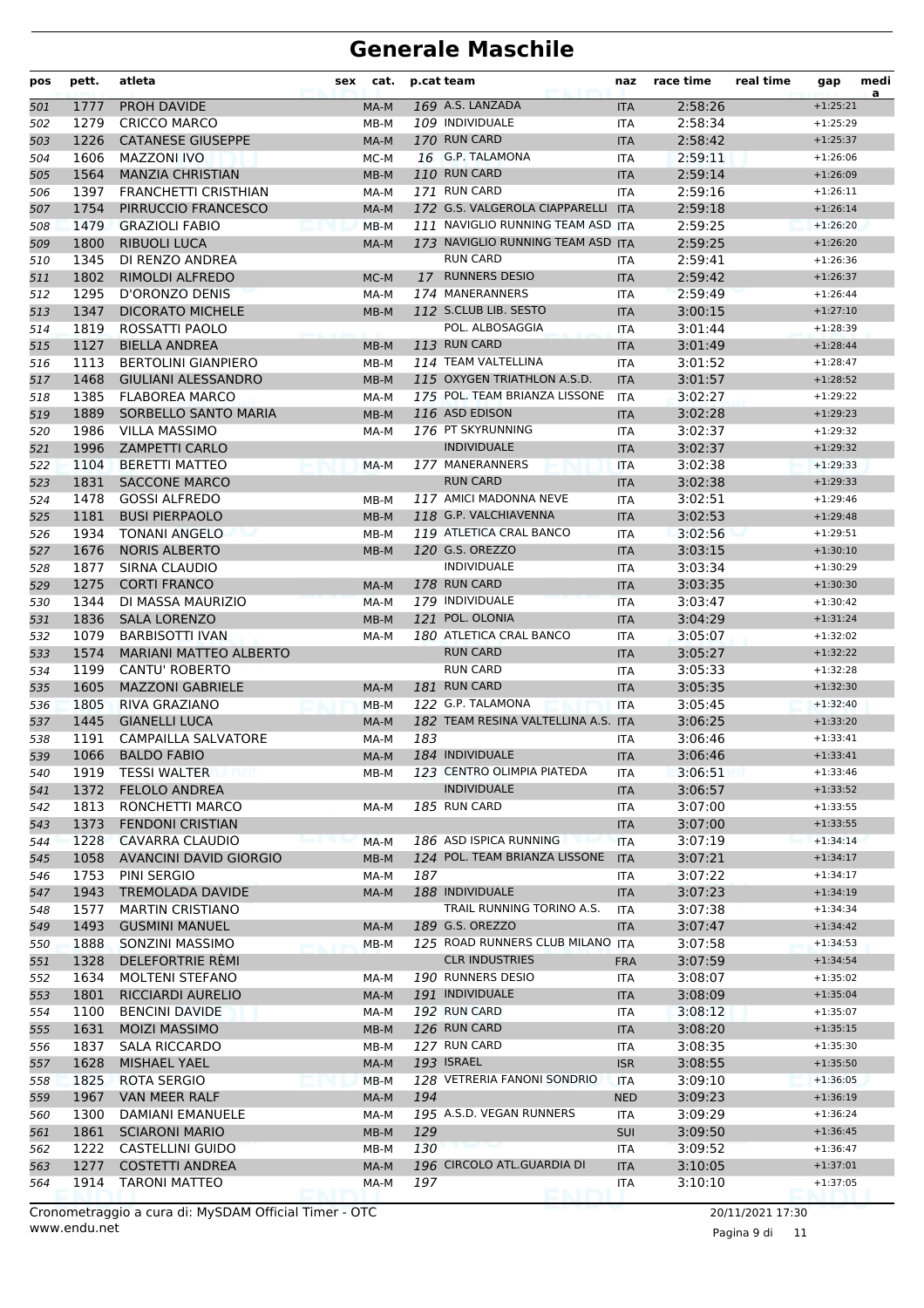| pos        | pett.        | atleta                                              | sex | cat.   |     | p.cat team                              | naz                      | race time          | real time | gap                      | medi<br>a |
|------------|--------------|-----------------------------------------------------|-----|--------|-----|-----------------------------------------|--------------------------|--------------------|-----------|--------------------------|-----------|
| 565        | 1549         | <b>MAGGI FRANCESCO</b>                              |     |        |     | <b>INDIVIDUALE</b>                      | <b>ITA</b>               | 3:10:13            |           | $+1:37:08$               |           |
| 566        | 1814         | <b>RONCHI MARCO</b>                                 |     | MB-M   |     | 131 ATL. GAVIRATE                       | ITA                      | 3:10:28            |           | $+1:37:23$               |           |
| 567        | 1930         | <b>TOMASELLO GIACOMO</b><br><b>FMANUFLE</b>         |     | MA-M   |     | 198 MARCIATORI DESIO                    | <b>ITA</b>               | 3:10:33            |           | $+1:37:28$               |           |
| 568        | 1968         | <b>VANINETTI FABIO</b>                              |     | MA-M   |     | 199 RUNNERS COLICO                      | <b>ITA</b>               | 3:10:58            |           | $+1:37:53$               |           |
| 569        | 1435         | <b>GEROSA FABIO</b>                                 |     | MA-M   |     | 200 3 LIFE<br>132 RUN CARD              | <b>ITA</b>               | 3:11:14            |           | $+1:38:09$               |           |
| 570        | 1909         | <b>TAGLIABUE PIETRO</b>                             |     | MB-M   |     |                                         | ITA                      | 3:11:17            |           | $+1:38:12$               |           |
| 571        | 2027         | <b>ROSSI JACOPO</b>                                 |     |        |     | SPORTING CLUB LIVIGNO                   | <b>ITA</b>               | 3:11:33            |           | $+1:38:29$<br>$+1:39:27$ |           |
| 572        | 1165         | <b>BRACCHI GIACOMO</b>                              |     |        |     | TEAM GAAREN BEAHERO ASD                 | <b>ITA</b>               | 3:12:31<br>3:12:36 |           |                          |           |
| 573        | 1081         | <b>BARCELLA MIRKO</b>                               |     |        |     | 201 TEAM VALTELLINA ASD                 | <b>ITA</b>               |                    |           | $+1:39:31$               |           |
| 574        | 1929         | <b>TOGNONI DAVIDE</b>                               |     | MA-M   |     |                                         | ITA                      | 3:12:51            |           | $+1:39:46$               |           |
| 575        | 1785         | RADAELLI GIANLUCA                                   |     | MB-M   | 133 | ASD AVIS OGGIONO                        | <b>ITA</b>               | 3:13:17            |           | $+1:40:12$               |           |
| 576        | 1653<br>1994 | <b>MOTTA ANDREA</b>                                 |     |        |     | <b>MANERANNERS</b>                      | ITA                      | 3:13:44            |           | $+1:40:39$<br>$+1:40:42$ |           |
| 577        | 1907         | <b>VOLONTERIO NICOLA</b><br><b>SVANOSIO MICHELE</b> |     |        |     | <b>INDIVIDUALE</b>                      | <b>ITA</b>               | 3:13:47            |           | $+1:41:07$               |           |
| 578        |              | <b>SERTORI GUALTIERO</b>                            |     |        |     | 134 RUN CARD                            | <b>ITA</b>               | 3:14:12            |           |                          |           |
| 579        | 1868<br>1727 | PELUCCHI MAURO                                      |     | MB-M   |     | 202 3 LIFE                              | <b>ITA</b>               | 3:14:25<br>3:14:39 |           | $+1:41:20$<br>$+1:41:34$ |           |
| 580        | 1436         | <b>GEYPEN TOM</b>                                   |     | MA-M   |     |                                         | ITA                      |                    |           | $+1:43:04$               |           |
| 581        | 1965         | VAN AVONDT JENS                                     |     |        |     | <b>INDIVIDUALE</b>                      | <b>BEL</b>               | 3:16:09<br>3:16:09 |           | $+1:43:04$               |           |
| 582        | 1063         | <b>BAKELANTS LAURENS</b>                            |     |        |     | <b>INDIVIDUALE</b>                      | BEL                      | 3:16:09            |           | $+1:43:04$               |           |
| 583        | 1816         | RONCORONI MASSIMO                                   |     |        |     |                                         | <b>BEL</b>               | 3:16:10            |           | $+1:43:05$               |           |
| 584<br>585 | 2001         | <b>ZANONI MASSIMO</b>                               |     | MA-M   |     | 203 ASD EDISON                          | <b>ITA</b><br><b>ITA</b> | 3:17:13            |           | $+1:44:08$               |           |
|            | 1567         | <b>MAPELLI EMANUELE</b>                             |     | MA-M   |     | 204 RUN CARD                            |                          | 3:17:36            |           | $+1:44:32$               |           |
| 586        | 1976         | <b>VENTURINI ALBERTO</b>                            |     | MB-M   |     | 135   BOCIA VERANO BRIANZA              | <b>ITA</b><br><b>ITA</b> | 3:17:42            |           | $+1:44:37$               |           |
| 587<br>588 | 1177         | <b>BRUNETTI ANDREA</b>                              |     | MB-M   |     | 136 INDIVIDUALE                         | ITA                      | 3:17:51            |           | $+1:44:46$               |           |
|            |              | <b>COSTANTINO</b>                                   |     |        |     |                                         |                          |                    |           |                          |           |
| 589        | 1575         | <b>MARIGHETTI ALBERTO</b>                           |     | MA-M   |     | 205 TRENTINO LAGORAI TEAM               | <b>ITA</b>               | 3:17:55            |           | $+1:44:50$               |           |
| 590        | 1655         | <b>MOTTINI NICOLAS</b>                              |     |        |     | SPORTING CLUB LIVIGNO                   | <b>ITA</b>               | 3:18:01            |           | $+1:44:56$               |           |
| 591        | 1272         | <b>CORNAGGIA EUGENIO</b><br><b>AGOSTINO MATTIA</b>  |     | MA-M   |     | 206 INDIVIDUALE                         | <b>ITA</b>               | 3:18:18            |           | $+1:45:13$               |           |
| 592        | 1876         | SIMONCINI LUCA                                      |     | $MB-M$ |     | 137 TEAM RESINA VALTELLINA A.S. ITA     |                          | 3:18:47            |           | $+1:45:42$               |           |
| 593        | 1469         | <b>GIULIANI FRANCESCO</b>                           |     | MB-M   | 138 |                                         | <b>ITA</b>               | 3:19:11            |           | $+1:46:07$               |           |
| 594        | 1572         | <b>MARCHINO CARLO</b>                               |     | MA-M   |     | 207 RUN CARD                            | ITA                      | 3:19:13            |           | $+1:46:08$               |           |
| 595        | 1884         | <b>SOLINAS ENRICO</b>                               |     | $MB-M$ |     | 139 RUN CARD                            | <b>ITA</b>               | 3:19:15            |           | $+1:46:11$               |           |
| 596        | 1421         | <b>GALLI UGO</b>                                    |     | MB-M   |     | 140 PT SKYRUNNING                       | ITA                      | 3:19:29            |           | $+1:46:24$               |           |
| 597        | 1636         | MONGUZZI MICHELE                                    |     | MB-M   |     | 141 A.L.S. CREMELLA                     | <b>ITA</b>               | 3:19:48            |           | $+1:46:44$               |           |
| 598        | 1052         | ARBOLETTO ALESSANDRO                                |     | MB-M   |     | 142 RUN CARD                            | <b>ITA</b>               | 3:19:52            |           | $+1:46:47$               |           |
| 599        | 1710         | PASSERINI GIANLUIGI                                 |     | MC-M   |     | 18 VETRERIA FANONI SONDRIO              | <b>ITA</b>               | 3:20:00            |           | $+1:46:55$               |           |
| 600        | 1942         | <b>TRABUCCHI LUCIANO</b>                            |     | MB-M   |     | 143 SPORTING CLUB LIVIGNO               | <b>ITA</b>               | 3:20:58            |           | $+1:47:53$               |           |
| 601        | 1123         | <b>BIANCHINI MORENO</b>                             |     | MB-M   | 144 |                                         | <b>ITA</b>               | 3:22:30            |           | $+1:49:25$               |           |
| 602        | 1358         | D'AMBROSIO GIOVANNI                                 |     |        |     |                                         | ITA                      | 3:22:46            |           | $+1:49:42$               |           |
| 603        | 1367         | <b>FAY ROBERTO</b>                                  |     | MA-M   | 208 |                                         | <b>ITA</b>               | 3:22:52            |           | $+1:49:47$               |           |
| 604        | 1657         | MOZZARELLI ALESSANDRO                               |     |        |     |                                         | <b>ITA</b>               | 3:23:41            |           | $+1:50:37$               |           |
| 605        | 1688         | <b>PAGANONI ANDREA</b>                              |     |        |     |                                         | <b>ITA</b>               | 3:24:32            |           | $+1:51:27$               |           |
| 606        | 1966         | VAN DER SCHAFT LUCIEN                               |     | MB-M   |     | 145 LIMBURG WINE TRAILS                 | <b>NED</b>               | 3:25:29            |           | $+1:52:24$               |           |
| 607        | 1862         | <b>SCIOSCIA ROBERTO</b>                             |     | MA-M   |     | 209 RUN CARD<br><b>ASD CASTELRAIDER</b> | <b>ITA</b>               | 3:25:40            |           | $+1:52:35$               |           |
| 608        | 1073         | <b>BANFI ANDREA</b><br><b>ALESSANDRO</b>            |     |        |     |                                         | <b>ITA</b>               | 3:26:06            |           | $+1:53:02$               |           |
| 609        | 1522         | LAVECCHIA ALBERTO                                   |     | MA-M   |     | 210 RUN CARD                            | <b>ITA</b>               | 3:26:13            |           | $+1:53:09$               |           |
| 610        | 1080         | <b>BARBUSCI FRANCO</b>                              |     | MB-M   |     | 146 INDIVIDUALE                         | <b>ITA</b>               | 3:27:06            |           | $+1:54:01$               |           |
| 611        | 1220         | CASTELLETTI MAURIZIO                                |     | MB-M   |     | 147 G.S.A. COMETA                       | <b>ITA</b>               | 3:27:55            |           | $+1:54:50$               |           |
| 612        | 1465         | <b>GIROLAMI GIORGIO</b>                             |     | MA-M   |     | 211 ASD EDISON                          | <b>ITA</b>               | 3:27:59            |           | $+1:54:54$               |           |
| 613        | 1206         | CARLETTI PIERPAOLO                                  |     | MB-M   |     | 148 ASD CASTELRAIDER                    | <b>ITA</b>               | 3:28:00            |           | $+1:54:55$               |           |
| 614        | 1571         | MARCHETTI PAOLO                                     |     |        |     | <b>RUN CARD</b>                         | ITA                      | 3:28:01            |           | $+1:54:56$               |           |
| 615        | 1231         | <b>CECCONELLO PAOLO</b>                             |     | MB-M   |     | 149 MANERANNERS                         | <b>ITA</b>               | 3:28:02            |           | $+1:54:57$               |           |
| 616        | 1520         | LAUCIELLO FRANCESCO<br><b>SAVERIO</b>               |     | MA-M   |     | 212 URBAN RUNNERS                       | <b>ITA</b>               | 3:28:05            |           | $+1:55:00$               |           |
| 617        | 1700         | PANIZZA VANIA ANTONIO                               |     | MB-M   |     | 150 RUN CARD                            | <b>ITA</b>               | 3:28:44            |           | $+1:55:39$               |           |
| 618        | 1558         | <b>MALNATI FABIO EUGENIO</b>                        |     | MA-M   |     | 213 G.P. GORGONZOLA '88                 | <b>ITA</b>               | 3:28:45            |           | $+1:55:40$               |           |
| 619        | 1034         | <b>ALBINI EMILIO</b>                                |     |        |     | <b>INDIVIDUALE</b>                      | <b>ITA</b>               | 3:28:53            |           | $+1:55:48$               |           |
| 620        | 1927         | <b>TOBALDO DARIO</b>                                |     | MA-M   |     | 214 A.S. LANZADA                        | ITA                      | 3:29:07            |           | $+1:56:02$               |           |
| 621        | 1282         | <b>CRISTIAN GIANNI</b>                              |     |        |     |                                         | <b>ITA</b>               | 3:30:07            |           | $+1:57:02$               |           |
| 622        | 1288         | <b>CUNIAL DAVIDE TOMMASO</b><br><b>ROMOLO</b>       |     | MB-M   |     | 151 RUNNERS DESIO                       | <b>ITA</b>               | 3:30:42            |           | $+1:57:37$               |           |
| 623        | 1473         | <b>GNECCHI MARCO</b>                                |     | MB-M   |     | 152 URBAN RUNNERS                       | <b>ITA</b>               | 3:31:37            |           | $+1:58:32$               |           |
| 624        | 1072         | <b>BANCHI RENATO</b>                                |     | MB-M   |     | 153 S.CLUB LIB. SESTO                   | ITA                      | 3:31:43            |           | $+1:58:39$               |           |

www.endu.net Cronometraggio a cura di: MySDAM Official Timer - OTC 20/11/2021 17:30

Pagina 10 di 11